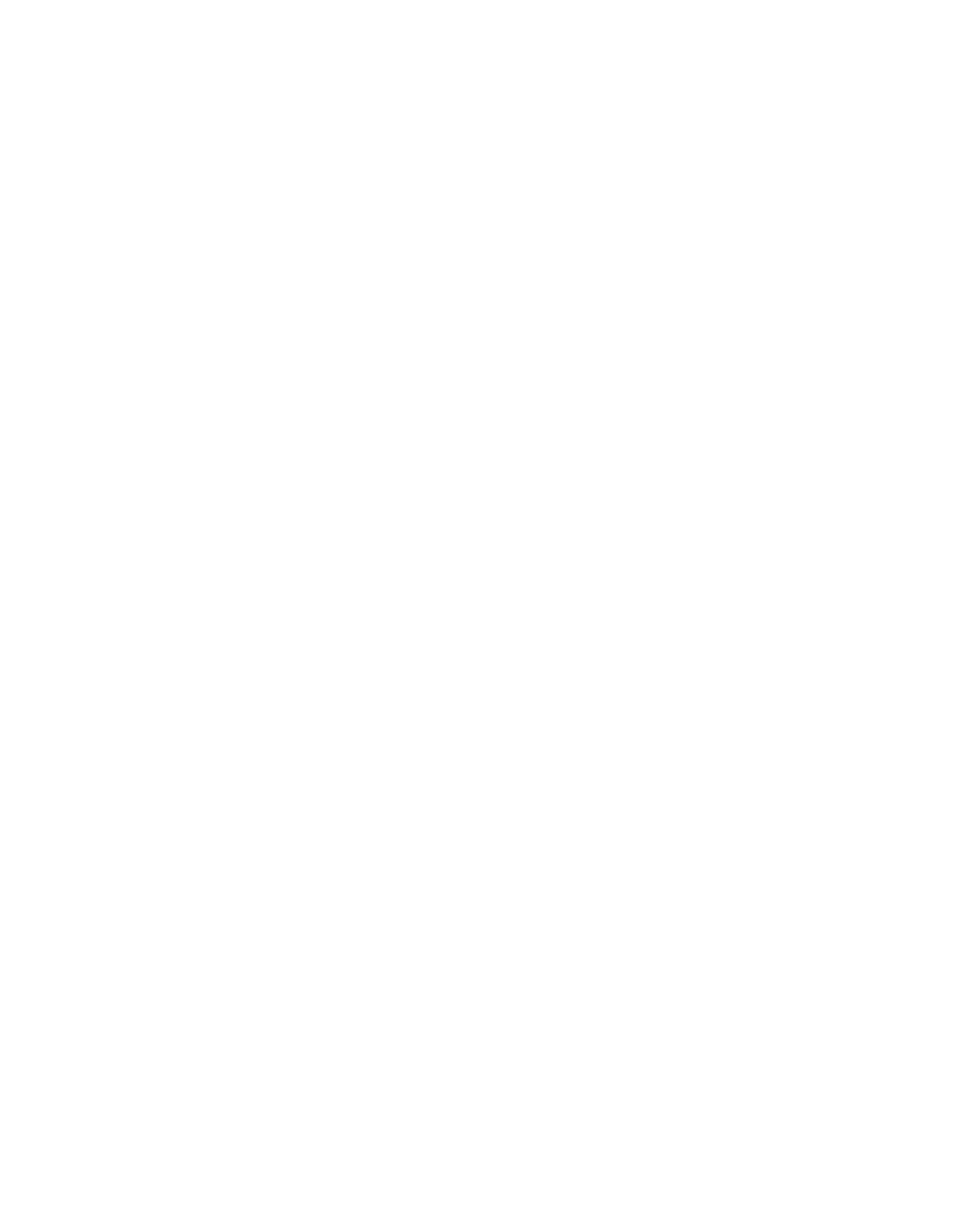## **VIII. COMPLIANCE UNDER DELAWARE LAW**

Limited liability companies are governed by the Delaware Limited Liability Company Act, Del. Code. tit. 6, § 18-101 et seq. (the "Act").

## **A. Formation**

A Delaware limited liability company is formed by filing a Certificate of Formation with the Secretary of State.<sup>1</sup> Only of minimum of information must be included in the certificate. $^{2}$  Thus, it is left to the limited liability company agreement, supplemented by the Act's default provisions, if necessary, to define the relationship between the various company constituencies. Issues of economic, operating and management rights are largely a matter of contract, a fact the Act acknowledges.<sup>3</sup>

 $\overline{a}$ 

<sup>&</sup>lt;sup>1</sup> Act § 18-201(b).

<sup>&</sup>lt;sup>2</sup> See Act  $\S 18-201(a)$ .

 $3$  A policy of the Act is to "give the maximum effect to the principle of freedom of contract and to the enforceability of limited liability company agreements." Act § 18-1101(b).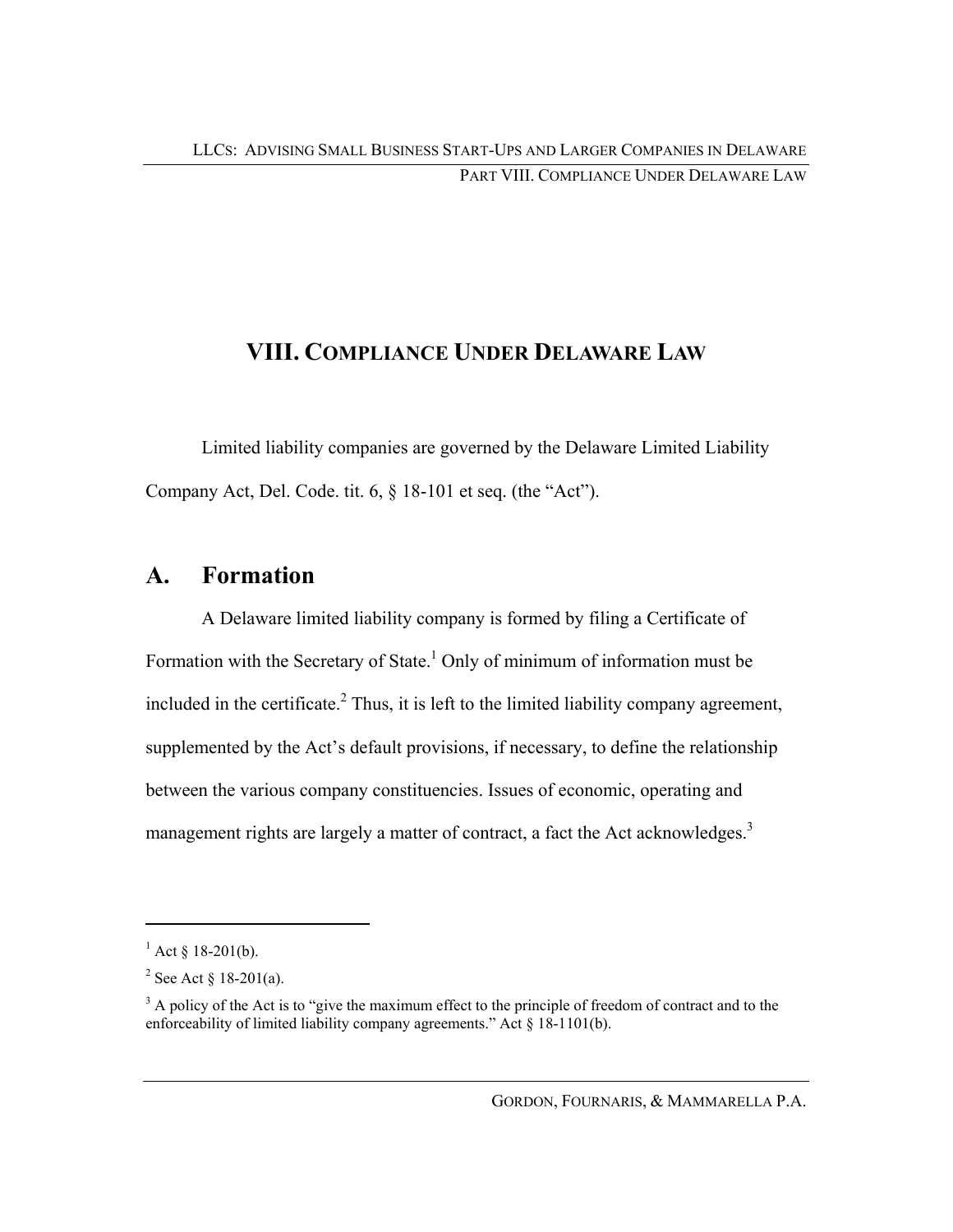## *1. Certificate of Formation*

A limited liability company does not exist until it files a certificate of formation with the Secretary of State.<sup>4</sup> The certificate must set forth:<sup>5</sup>

- The name of the company;
- The address of the company's registered office and the name and address of its registered agent for service of process in Delaware; and
- Any other matters the members want to include in the Certificate of Formation.

A form of Certificate of Formation from the Secretary of State's web site appears at the end of these materials.<sup>6</sup>

## **Company Name**

Company names join the growing pool of centrally registered business names and each must be distinguished from the name of any other entity in the Secretary of State's records.<sup>7</sup> The company must disclose its status by including the words "Limited"

 $\overline{a}$ 

GORDON, FOURNARIS, & MAMMARELLA P.A.

 $4$  Act § 18-201(b).

 $5$  Act § 18-201(a).

<sup>6</sup> http://www.state.de.us/corp/llcform.pdf.

 $^7$  Act § 18-102(3). The entity with the conflicting name may consent to the company's use of a similar name. *Id*.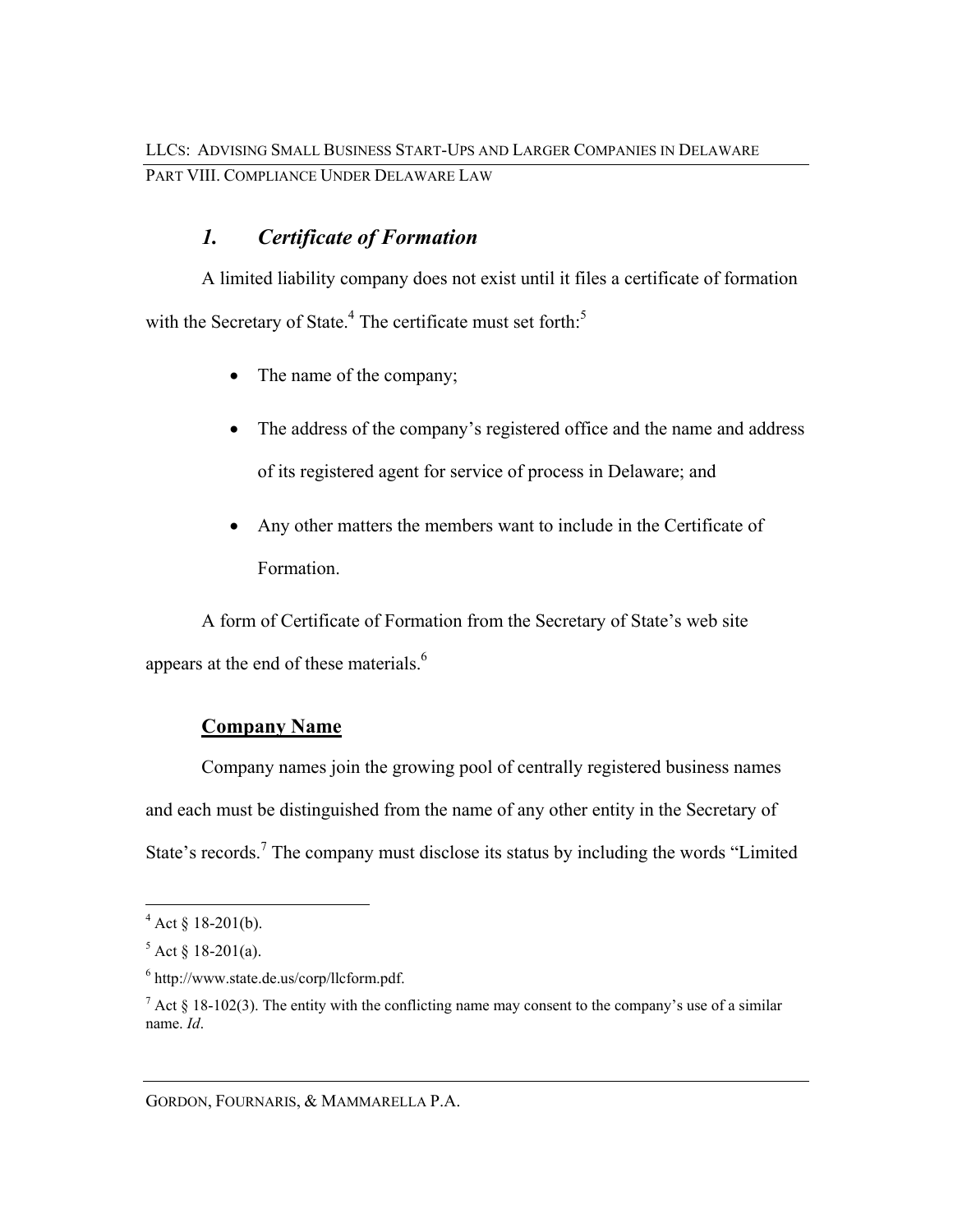Liability Company" or the abbreviation "L.L.C." or the designation "LLC" in its name.<sup>8</sup>

The name may contain "Company," "Association," "Club," "Foundation," "Fund," "Institute," "Society," "Union," "Syndicate," "Limited," or "Trust," or abbreviations of these words. $9$  The name may include the name of a member or manager. $10$ 

If the members anticipate engaging in interstate business, consider the varying states' name requirements. To the extent possible, the name should meet the statutory requirements in every state in which the company wishes to qualify as a foreign limited liability company.

Names may be reserved with the Secretary of State by filing an application.<sup>11</sup> The filing fee is  $$75.00<sup>12</sup>$  After 120 days, the reservation will expire unless the applicant again reserves the name.<sup>13</sup>

 $8 \text{ Act } $18-102(1).$ 

 $9$  Act §18-102(4). Use of the word "Trust" is restricted by Titles 5 and 8 of the Delaware Code. Reportedly, the Attorney General has issued an opinion that a limited liability company doing business in Delaware cannot use the word "Trust" in its name. It is within the Bank Commissioner's discretion to permit the use of "Trust" in a name if it not used in Delaware.

 $10$  Act §18-102(2).

 $11$  Act § 18-103(b).

<sup>&</sup>lt;sup>12</sup> Act § 18-1105(a)(1).

<sup>&</sup>lt;sup>13</sup> Act §18-103(b). The filing fee must be paid for each extension. Act § 18-103(c).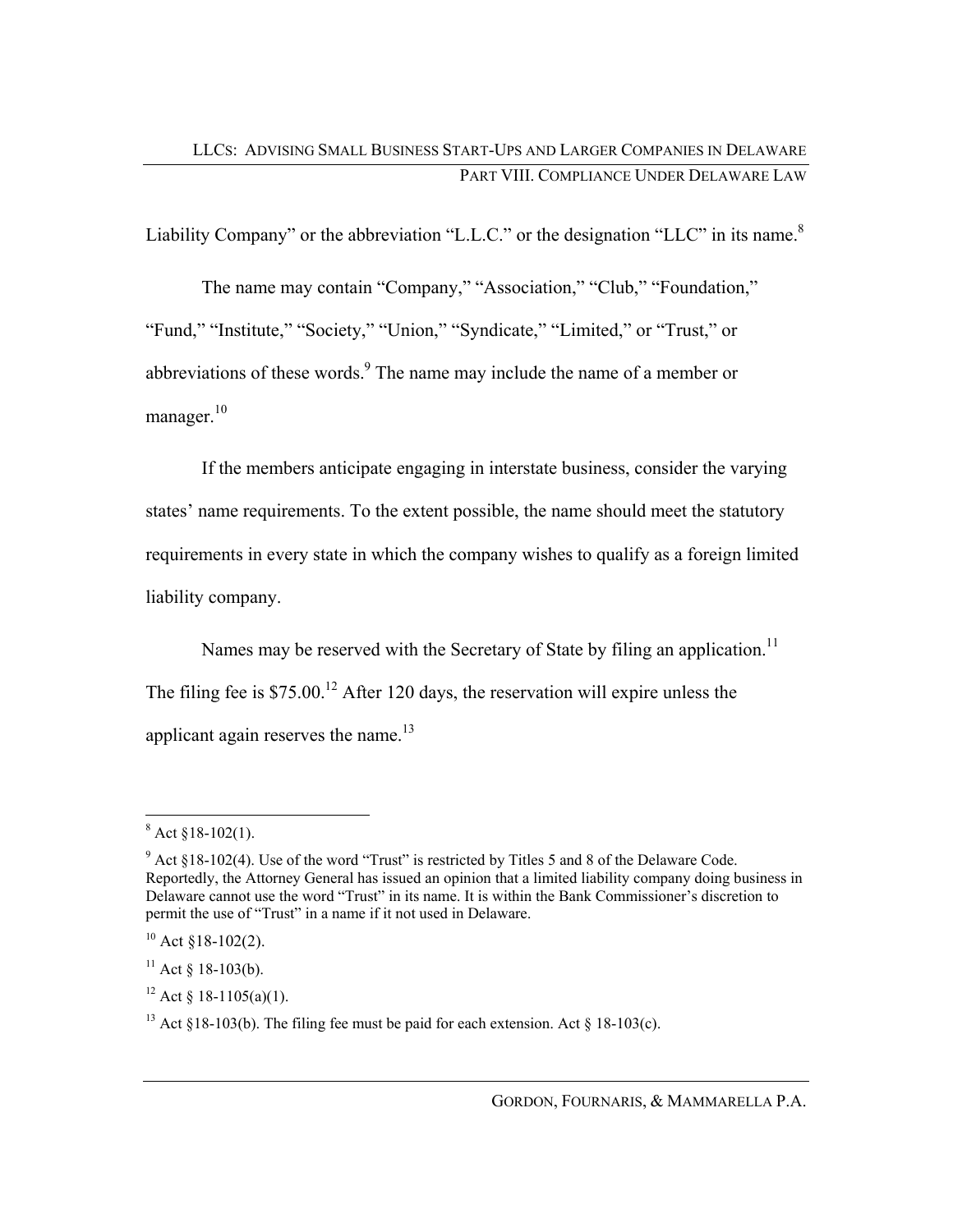### **Registered Office and Registered Agent**

A limited liability company must maintain a registered office in Delaware.<sup>14</sup> For the purpose of service of process on the company, it must have a registered agent at that address.<sup>15</sup> The registered agent may be a resident individual whose business address is identical with the registered office, a domestic or authorized foreign corporation, a domestic or authorized foreign limited partnership, a domestic or authorized limited liability company, or a domestic business trust having a business office identical with the registered office, or the company itself.<sup>16</sup> An entity, other than the limited liability company itself, acting as a registered agent must have a business office "generally open during normal business hours to accept service of process and otherwise perform the functions of a registered agent.<sup>17</sup>

### **Filing Fees**

Normal filing fees for a Delaware limited liability company total \$50.00.18 The Secretary of State's fee for certifying a copy of the certificate is \$20.00.<sup>19</sup> Expedited

 $\overline{a}$ 

<sup>&</sup>lt;sup>14</sup> Act §18-104(a)(1).

<sup>&</sup>lt;sup>15</sup> Act  $$18-104(a)(2)$ .

<sup>16</sup> *Id*.

<sup>17</sup> *Id*.

<sup>&</sup>lt;sup>18</sup> Act  $\S$  1105(a)(2). The Secretary of State's filing fees for all entities and services are expected to be increased during the current legislative session.

<sup>&</sup>lt;sup>19</sup> Act § 18-1105(a)(4).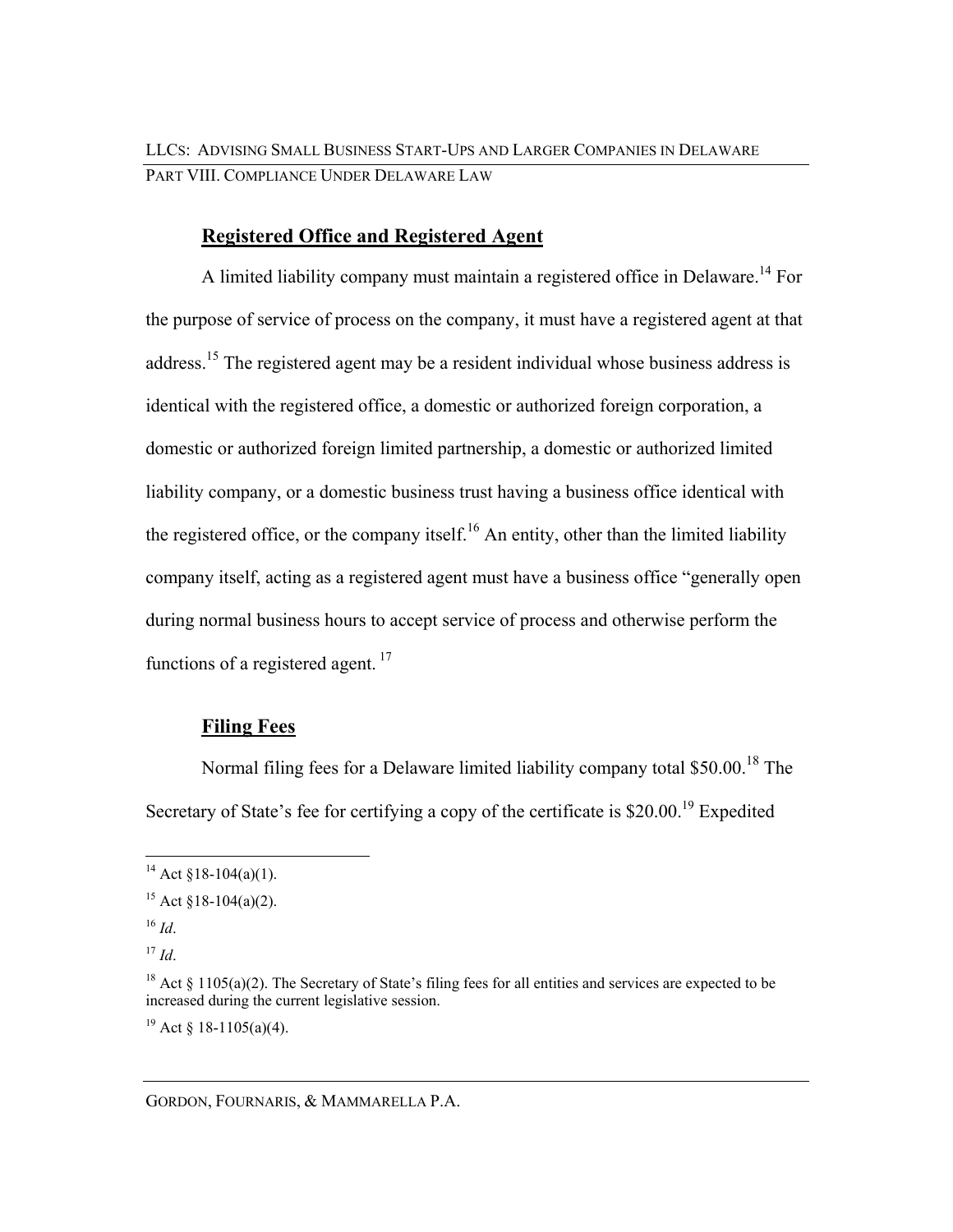service is also available for an additional fee.

### **Filing Procedures**

The Division of Corporations (the "Division") has adopted mandatory filing cover sheets for all filings with the Secretary of State.<sup>20</sup> The Document Filing Sheet is to be used for all entity filings. The Division's web site is confusing, referring to the Document Filing Sheet as the Filing Memo and stating that it is to be used on "corporate filings only." Thus, limited liability company filings must be submitted with the Document Filing Sheet/Filing Memo. The Certification Sheet/Certification Memo is used for obtaining copies of documents, whether certified or plain.

## **Filing Date**

Historically, the Division honored requests for filing dates, $^{21}$  usually for timely mailed filings. Under this practice, a filing that was delivered to the Division after the requested filing date would receive the requested filing date if the filer mailed the filing in sufficient time to reach the Division under normal circumstances. The Division's position was that the filer should not suffer from delayed delivery outside the filer's control. For example, an attorney in Wilmington could mail a Certificate of

 $\overline{a}$  $^{20}$  E.g., http://www.state.de.us/corp/forms.htm. The forms appear at the end of these materials.

 $21$  Liebermann v. Frangiosa, 2002 Del. Ch. LEXIS 142, \*45 (Del. Ch. 2002).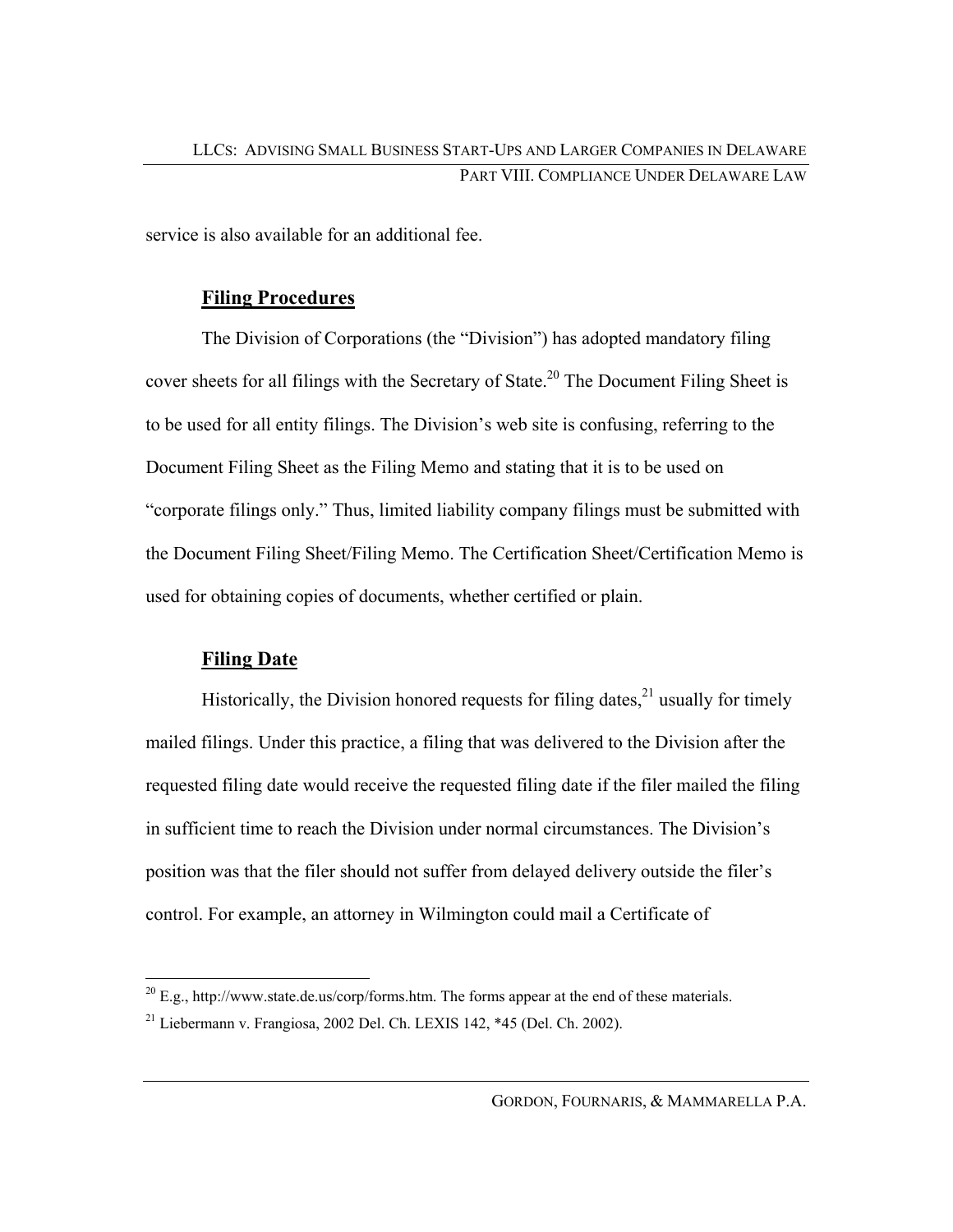## LLCS: ADVISING SMALL BUSINESS START-UPS AND LARGER COMPANIES IN DELAWARE PART VIII. COMPLIANCE UNDER DELAWARE LAW

Incorporation on January 25, with a cover letter requesting that it be filed on February 1. If inclement weather delayed delivery to the Division until February 2, the Division would give the filing an effective date of February 1. Moreover, the Division's practice was to give all filings on a particular date a filing time of 9:00 a.m.

This practice was extended to filings by registered agents directly connected to the Division of Corporation's computer system and to filings delivered to registered agents after the requested filing date.22 In *Liebermann v. Frangiosa*, the Court of Chancery held that "[a]lthough the Secretary of State undoubtedly has well-intentioned reasons for its current practice (which is of venerable origins), the practice conflicts with the plain language of the statute and creates the potential for abuse,  $\ldots$ <sup>23</sup>

In light of the *Liebermann* litigation, the Division, as predicted by the Court,  $24$ reviewed its filing practices. At the time these materials were prepared, the General Assembly was considering amendments to the Act to provide date of filing rules,

 $\overline{a}$ 

<sup>&</sup>lt;sup>22</sup> *Id.* In Liebermann, the Certificate in issue was delivered to CSC at 3:43 p.m. on July 31, 2002, with a request for ordinary service, but a July 31, 2002 date. 2002 Del. Ch. LEXIS 142, \*25. CSC filed the Certificate at 8:42 a.m. on August 1, 2002. *Id*. The copy of the filed Certificate issued by the Division of Corporations bore a filing time and date of 9:00 a.m., July 31, 2002. 2002 Del. Ch. LEXIS 142, \*45.

<sup>23 2002</sup> Del. Ch. LEXIS 142, \*46.

<sup>&</sup>lt;sup>24</sup> 2002 Del. Ch. LEXIS 142, n. 49 \*47.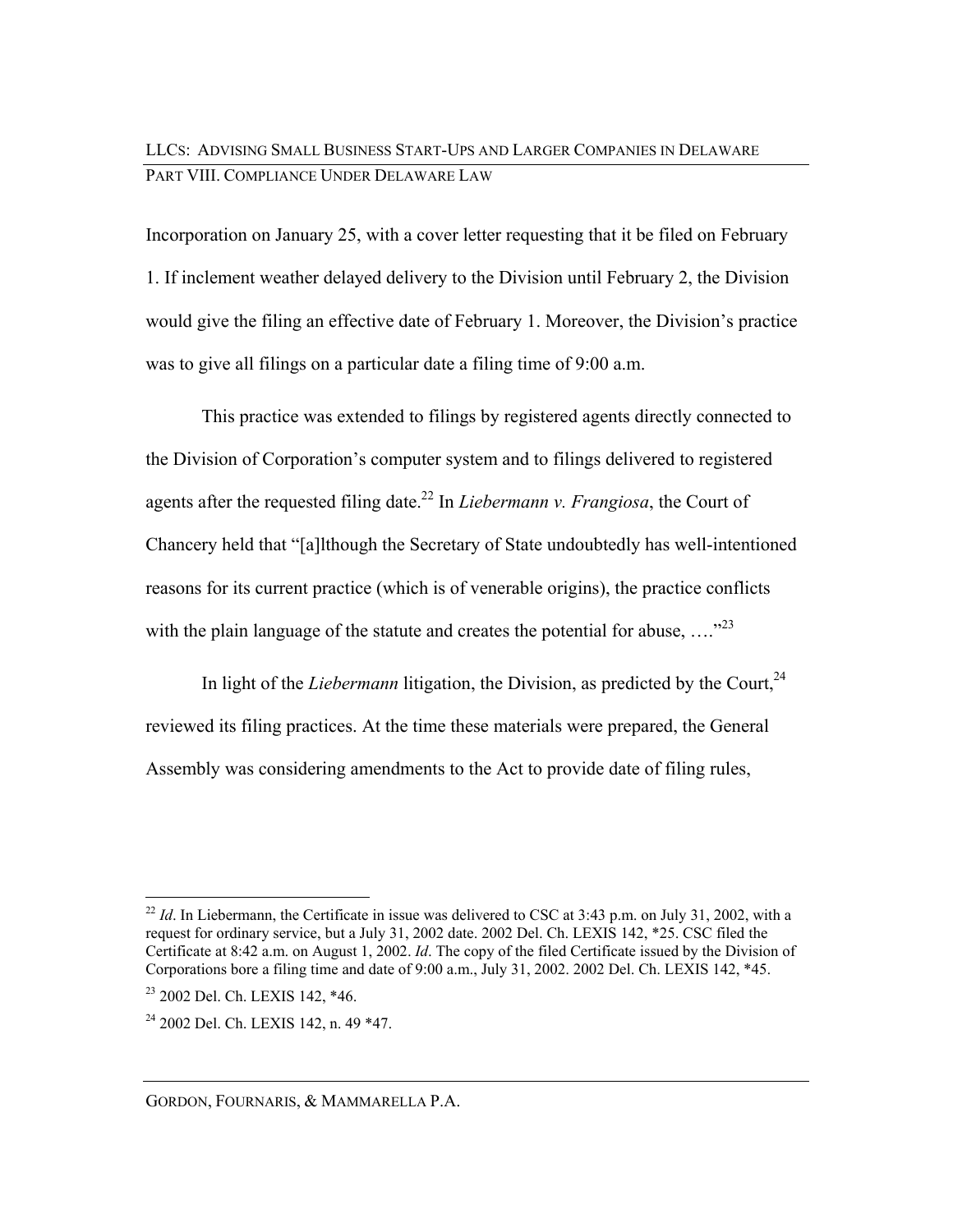including limited circumstances under which the Division would provide a filing date prior the time of actual delivery of the document to the Division.<sup>25</sup>

As amended, the Act's general rule is that the date and time of delivery is the date and time of filing.<sup>26</sup> The Secretary of State is record the date and time of delivery of each certificate.<sup>27</sup> In the event of an "extraordinary condition" indicating that a filer was prevented from filing any certificate at the desired time, the Secretary of State may establish an earlier filing date and time.<sup>28</sup> The actual delivery date can be no later than two business days following the end of the extraordinary condition.<sup>29</sup>

An extraordinary condition is "any emergency resulting from an attack on, invasion or occupation by foreign military forces of, or disaster, catastrophe, war or other armed conflict, revolution or insurrection, or rioting or civil commotion in, the United States or a locality in which the Secretary of State conducts its business or in which the good faith effort to deliver the certificate and tender the required fees is made, or the immediate threat of any of the foregoing; or any malfunction or outage of the electrical or telephone service to the Secretary of State's office, or weather or other

<sup>28</sup> Act § 18-206(a)(6)(C), as added by S.B. 128, § 8.

 $\overline{a}$ <sup>25</sup> S.B. 128, §§ 3, 4, 6-8. Senate Bill 128 appears following these materials.

<sup>&</sup>lt;sup>26</sup> Act § 18-206(a)(1), as amended by S.B. 128, § 4.

<sup>&</sup>lt;sup>27</sup> Act § 18-206(a), as amended by S.B. 128, § 3.

<sup>29</sup> *Id*.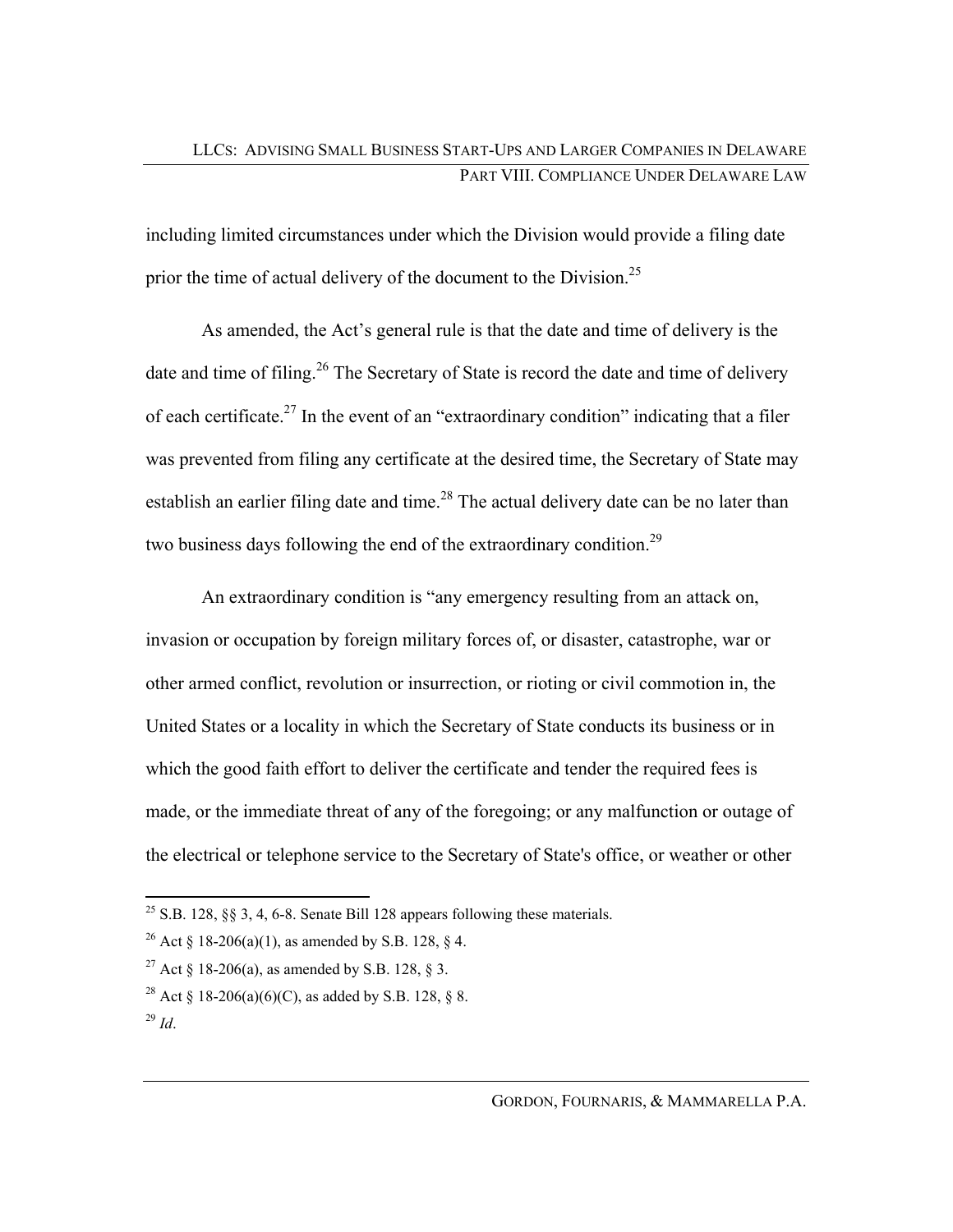LLCS: ADVISING SMALL BUSINESS START-UPS AND LARGER COMPANIES IN DELAWARE PART VIII. COMPLIANCE UNDER DELAWARE LAW

condition in or about a locality in which the Secretary of State conducts its business, as a result of which the Secretary of State's office is not open for the purpose of the filing of certificates under this chapter or such filing cannot be effected without extraordinary effort."30

In addition, the 2003 amendments would provide statutory authority for the Secretary of State's long-standing practice of granting direct access to the Delaware Corporation Information System by registered agents. $31$ 

### **Understanding the Secretary of State's Filing Stamp**

The Division has recently revised the Secretary of State's stamp on filed documents to take the new filing date rules into account. The stamp appears as follows:

> *State of Delaware Secretary of State Division of Corporations Delivered 03:38 PM 05/07/2003 FILED 03:38 PM 05/07/2003 SRV 123456789 – 1234567 FILE*

The delivered time is the time the Division receives the filing, whether a hard copy received by mail or other form of hand delivery or by fax. If there is no future effective date or special circumstances, the delivered date and time will be the filed date and time. The nine-digit "SRV" number is the service request number, which identifies

GORDON, FOURNARIS, & MAMMARELLA P.A.

 $\overline{a}$ <sup>30</sup> *Id*.

<sup>&</sup>lt;sup>31</sup> Act § 18-206(a)(4), as amended by S.B. 128, § 7.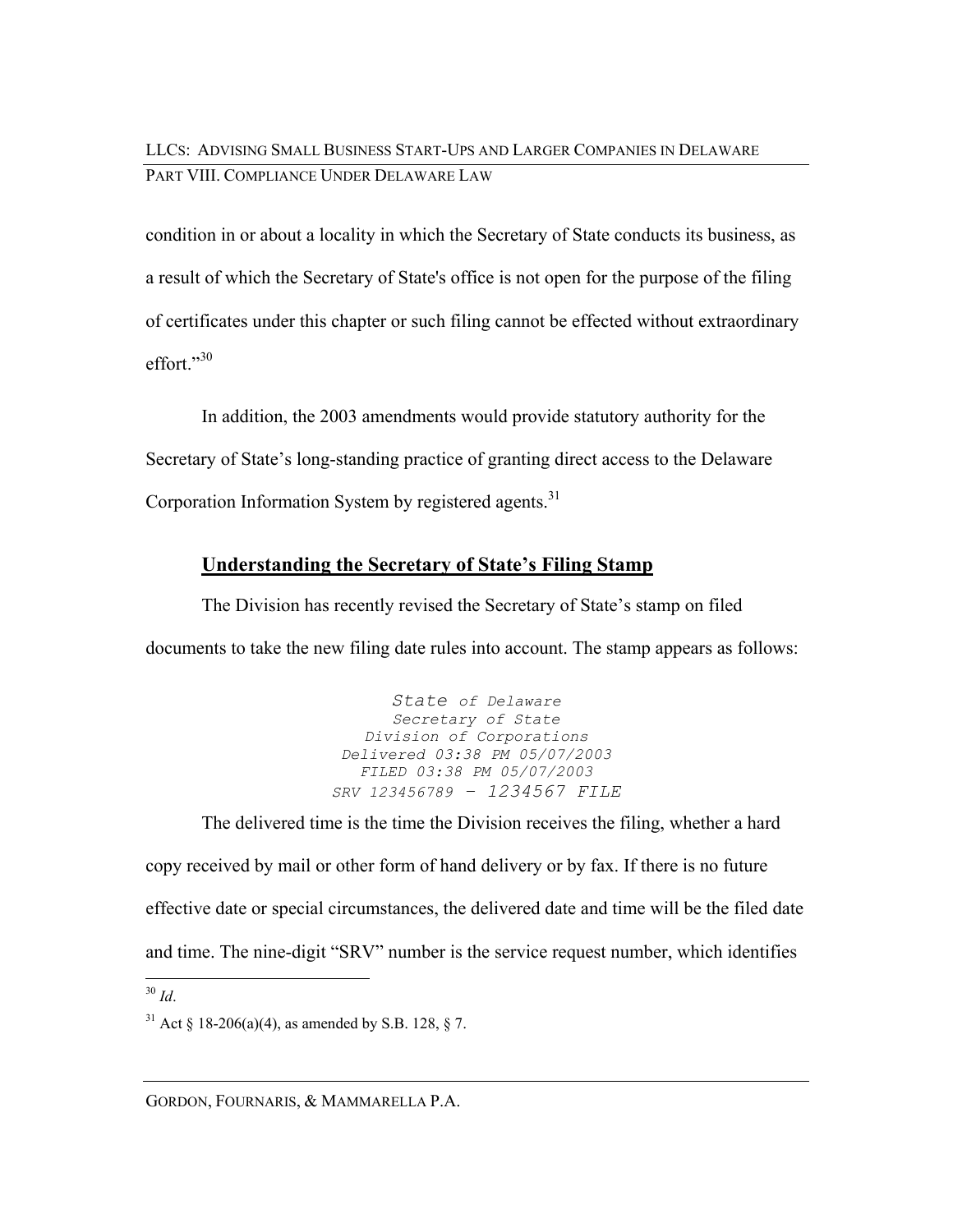the particular request for service. The seven-digit "FILED" number is the entity number, which identifies the particular entity that is the subject of the filing.

## *2. Limited Liability Company Agreement*

The limited liability company agreement is the chief operating agreement among the members and managers. Originally required to be written, a reflection of the statute's roots in the limited partnership act, the limited liability company agreement may be oral or written.<sup>32</sup> To avoid disputes over the agreement of the members and issues of proof, the better practice is to reduce the members' agreement to writing.

Historically, the trend was to pattern limited liability company agreements after limited partnership agreements. Shadowing partnership documents resulted in a limited liability company that looked and acted like a partnership, reducing the chance of a classification challenge during an audit by the Internal Revenue Service. However, many drafters now use a corporate model.

## **Capital Contributions**

Capital contributions may be in cash, property or services rendered, or a promissory note or other binding obligation to contribute cash or property or to

 $\overline{a}$  $32$  Act § 18-101(7).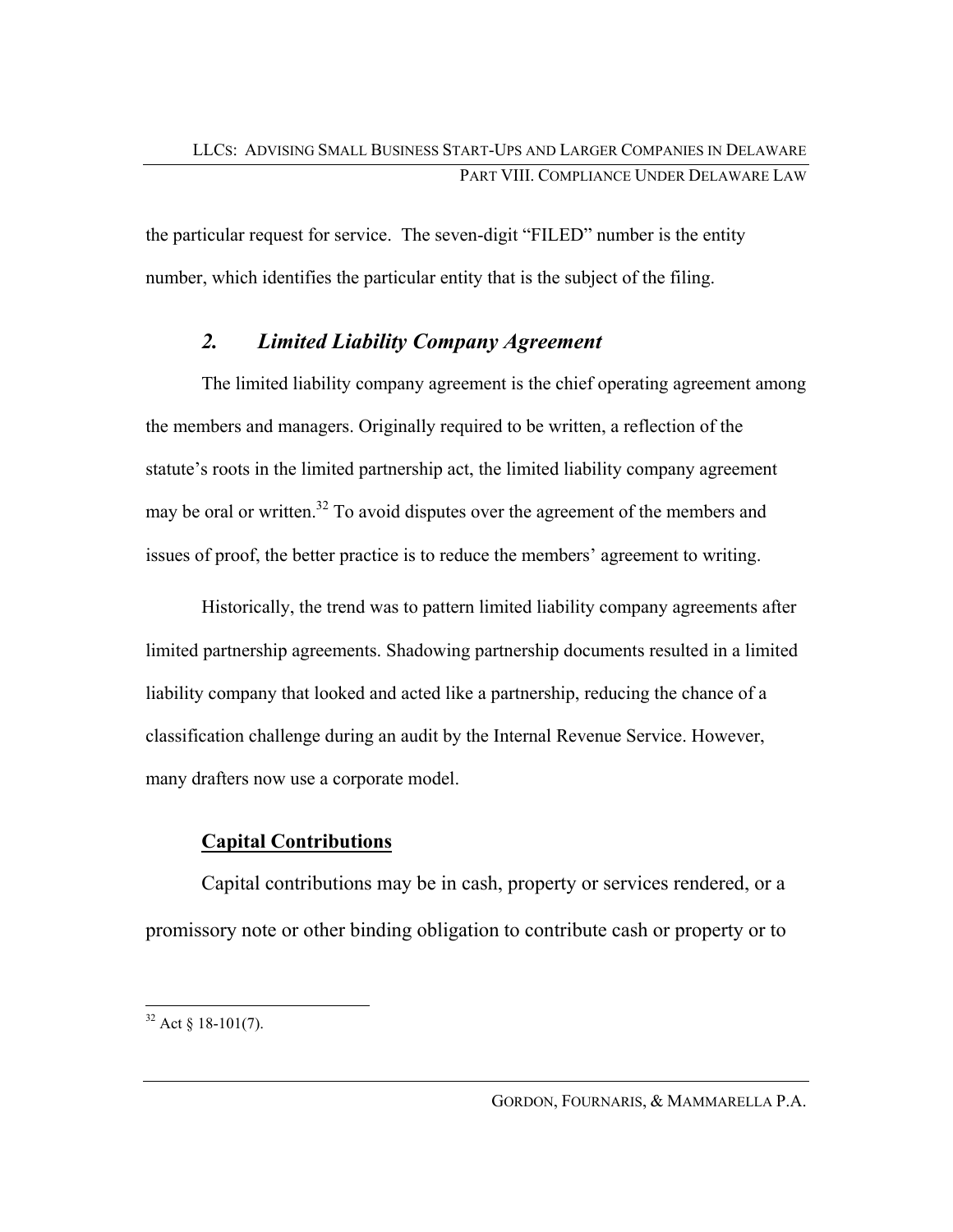LLCS: ADVISING SMALL BUSINESS START-UPS AND LARGER COMPANIES IN DELAWARE PART VIII. COMPLIANCE UNDER DELAWARE LAW

perform services.33 A member may be admitted without a capital contribution, even if that member is the sole member.<sup>34</sup> Additionally, a person may become a member without acquiring a limited liability company interest.<sup>35</sup> Non-interest holding members are frequently required by lenders in structuring bankruptcy remote vehicles. An employee of the lender may be appointed a "special member," whose consent is required before the limited liability company can file a voluntary petition in bankruptcy.

### **Freedom of Contract and Fiduciary Duties**

Some thought should be given to the duty of care and other fiduciary duties of managers and members. The Act does not establish standards, although it is to be expected that the Court of Chancery will apply those standards of conduct longestablished in Delaware (the business judgment rule, for example).

Thus, it is left to the drafter of the agreement to define those duties owed to the company. Act Section 18-1101(c) invites the members to do so, by authorizing the  $\overline{a}$ 

<sup>35</sup> *Id*.

 $33$  Act § 18-501. The promise or obligation to contribute to the company capital is usually referred to as the "capital contribution obligation." A "capital contribution agreement" refers to an agreement, either separate or within the limited liability company agreement, setting forth the fair market value of the property on the date of contribution, the contributing member's adjusted basis in the property for federal income tax purposes and the status of liens, if any, against the contributed property.

 $34$  Act § 18-301(d).

GORDON, FOURNARIS, & MAMMARELLA P.A.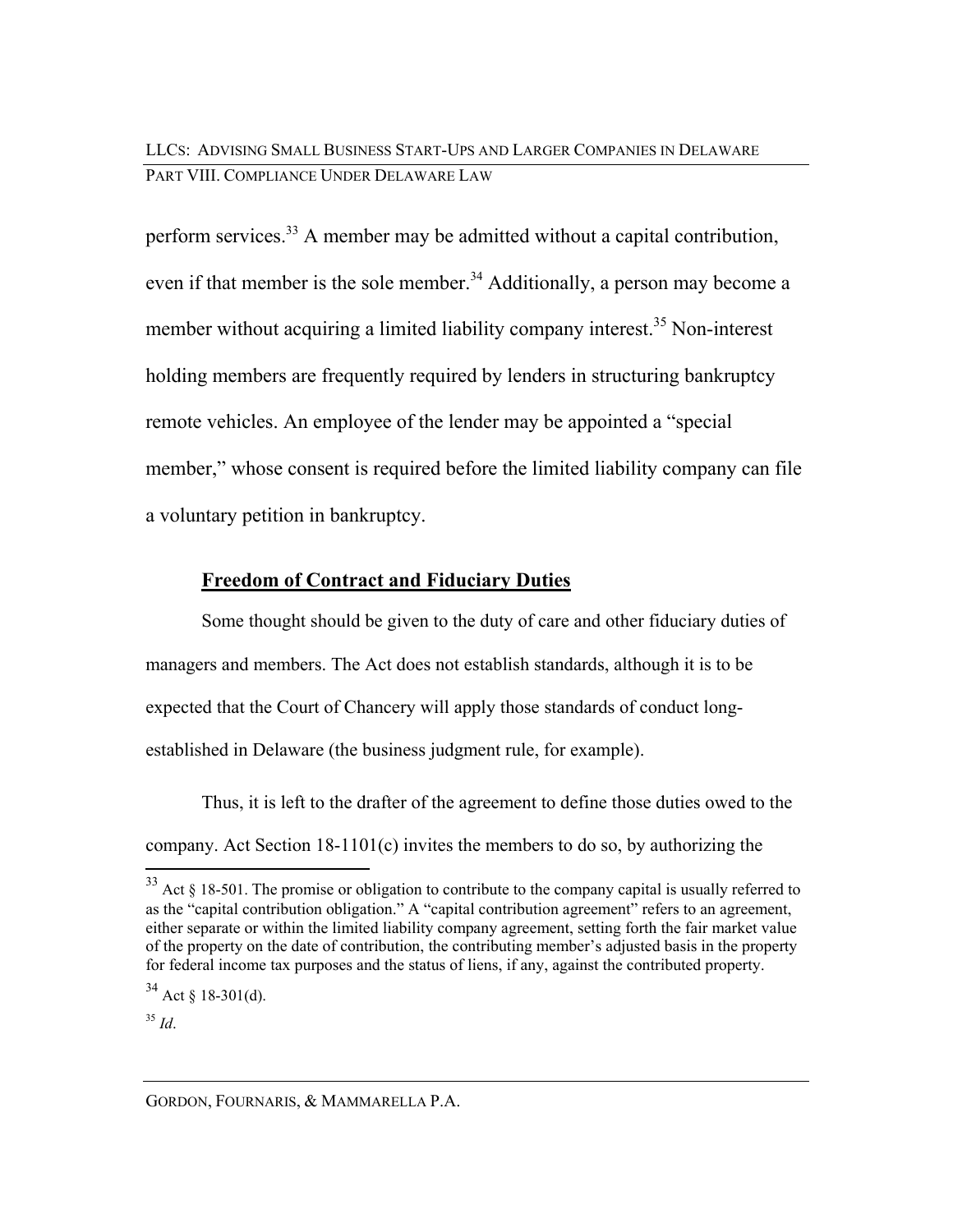agreement to expand or restrict duties and liabilities and absolving liability for good faith reliance on the terms of the agreement. Contrary to the opinion of some commentators, the limited liability company agreement may not eliminate fiduciary duties, however.  $36$  Further, the agreement may impose sanctions for violations of the agreement by members and managers.<sup>37</sup>

## **Contractual Appraisal Rights**

The Act does not provide default appraisal rights in the event an amendment, merger, consolidation or conversion eliminates the interest of any member, or on the sale of all or substantially all of the limited liability company's assets. Section 18-210 of the Act provides that a limited liability company agreement may provide contractual appraisal rights.

## **Internal Management and Regulation**

Unless the limited liability company agreement provides otherwise, manage-

 $\overline{a}$ 36 Gotham Partners, L.P. v. Hallwood Realty Partners, L.P., 805 A.2d 882 (Del. 2002). *Gotham Partners* involved the equivalent provision under the Delaware Revised Uniform Partnership Act, 6 Del. C. § 17- 1101(d). In an opinion dangerously close to an advisory opinion, in response to Chancery Court dictum that a limited partnership agreement could eliminate fiduciary duties, the Court stated "although it is not appropriate for us to express an advisory opinion on a matter not before us, we simply raise a note of concern and caution relating to this dubious dictum in the Vice Chancellor's summary judgment opinion." 805 A.2d 882, 891.

<sup>37</sup> Act §§ 18-306 (members), 18-405 (managers).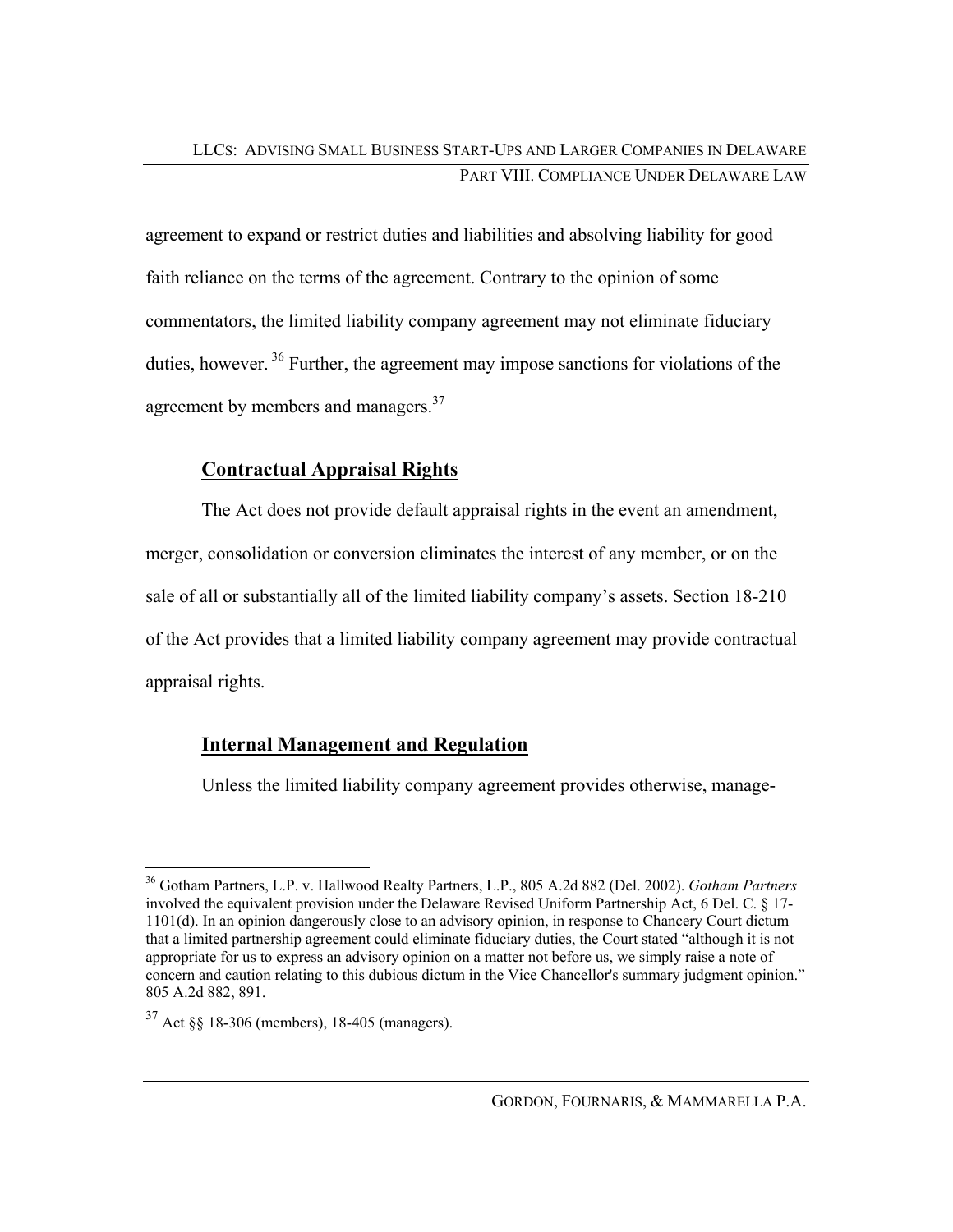## LLCS: ADVISING SMALL BUSINESS START-UPS AND LARGER COMPANIES IN DELAWARE PART VIII. COMPLIANCE UNDER DELAWARE LAW

ment is vested in the members.<sup>38</sup> Voting is in proportion to the then percentage or other interest share in profits, with 50 percent of the interests controlling, unless otherwise specified in the agreement.<sup>39</sup>

Management may be vested in one or more managers, $40$  who are designated by the members.<sup>41</sup> The agreement should provide for the appointment of a successor manager on the manger's inability to serve and a method to remove a manager. Neither issue is addressed by the Act, so there are no defaults. Managers may also be members.<sup>42</sup> The members and managers have the power and authority to delegate management powers.<sup>43</sup>

### **Records, Returns and Reports**

The company is not required to maintain any particular records. Each member is entitled to obtain, on reasonable demand for any purpose reasonably related to the

 $\overline{a}$ 

<sup>43</sup> Act § 18-407.

 $38$  Act § 18-402.

<sup>39</sup> *Id*.

<sup>40</sup> *Id*.

<sup>&</sup>lt;sup>41</sup> Act §§ 18-101(10), 18-401. Act Section 18-110 makes explicit the Court of Chancery's power to hear and determine disputes relating to the admission, election, appointment or withdrawal of a manager.  $42$  Act  $8$  18-403.

GORDON, FOURNARIS, & MAMMARELLA P.A.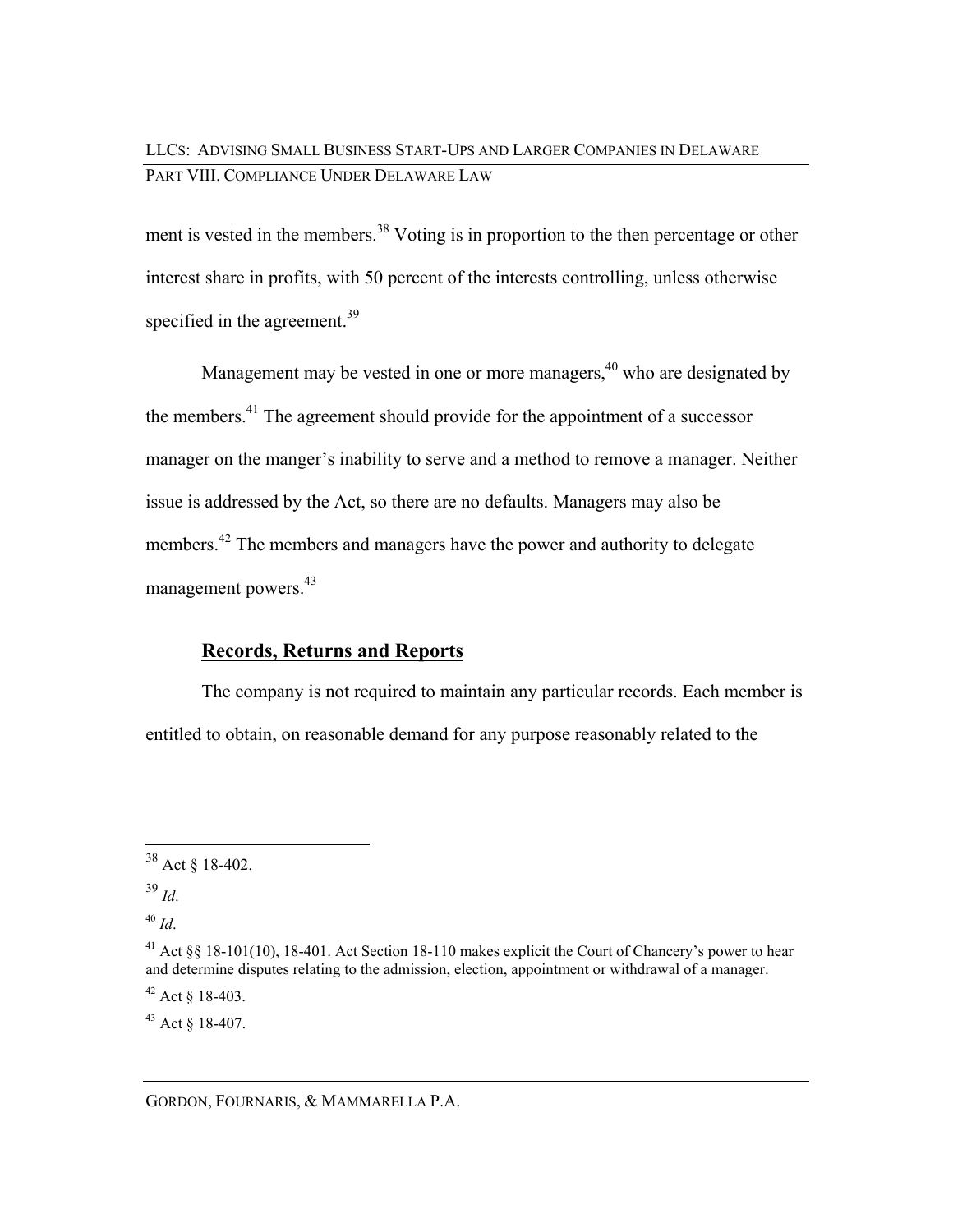member's interest as a member, the following:<sup>44</sup>

- Information regarding the status of the business and financial condition of the company;
- Copies of the company's federal, state and local income tax returns;
- A list of members and managers, and their addresses;
- A copy of the limited liability company agreement and the certificate of formation, as amended;
- Information regarding the capital contribution obligation of each member;
- Other just and reasonable information about the company's affairs.

Any manager is entitled to examine this information for any purpose reasonably

related to his or her status as a manager. $45$ 

Trade secret information and other sensitive information may remain confiden-

tial in the reasonable exercise of the manager's discretion.<sup>46</sup>

## *3. Series Limited Liability Company*

A business structure commonly advanced to limit liability is the holding

company structure. This involves forming a master limited liability company that owns

one or more single member limited liability companies.

The holding company structure may be collapsed into one limited liability

company by use of a series limited liability company. A series limited liability company

 $\overline{a}$ 

<sup>&</sup>lt;sup>44</sup> Act  $\S$  18-305(a).

 $45$  Act § 18-305(b).

 $46$  Act § 18-305(c).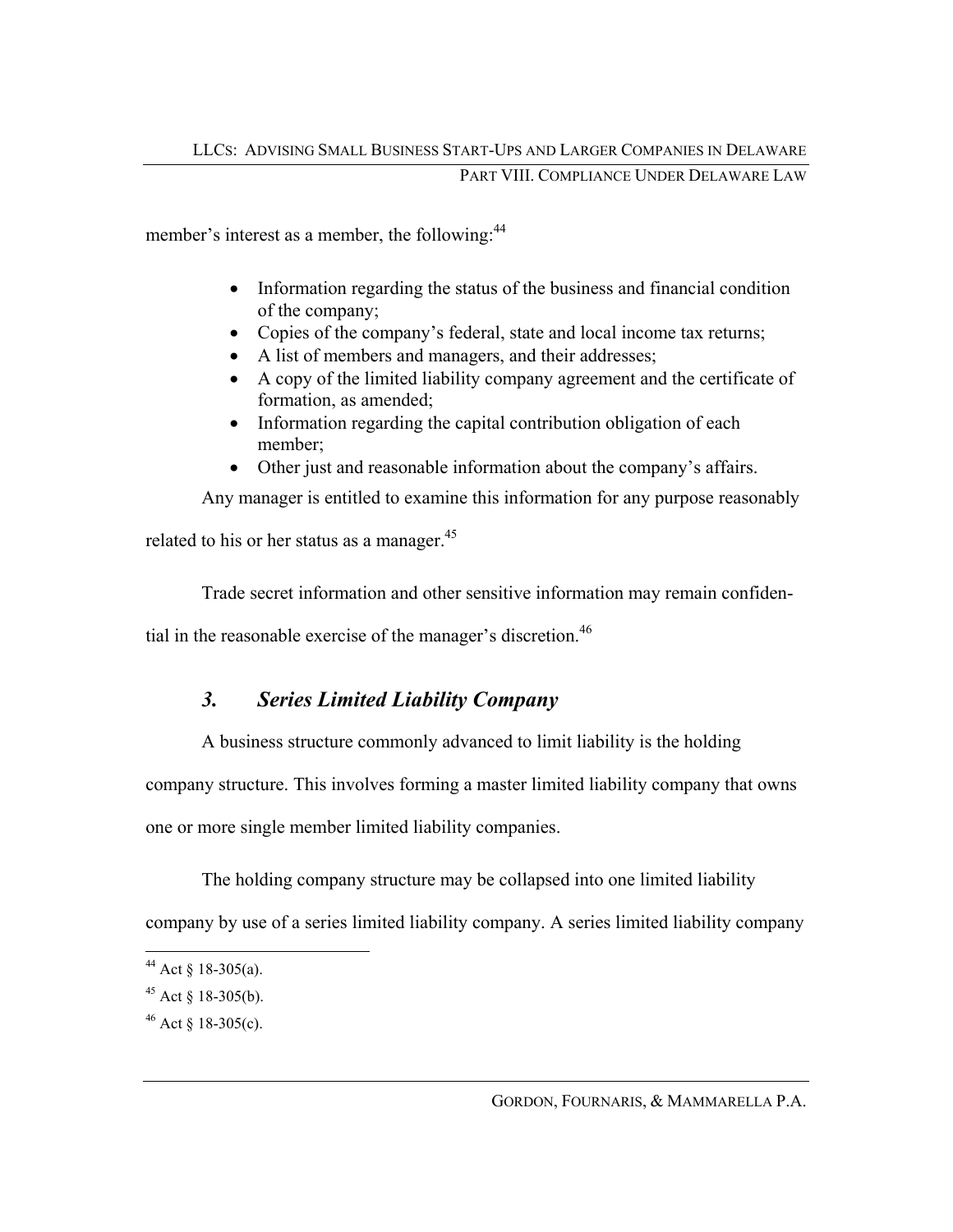## LLCS: ADVISING SMALL BUSINESS START-UPS AND LARGER COMPANIES IN DELAWARE PART VIII. COMPLIANCE UNDER DELAWARE LAW

is one that authorizes "designated series of members, mangers or limited liability company interests having separate rights, powers or duties with respect to specified property or obligations....<sup>47</sup> Any series may have a business purpose or investment objective separate from any other series in the limited liability company.<sup>48</sup>

To a protect any series from the debts, liabilities and obligations of any other series in the limited liability company, certain must be taken.<sup>49</sup> First, the Certificate of Formation must step forth the limitation on liabilities.<sup>50</sup> Second, each series must maintain separate and distinct records and the assets of such series must be held and accounted for separately from any other series.<sup>51</sup>

In the author's experience, and the experience of other practitioners with whom the author has spoken, series limited liability companies are infrequently used because of uncertainties over the extent of the liability protection afforded each series, particularly where a series conducts business or owns assets outside of Delaware. Thus, the series limited liability company has largely been limited to companies holding

 $\overline{a}$ 

GORDON, FOURNARIS, & MAMMARELLA P.A.

<sup>&</sup>lt;sup>47</sup> Act § 18-215(a).

<sup>48</sup> *Id*.

 $49$  Act § 18-215(b).

<sup>50</sup> *Id*.

 $^{51}$  *Id*.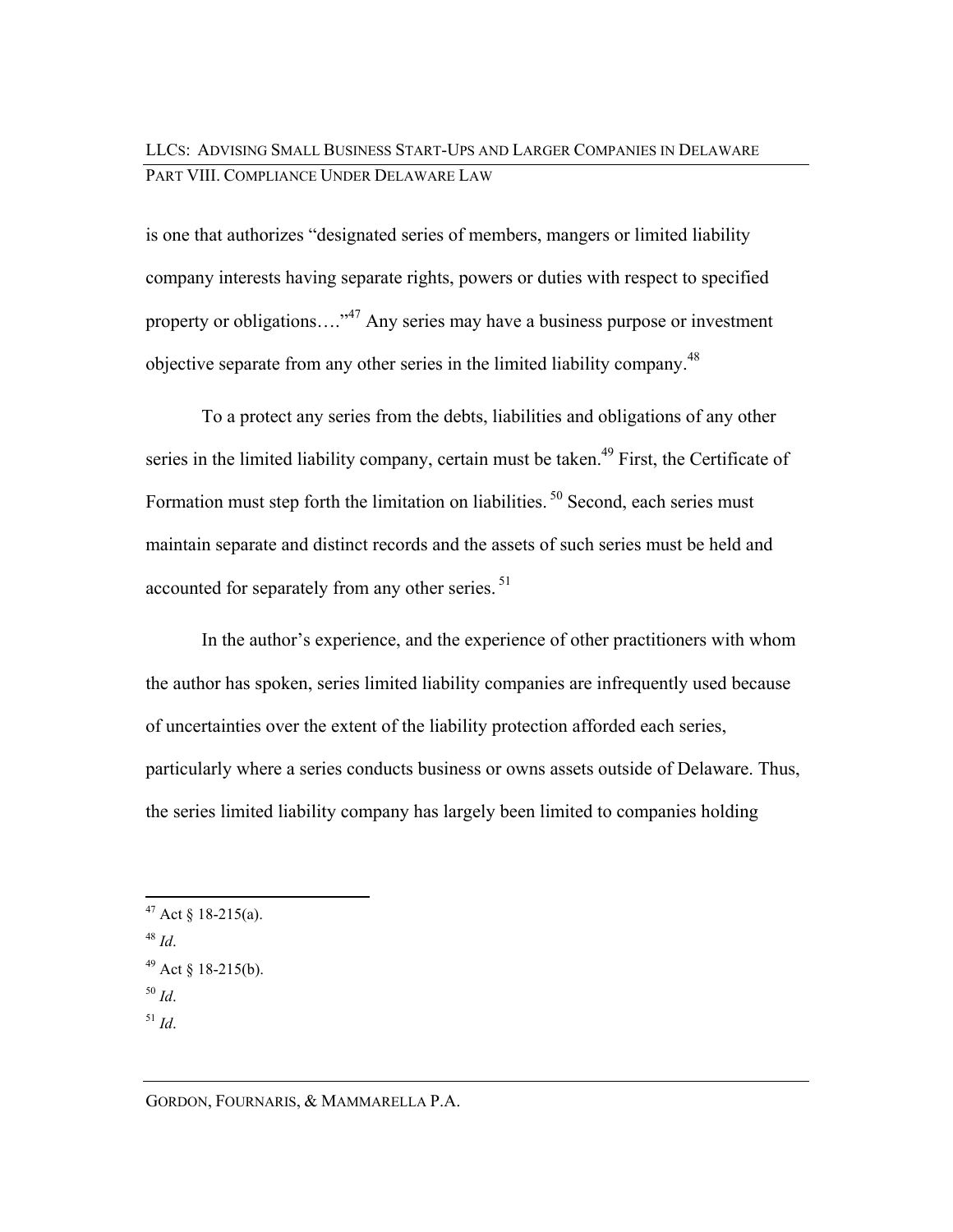Delaware real estate where the members have been unwilling to bear the expense of a master/single member limited liability company holding company structure.

In addition to the untested treatment of Delaware series limited liability companies operating in foreign jurisdictions, the federal income tax treatment of series limited liability companies is uncertain.<sup>52</sup>

## *4. Special Rules Applicable to Regulated Professionals*

Licensed professionals' interest in the limited liability company as a form of doing business was sparked by the broad range of business permitted a limited liability company under the Act.  $53$  The purpose for which a limited liability company may be formed is virtually without limit.  $54$  Only two activities, insurance and banking, are specifically excluded by the Act.<sup>55</sup> The broad statutory grant indicates the drafters' intent to let professionals enjoy the protection of the Act.<sup>56</sup>

However clear the objective, the law is not self-actualizing; its application to any specific profession requires action by that profession's regulatory agency. For

 $\overline{a}$ 

<sup>55</sup> *Id.*

 $52$  For an article on the taxation of Delaware series limited liability companies, see Terence Floyd Cuff, *Series LLCs and the Abolition of the Tax System*, BUSINESS ENTITIES, Jan./Feb. 2000, at 26.

 $53 \& 18 - 106$ (a).

<sup>54</sup> *Id.*

<sup>&</sup>lt;sup>56</sup> Use of the statute by professionals is further anticipated by the drafters' foresight to allow company names to include the names of members and managers. *See* Act § 18-102(2).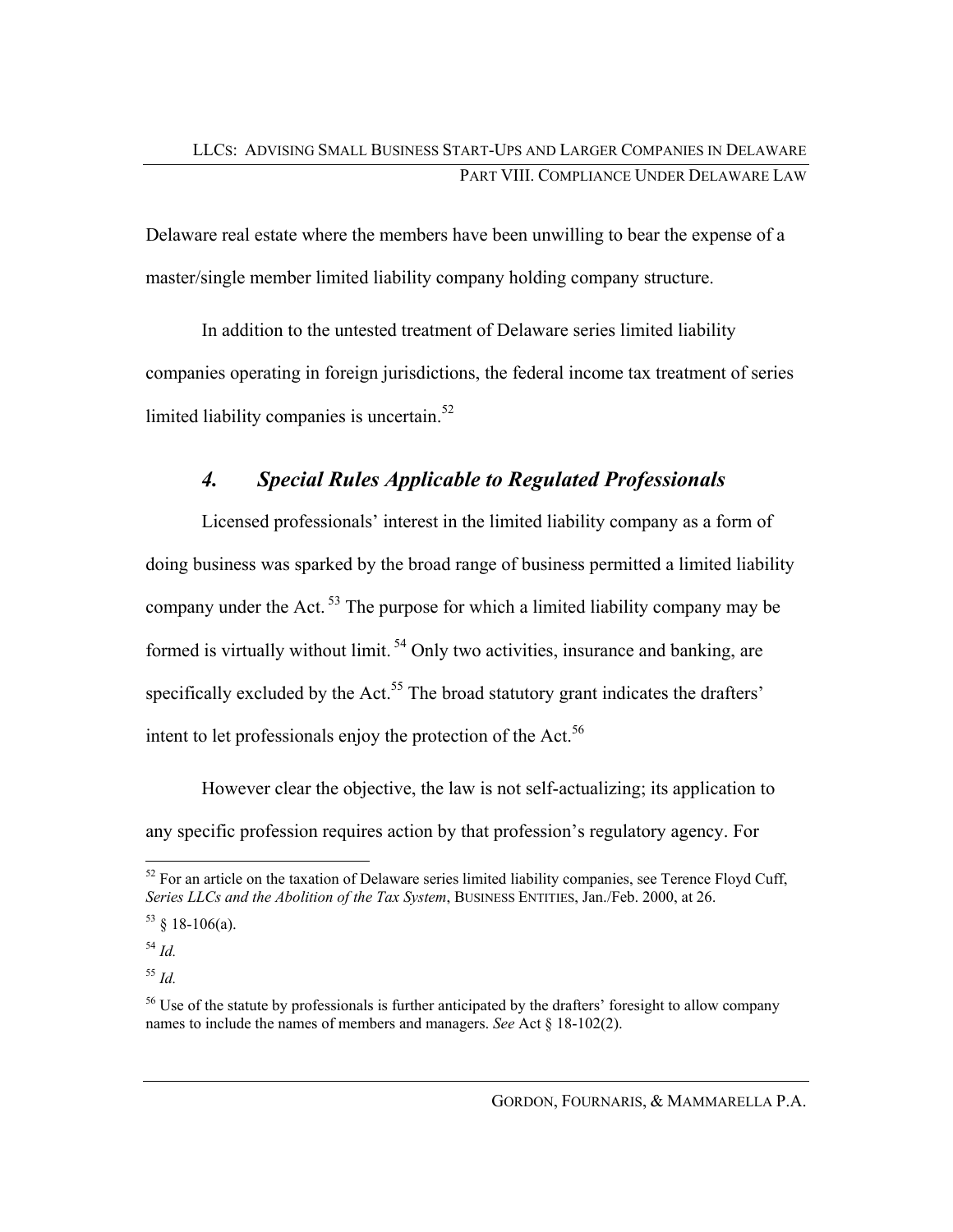attorneys, Supreme Court Rule 67 provides the authority to practice law through a limited liability company.

## **B. Amendment**

A Delaware limited liability company may amend its certificate of formation for any proper purpose by filing a certificate of amendment with the Secretary of State.<sup>57</sup> Filing fees for a certificate of merger total  $$70.00$ .<sup>58</sup>

## **C. Merger**

The Delaware Limited Liability Company Act's merger and consolidation provisions will be familiar to anyone who has worked with the corresponding sections of the Delaware General Corporation Law<sup>59</sup> or the Delaware Revised Uniform Limited Partnership Act.<sup>60</sup> A Delaware limited liability company may merge or consolidate with or into virtually any other form of business entity, domestic or foreign.<sup>61</sup> The resulting

60 6 *Del*. *C*. §17-211.

 $\overline{a}$ 

 $57$  Act § 18-209(c). The certificate must state the name of the limited liability company and the amendment. Act § 18-202(a).

<sup>&</sup>lt;sup>58</sup> The actual filing fee is \$50.00, Act §§ 18-206(c), 18-1104(a)(3), and the Secretary of State's fee for certifying a copy of the certificate is \$20.00, Act  $\S$  18-206(d), 18-1104(a)(4).

<sup>59 8</sup> *Del*. *C*. §§251-264. Delaware corporations merging or consolidating with limited liability companies must comply with Section 264 of the Delaware General Corporation Law.

<sup>61</sup> Act § 18-209. A general partnership includes a registered limited liability partnership. *Id*.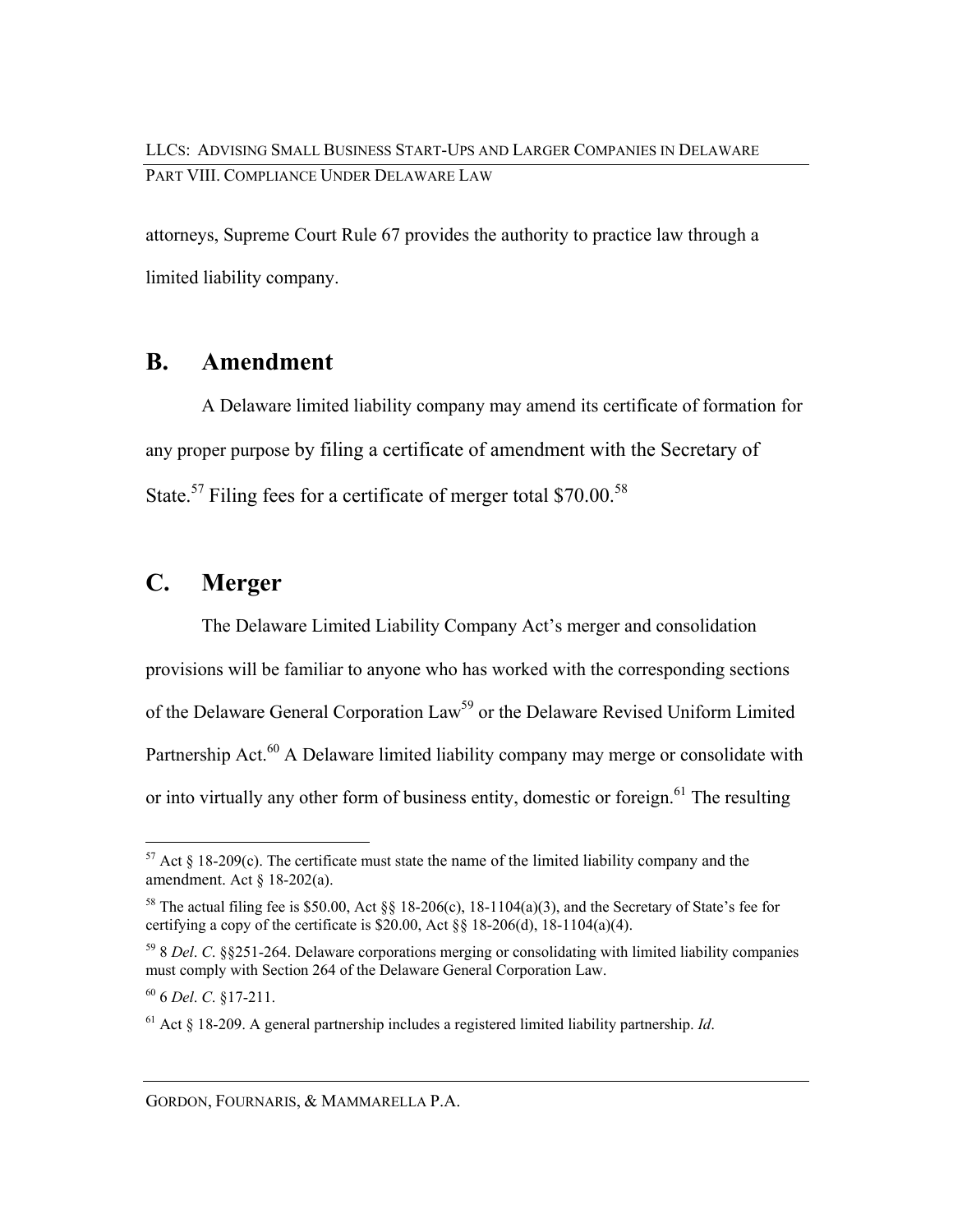entity may be a limited liability company or other business entity, domestic or foreign.<sup>62</sup>

Holders of more than 50 percent of the interests in the profits of the company must approve the merger or consolidation. $63$  If there are classes of members, then each class must approve the transaction.<sup>64</sup>

The resulting entity must file a certificate of merger or consolidation, as the case may be, with the Secretary of State.<sup>65</sup> Where the certificate of merger

<sup>63</sup> *Id*..

<sup>64</sup> *Id*.

- 1. The name and jurisdiction of formation or organization of each constituent business entity;
- 2. That an agreement of merger or consolidation has been approved and executed by each constituent business entity;
- 3. The name of the surviving or resulting business entity;
- 4. The The future effective date if the certificate is not be effective upon filing;
- 5. That a copy of the agreement of merger or consolidation is on file at a place of business of the surviving or resulting business entity and that address;
- 6. That a copy of the agreement of merger or consolidation will by furnished on any interest holder's request, without cost; and
- 7. If the jurisdiction of the surviving or resulting business entity is not Delaware, that the Secretary of State is appointed agent for the service of process.

Act § 18-209(c). A form of Certificate of Merger from the Division of Corporation's web site appears at the end of these materials. http://www.state.de.us/corp/webmerg.pdf.

The certificate of merger will serve as the certificate of cancellation of the non-surviving Delaware entity. Act § 18-209(c), (f) (limited liability companies); 6. Del. C. §15-902(c), (f) (general partnerships); 6 Del. C.  $§17-211(c)$ , (f) (limited partnerships).

 $\overline{a}$  $62$  Act § 18-209(b).

 $65$  Act § 18-209(c). The certificate must state: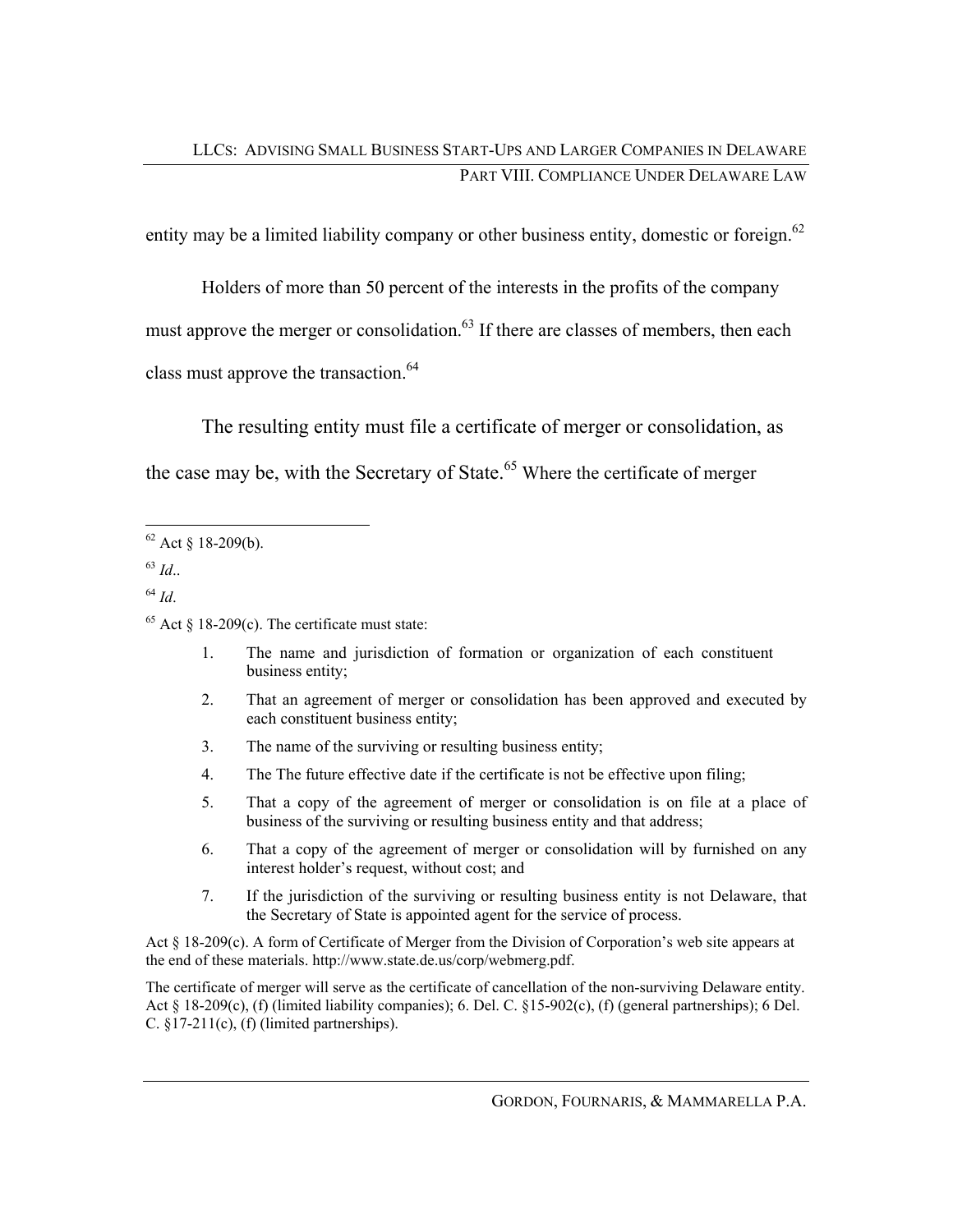provides a future effective date, the certificate may be terminated on the abandonment of the merger by filing a certificate of termination. Filing fees for a certificate of merger or consolidation total \$70.00.<sup>66</sup>

The assets and liabilities of the constituent entities vest in the surviving or resulting entity.<sup>67</sup> Merger or consolidation does not cause any constituent Delaware limited liability company to dissolve.<sup>68</sup>

## **D. Conversion**

Merger or consolidation requires an enabling statute for each of the constituent entities. To facilitate the transformation of other entities, foreign and domestic, into Delaware limited liability companies, Act was amended to provide for the conversion of other entities into Delaware limited liability companies. Virtually any other form of business entity, domestic or foreign, may convert into a Delaware limited liability company.<sup>69</sup>

The conversion of the converting entity to a Delaware limited liability company

GORDON, FOURNARIS, & MAMMARELLA P.A.

 $\overline{a}$ <sup>66</sup> The actual filing fee is \$50.00, Act § 18-1104(a)(3), and the Secretary of State's fee for certifying a copy of the certificate is \$20.00, Act  $\hat{\gamma}$  18-1104(a)(4).

 $67$  Act § 18-209(g).

<sup>68</sup> *Id*.

 $69$  Act § 18-214(a).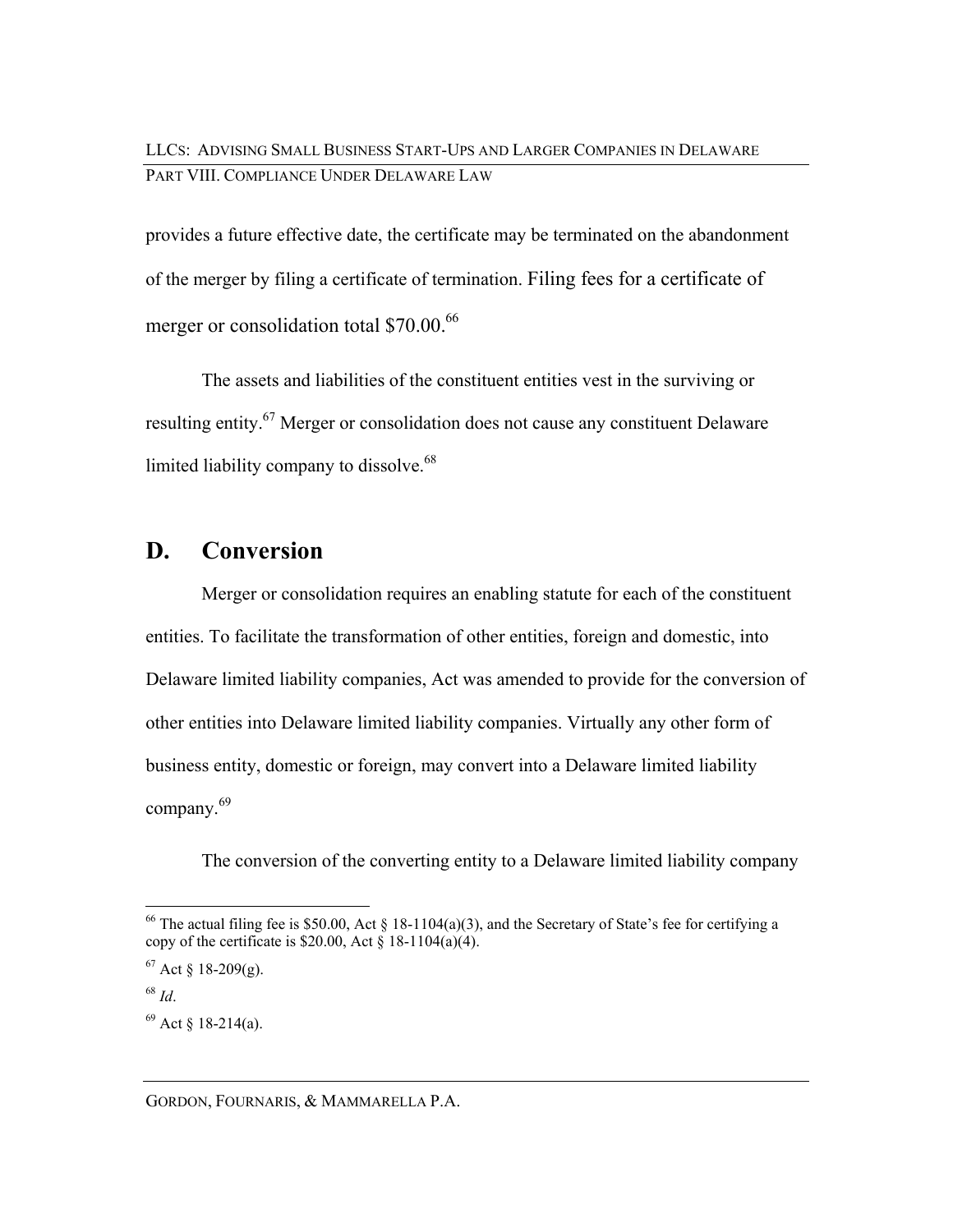must be approved by the converting entity in accordance with its governing documents.70 The limited liability company agreement of the resulting limited liability company is approved in the same manner.<sup>71</sup>

Conversion requires the sequential filing of two certificates with the Division, a certificate of conversion to limited liability company and a certificate of formation.<sup>72</sup> Because of the sequential filing requirement, a converting entity cannot convert into an already formed Delaware limited liability company.

The conversion process may be used to freeze out the interests of certain

holders of interests in the converting entity by exchanging such interests for

 $171$  *Id.* 

- 1. The date and jurisdiction of the converting entity;
- 2. The name of the converting entity;
- 3. The name of the limited liability company; and
- 4. The future effective date if the certificate is not be effective upon filing;

Act § 18-214(c).

 $\overline{a}$ <sup>70</sup> Act § 18-214(h). For example, in the case of a Delaware limited partnership desiring to convert to a Delaware limited liability company, the limited partnership agreement is the governing document. 6 Del. C. § 17-219. If the limited partnership agreement is silent as to conversions, but provides for the approval of a merger or consolidation, that procedure shall be followed. *Id*. In default of a merger or consolidation approval procedure, all general partners and limited partners owning more than 50 percent of profit interests must approve the conversion. *Id*.

 $72$  Act § 18-214(b). The certificate must state: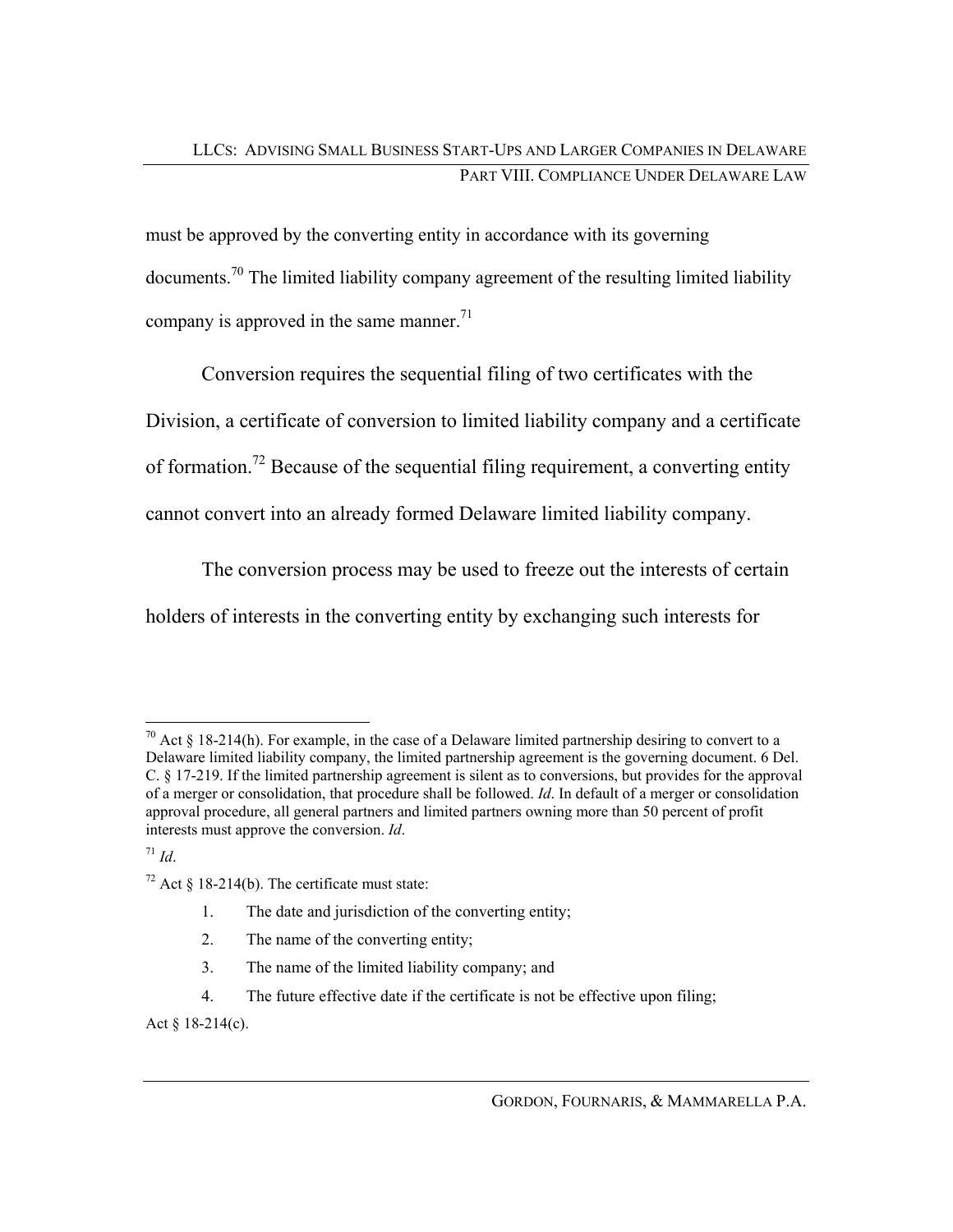property other than member interests in the resulting limited liability company.<sup>73</sup>

Filing fees for a certificate of conversion total \$70.00,<sup>74</sup> plus the filing fees for the certificate of formation for the limited liability company.

Upon the certificate of conversion and certificate of formation becoming effective, the converting entity into a domestic limited liability company.<sup>75</sup> The date of formation of the resulting limited liability company is the original date the converting entity first came into existence.<sup>76</sup> The assets and liabilities of the converting entity vest in the resulting limited liability company.<sup>77</sup> Conversion does not cause the dissolution of the converting entity.78

## **E. Dissolution**

A limited liability company will dissolve and its affairs must be wound up on the first to occur of the following:  $79$ 

<sup>76</sup> *Id*.

GORDON, FOURNARIS, & MAMMARELLA P.A.

 $\overline{a}$  $^{73}$  Act § 18-214(i).

<sup>&</sup>lt;sup>74</sup> The actual filing fee is \$50.00, Act § 18-1104(a)(3), and the Secretary of State's fee for certifying a copy of the certificate is  $$20.00$ , Act  $$18-1104(a)(4)$ .

 $75$  Act § 18-209(d).

 $77$  Act § 18-214(f).

 $78$  Act § 18-214(g).

 $79$  Act  $\delta$  18-801(a).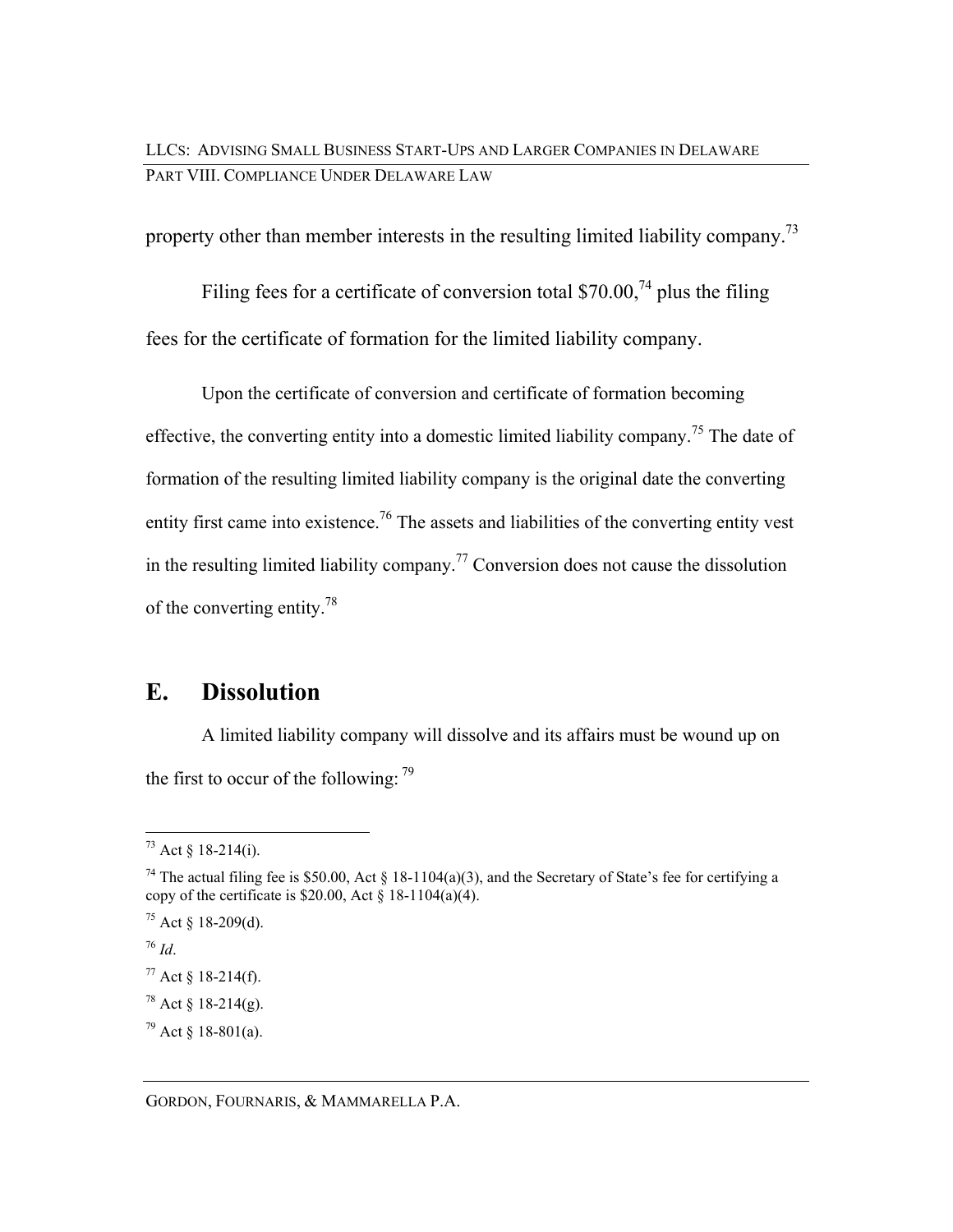- At the time designated in the limited liability company agreement;
- The happening of a dissolution event specified in the limited liability company agreement;
- The vote or written consent of members holding two-thirds of the then current percentage or other interest in the limited liability company;
- At any time that there are no members, unless the personal representative of the last member agrees in writing to continue the limited liability company or a member is admitted within 90 days (or such period as provided in the agreement) as provided in the limited liability company agreement; $80$  or
- The entry of a decree of judicial dissolution.  $81$

Once the winding up process is complete, the limited liability company must file

a certificate of cancellation.<sup>82</sup> Filing fees for the certificate total \$70.00.<sup>83</sup>

## **F. State Income Taxation**

Delaware income taxation largely confirms to federal income taxation. Delaware

respects a limited liability company's entity classification elections under federal law,

- 1. The name of the limited liability company;
- 2. The date of filing of its certificate of formation;
- 3. The effective date, if not the filing date;
- 4. Any other desired information.
- *Id*.

 $\overline{a}$ 

<sup>83</sup> The actual filing fee is \$50.00, Act  $\delta\delta$  18-206(c), 18-1104(a)(3), and the Secretary of State's fee for certifying a copy of the certificate is \$20.00, Act  $\S$  18-206(d), 18-1104(a)(4).

<sup>&</sup>lt;sup>80</sup> The limited liability company agreement may obligate the personal representative of the last remaining member to continue the limited liability company. Act  $\S$  18-801(4)(a).

<sup>&</sup>lt;sup>81</sup> The Court of Chancery may decree dissolution if it is not reasonably practicable to carry on the business of the limited liability company. Act § 18-802.

 $82$  Act § 18-203. The certificate must state: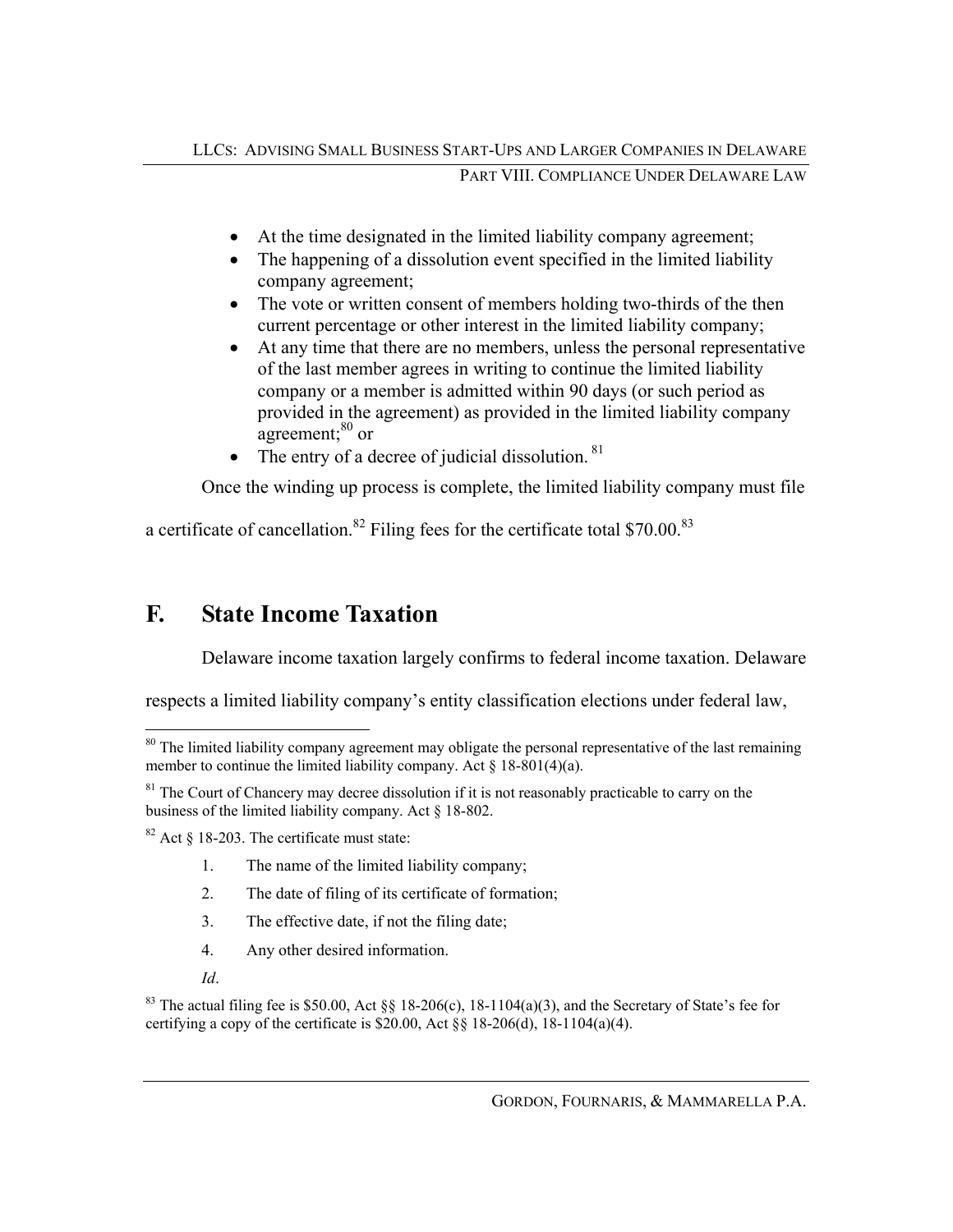without the requirement of separate Delaware filings.<sup>84</sup>

## **G. Realty Transfer Tax Issues**

## **H. Business Tax Issues**

A limited liability company must register with the Delaware Division for both income tax and business license compliance using Form CRA. A copy of Form CRA appears following these materials.

The City of Wilmington and other local governments impose their own business license requirements.

 $\overline{a}$ 

<sup>84</sup> Div. Rev. Tech. Info. Memo. 98-1, 1998 Del. Tax LEXIS 2.

GORDON, FOURNARIS, & MAMMARELLA P.A.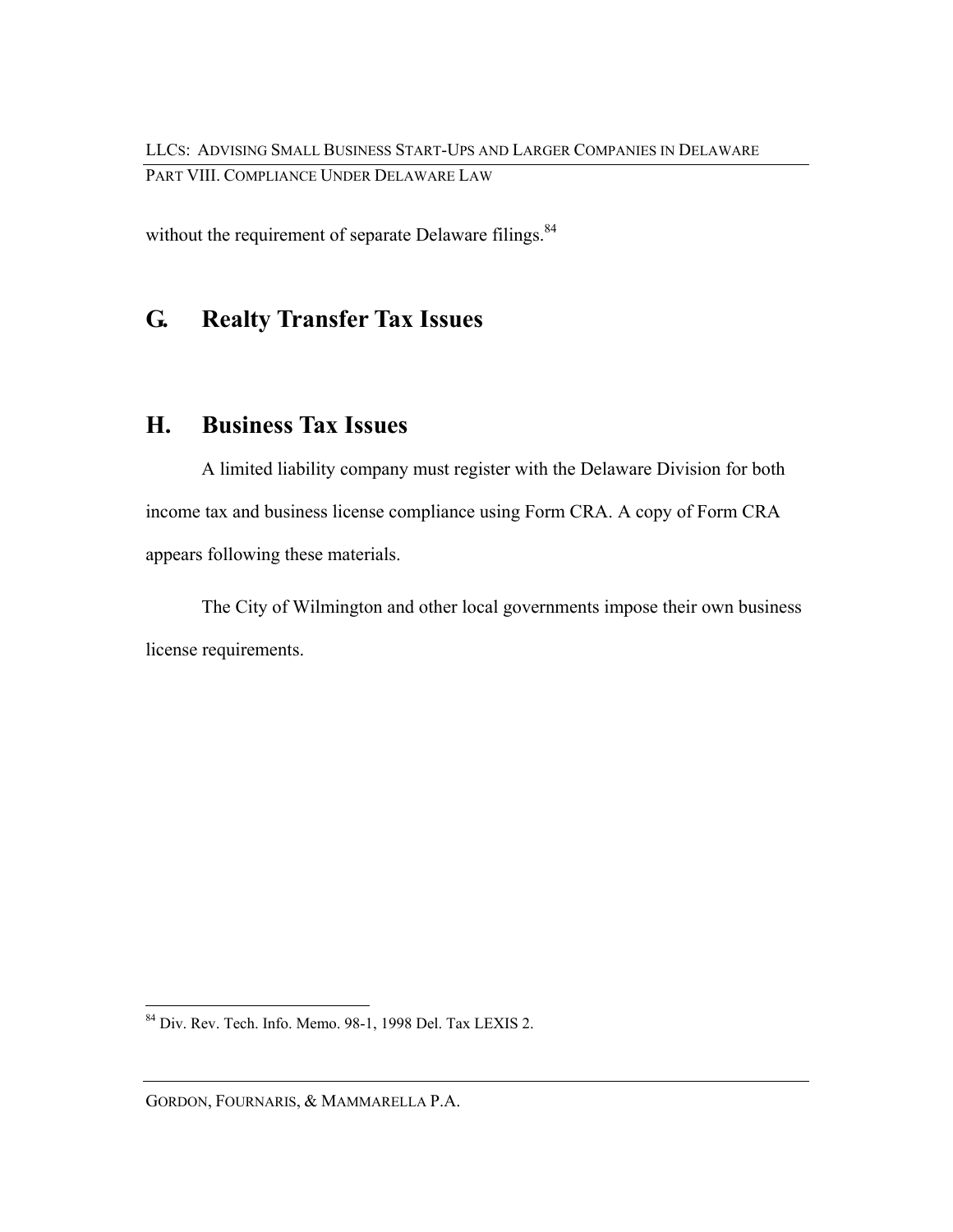## **TABLE OF EXHIBITS**

- 1. Certificate of Formation
- 2. Document Filing Sheet
- 3. Certification Sheet
- 4. Certificate of Merger of Domestic Limited Liability Companies
- 5. Certificate of Cancellation
- 6. Senate Bill 128
- 7. Division of Revenue Combined Registration Application (Form CRA)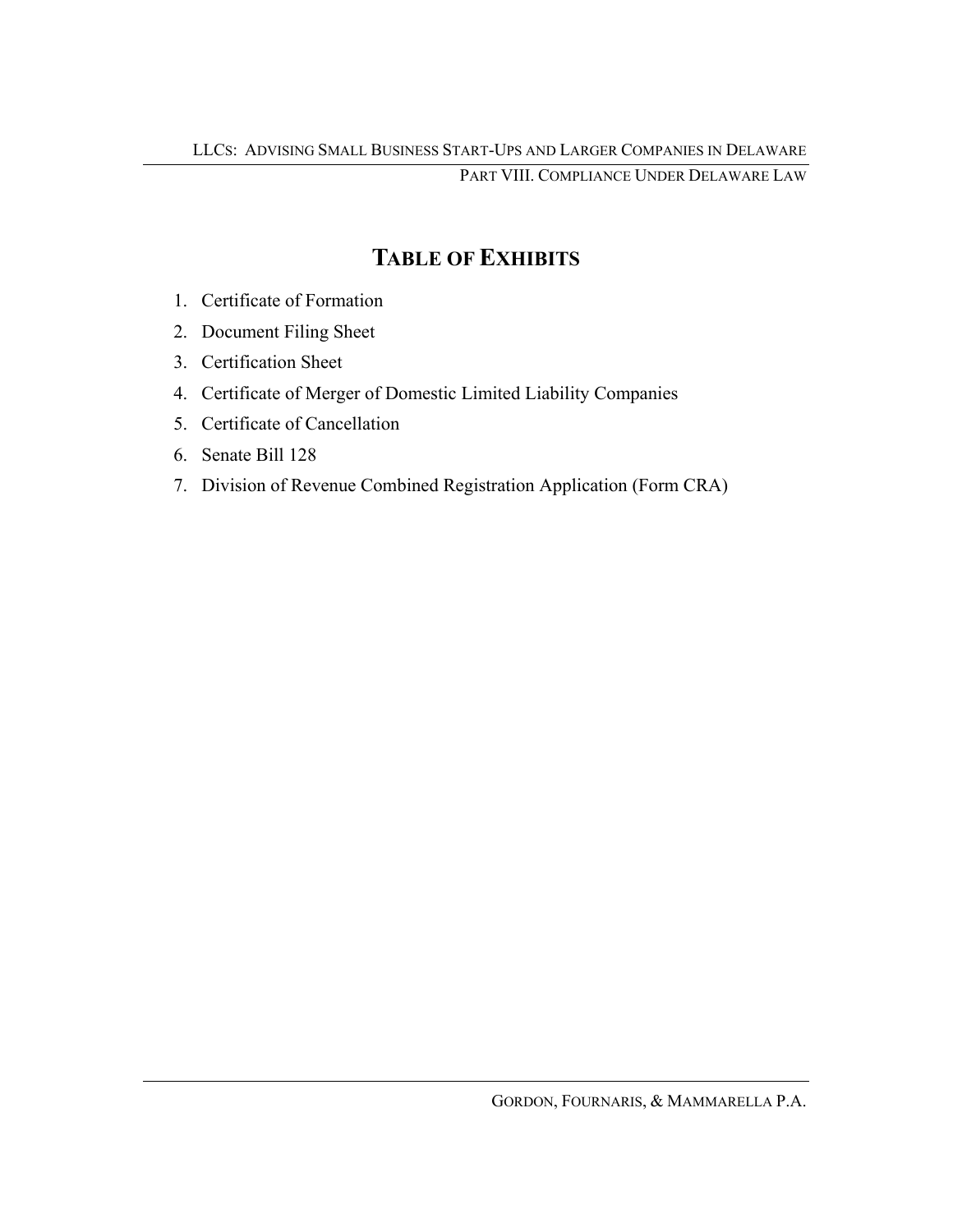## **STATE** *of* **DELAWARE LIMITED LIABILITY COMPANY CERTIFICATE** *of* **FORMATION**

- **First:** The name of the limited liability company is \_\_\_\_\_\_\_\_\_\_\_\_\_\_\_\_\_\_\_\_\_\_\_\_\_
- **Second:** The address of its registered office in the State of Delaware is \_\_\_\_\_\_\_\_\_\_\_

\_\_\_\_\_\_\_\_\_\_\_\_\_\_\_\_\_\_\_\_\_\_\_\_\_\_\_\_\_\_\_ in the City of \_\_\_\_\_\_\_\_\_\_\_\_\_\_\_\_\_\_\_\_\_\_\_\_\_. The name of its Registered agent at such address is \_\_\_\_\_\_\_\_\_\_\_\_\_\_\_\_\_\_\_\_\_\_\_\_\_\_\_\_\_

\_\_\_\_\_\_\_\_\_\_\_\_\_\_\_\_\_\_\_\_\_\_\_\_\_\_\_\_\_\_\_\_\_\_\_\_\_\_\_\_\_\_\_\_\_\_\_\_\_\_\_\_\_\_\_\_\_\_\_\_\_\_\_\_\_\_\_\_.

\_\_\_\_\_\_\_\_\_\_\_\_\_\_\_\_\_\_\_\_\_\_\_\_\_\_\_\_\_\_\_\_\_\_\_\_\_\_\_\_\_\_\_\_\_\_\_\_\_\_\_\_\_\_\_\_\_\_\_\_\_\_\_\_\_\_\_\_\_

\_\_\_\_\_\_\_\_\_\_\_\_\_\_\_\_\_\_\_\_\_\_\_\_\_\_\_\_\_\_\_\_\_\_\_\_\_\_\_\_\_\_\_\_\_\_\_\_\_\_\_\_\_\_\_\_\_\_\_\_\_\_\_\_\_\_\_\_\_

\_\_\_\_\_\_\_\_\_\_\_\_\_\_\_\_\_\_\_\_\_\_\_\_\_\_\_\_\_\_\_\_\_\_\_\_\_\_\_\_\_\_\_\_\_\_\_\_\_\_\_\_\_\_\_\_\_\_\_\_\_\_\_\_\_\_\_\_\_

\_\_\_\_\_\_\_\_\_\_\_\_\_\_\_\_\_\_\_\_\_\_\_\_\_\_\_\_\_\_\_\_\_\_\_\_\_\_\_\_\_\_\_\_\_\_\_\_\_\_\_\_\_\_\_\_\_\_\_\_\_\_\_\_\_\_\_\_\_

\_\_\_\_\_\_\_\_\_\_\_\_\_\_\_\_\_\_\_\_\_\_\_\_\_\_\_\_\_\_\_\_\_\_\_\_\_\_\_\_\_\_\_\_\_\_\_\_\_\_\_\_\_\_\_\_\_\_\_\_\_\_\_\_\_\_\_\_\_

\_\_\_\_\_\_\_\_\_\_\_\_\_\_\_\_\_\_\_\_\_\_\_\_\_\_\_\_\_\_\_\_\_\_\_\_\_\_\_\_\_\_\_\_\_\_\_\_\_\_\_\_\_\_\_\_\_\_\_\_\_\_\_\_\_\_\_\_\_

\_\_\_\_\_\_\_\_\_\_\_\_\_\_\_\_\_\_\_\_\_\_\_\_\_\_\_\_\_\_\_\_\_\_\_\_\_\_\_\_\_\_\_\_\_\_\_\_\_\_\_\_\_\_\_\_\_\_\_\_\_\_\_\_\_\_\_\_\_

\_\_\_\_\_\_\_\_\_\_\_\_\_\_\_\_\_\_\_\_\_\_\_\_\_\_\_\_\_\_\_\_\_\_\_\_\_\_\_\_\_\_\_\_\_\_\_\_\_\_\_\_\_\_\_\_\_\_\_\_\_\_\_\_\_\_\_\_.

- **Third***: (Use this paragraph only if the company is to have a specific effective date of dissolution.)* "The latest date on which the limited liability company is to dissolve is
- **Fourth:** *(Insert any other matters the members determine to include herein.)*

 $\overline{\phantom{a}}$ 

**In Witness Whereof,** the undersigned have executed this Certificate of Formation of

 $\underline{\text{this}}$  day of  $\qquad \qquad$ , 20

 $BY:$ 

Authorized Person(s)

NAME: \_\_\_\_\_\_\_\_\_\_\_\_\_\_\_\_\_\_\_\_\_\_\_\_\_\_\_\_\_\_\_

Type or Print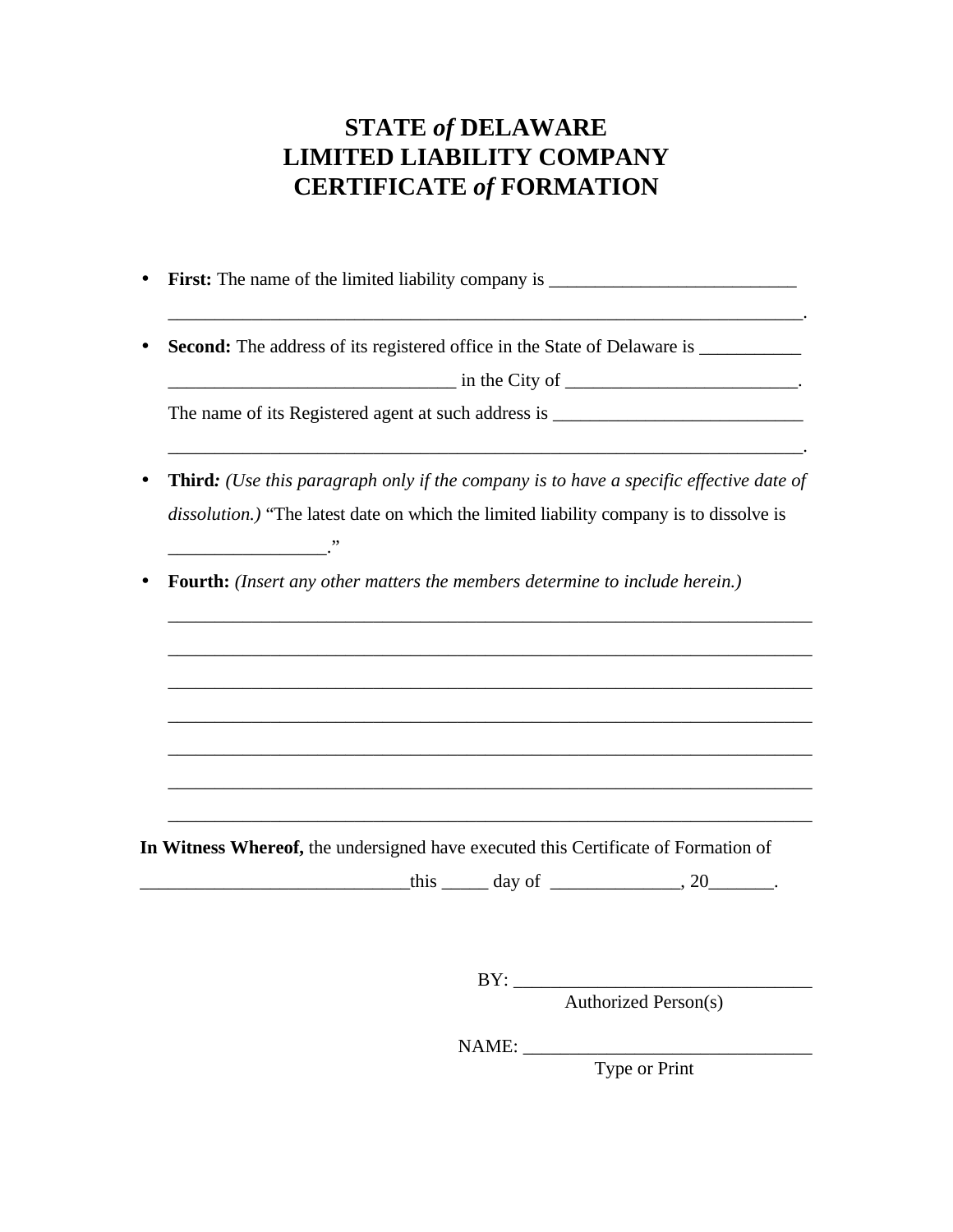## State of Delaware - Division of Corporations  **DOCUMENT FILING SHEET**

| Priority 1<br>(One hr)                                                                                           | Priority 2<br>(Two Hr.)                                                                                                                                                                              | Priority 3<br>(Same Day) | Priority 4<br>$(24$ Hour) | Priority 7<br>(Reg. Work)                                                                                                         |
|------------------------------------------------------------------------------------------------------------------|------------------------------------------------------------------------------------------------------------------------------------------------------------------------------------------------------|--------------------------|---------------------------|-----------------------------------------------------------------------------------------------------------------------------------|
| <b>SUBMITTER'S INFORMATION</b><br>Company/Firm or<br>Individual's Name<br>Return Address<br>Attention:<br>Phone# | $\frac{1}{2}$ Fax#                                                                                                                                                                                   |                          |                           | <b>DO NOT WRITE IN THIS SPACE</b>                                                                                                 |
| E-mail address<br><b>Account Number</b>                                                                          | <u> 1989 - Johann John Stein, mars and de British and de British and de British and de British and de British an</u>                                                                                 |                          |                           |                                                                                                                                   |
| Type of Document <b>Type of Document</b><br>Check if document is:                                                |                                                                                                                                                                                                      |                          |                           |                                                                                                                                   |
| <b>OTHER DOCUMENT FILING INFORMATION</b><br># of Certified Copies returned<br>Other requests<br>Check #          | Total \$ enclosed                                                                                                                                                                                    |                          |                           | <b>METHOD OF RETURN</b><br>Messenger/Pick up<br><b>Express Service Delivery - Type Select ONE</b><br>Acct#<br><b>Regular Mail</b> |
| <b>CREDIT CARD INFORMATION</b> Select one (Visa, MasterCard or Discover Card Only)<br>Expiration Date - 1        | <u> 1986 - Jan Bernard Bernard, mars and de formation of the second property of the second property of the second</u>                                                                                |                          |                           | <b>COMMENTS/FILING INSTRUCTIONS</b>                                                                                               |
| <b>INSTRUCTIONS</b><br>1.<br>2.                                                                                  | Fully shade in the required Priority Square using X's<br>on both lines of the Priority Square.<br>Each request must be submitted as a separate item,<br>with its own Filing Sheet as the FIRST PAGE. |                          |                           |                                                                                                                                   |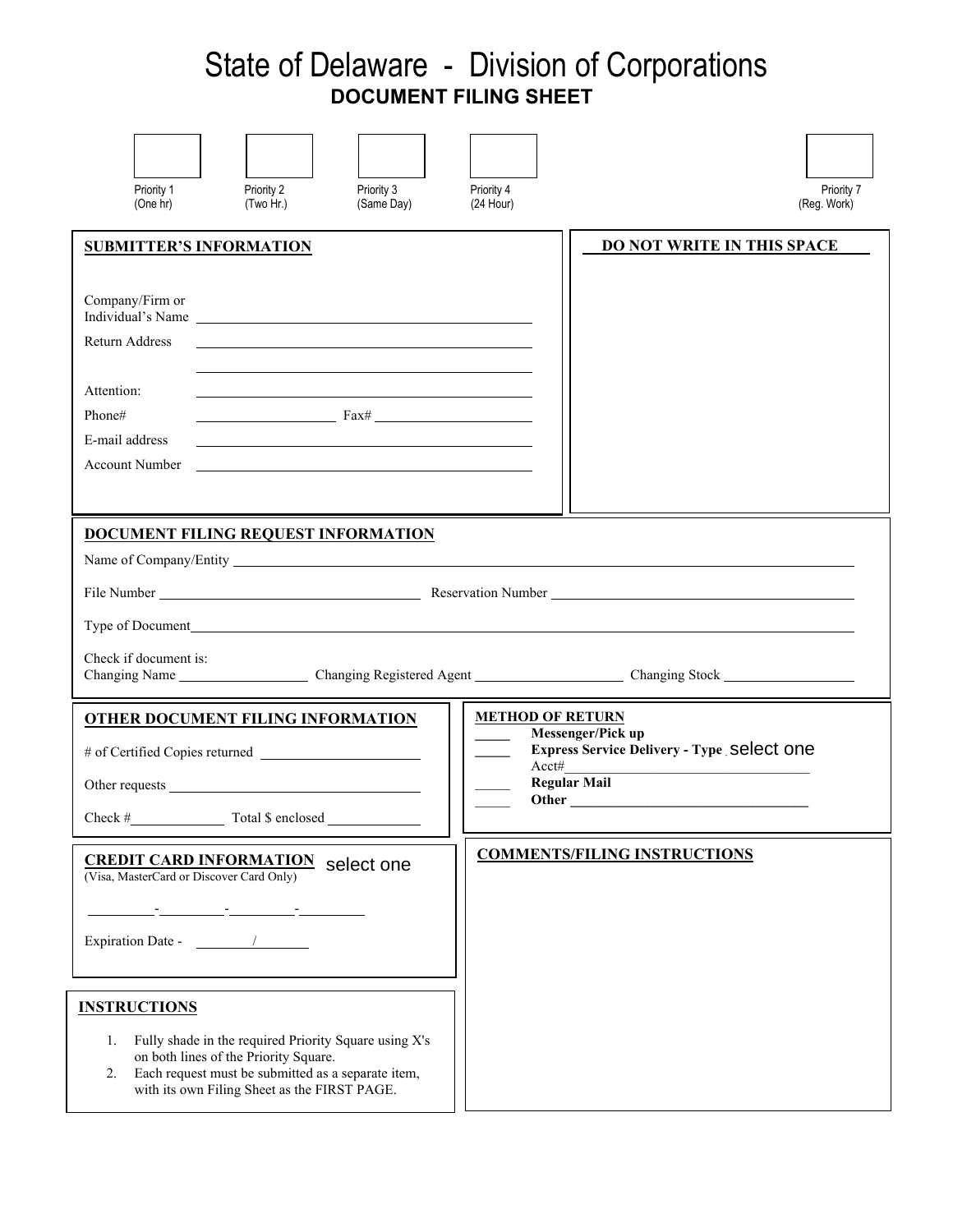## State of Delaware - Division of Corporations  **CERTIFICATION SHEET**

| Priority 2<br>Priority 3<br>Priority 1<br>(Same Day)<br>(One Hr)<br>(Two Hr)                                                                                                                                                                                                                                                                                                                                                                                                                                                                                                                  | Priority 4<br>Priority 7<br>(24 Hour)<br>(Reg. Work)                                                                          |
|-----------------------------------------------------------------------------------------------------------------------------------------------------------------------------------------------------------------------------------------------------------------------------------------------------------------------------------------------------------------------------------------------------------------------------------------------------------------------------------------------------------------------------------------------------------------------------------------------|-------------------------------------------------------------------------------------------------------------------------------|
| <b>SUBMITTER'S INFORMATION</b><br>Company/Firm or<br>Individual's Name<br>Return Address<br>Attention:<br>Phone#<br>Fax#<br>E-mail address<br><b>Account Number</b>                                                                                                                                                                                                                                                                                                                                                                                                                           | DO NOT WRITE IN THIS SPACE                                                                                                    |
| <b>CERTIFICATION REQUEST INFORMATION</b><br><b>Type of Certificate Requested</b><br>Certified Copy of All Charter Documents<br>Certified Copy of Charter Documents, Restated Forward<br>Certified Copy Filed on                                                                                                                                                                                                                                                                                                                                                                               | <b>METHOD OF RETURN</b><br>Messenger/Pick up<br>Express Service Delivery - Type Select one<br>$Acct\#$<br><b>Regular Mail</b> |
| Short Form Good Standing (check if additional language req.)<br>Tax reports filed<br>Taxes paid to date<br>No taxes assessed<br>Long Form Good Standing (check if additional language req.)<br>Tax reports filed<br>Taxes paid to date<br>No taxes assessed<br>$\frac{1}{\sqrt{\frac{1}{1}}$ Certificate in RE: $\frac{1}{\sqrt{\frac{1}{1}}$ Type of Cert.<br>Other Charles Communication of the Communication of the Communication of the Communication of the Communication of the Communication of the Communication of the Communication of the Communication of the Communication of th | <b>COMMENTS/FILING INSTRUCTIONS</b>                                                                                           |
| <b>CREDIT CARD INFORMATION</b> select one<br>(Visa, MasterCard or Discover Card Only Select one.)                                                                                                                                                                                                                                                                                                                                                                                                                                                                                             | <b>INSTRUCTIONS</b><br>1. Fully shade in the required Priority Square using all X's on<br>both lines of the Priorty Square.   |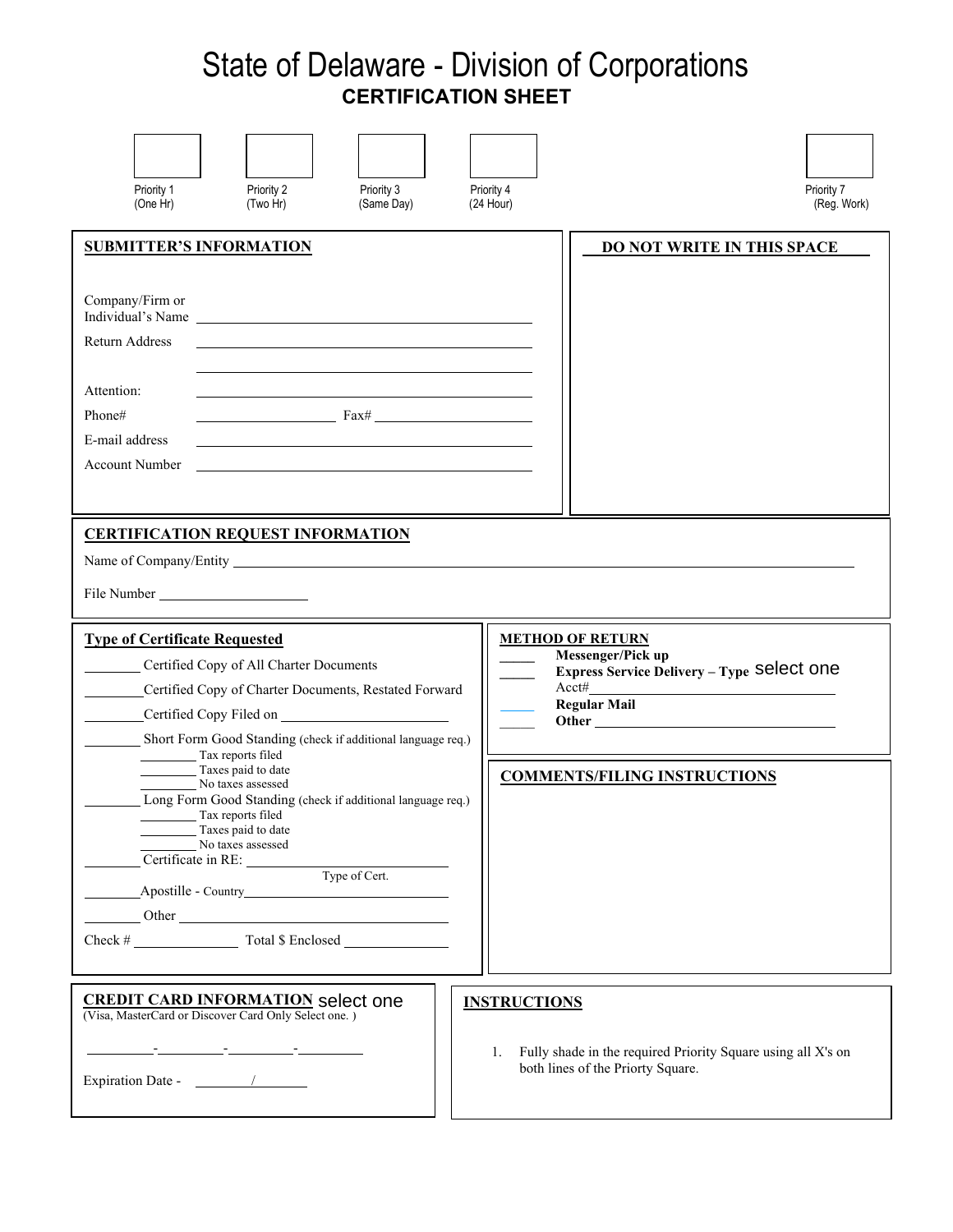## **STATE OF DELAWARE CERTIFICATE OF MERGER OF DOMESTIC LIMITED LIABILITY COMPANIES**

Pursuant to Title 6, Section 18-209 of the Delaware Limited Liability Act, the undersigned limited liability company executed the following Certificate of Merger:

**FIRST**: The name of the surviving limited liability company is

\_\_\_\_\_\_\_\_\_\_\_\_\_\_\_\_\_\_\_\_\_\_\_\_\_\_\_\_\_\_\_\_\_\_\_\_\_\_\_\_\_\_\_\_\_\_\_\_\_\_\_\_\_\_\_\_\_\_\_\_\_\_\_\_\_\_\_\_\_\_,

and the name of the limited liability company being merged into this surviving limited liability company is \_\_\_\_\_\_\_\_\_\_\_\_\_\_\_\_\_\_\_\_\_\_\_\_\_\_\_\_\_\_\_\_\_\_\_\_\_\_.

**SECOND**: The Agreement of Merger has been approved, adopted, certified, executed and acknowledged by each of the constituent limited liability companies.

| THIRD:         |     |  |              |  |                  | The name of the surviving limited liability company is |    |
|----------------|-----|--|--------------|--|------------------|--------------------------------------------------------|----|
| <b>FOURTH:</b> | The |  | merger is to |  | become effective |                                                        | on |

**FIFTH**: The Agreement of Merger is on file at \_\_\_\_\_\_\_\_\_\_\_\_\_\_\_\_\_\_\_\_\_\_\_\_\_\_\_\_\_\_\_\_ **Example 2.1** The place of business of the surviving limited

liability company.

**SIXTH:** A copy of the Agreement of Merger will be furnished by the surviving limited liability company on request, without cost, to any member of the constituent limited liability companies.

**IN WITNESS WHEREOF**, said surviving limited liability company has caused this certificate to be signed by an authorized person, the day of  $\qquad \qquad \ldots, A.D., \qquad \qquad \ldots$ 

By:\_\_\_\_\_\_\_\_\_\_\_\_\_\_\_\_\_\_\_\_\_\_\_\_\_\_\_\_\_\_\_\_\_\_\_\_

Authorized Person

Name:\_\_\_\_\_\_\_\_\_\_\_\_\_\_\_\_\_\_\_\_\_\_\_\_\_\_\_\_\_\_\_\_\_\_\_\_

Print or Type

Title:\_\_\_\_\_\_\_\_\_\_\_\_\_\_\_\_\_\_\_\_\_\_\_\_\_\_\_\_\_\_\_\_\_\_\_\_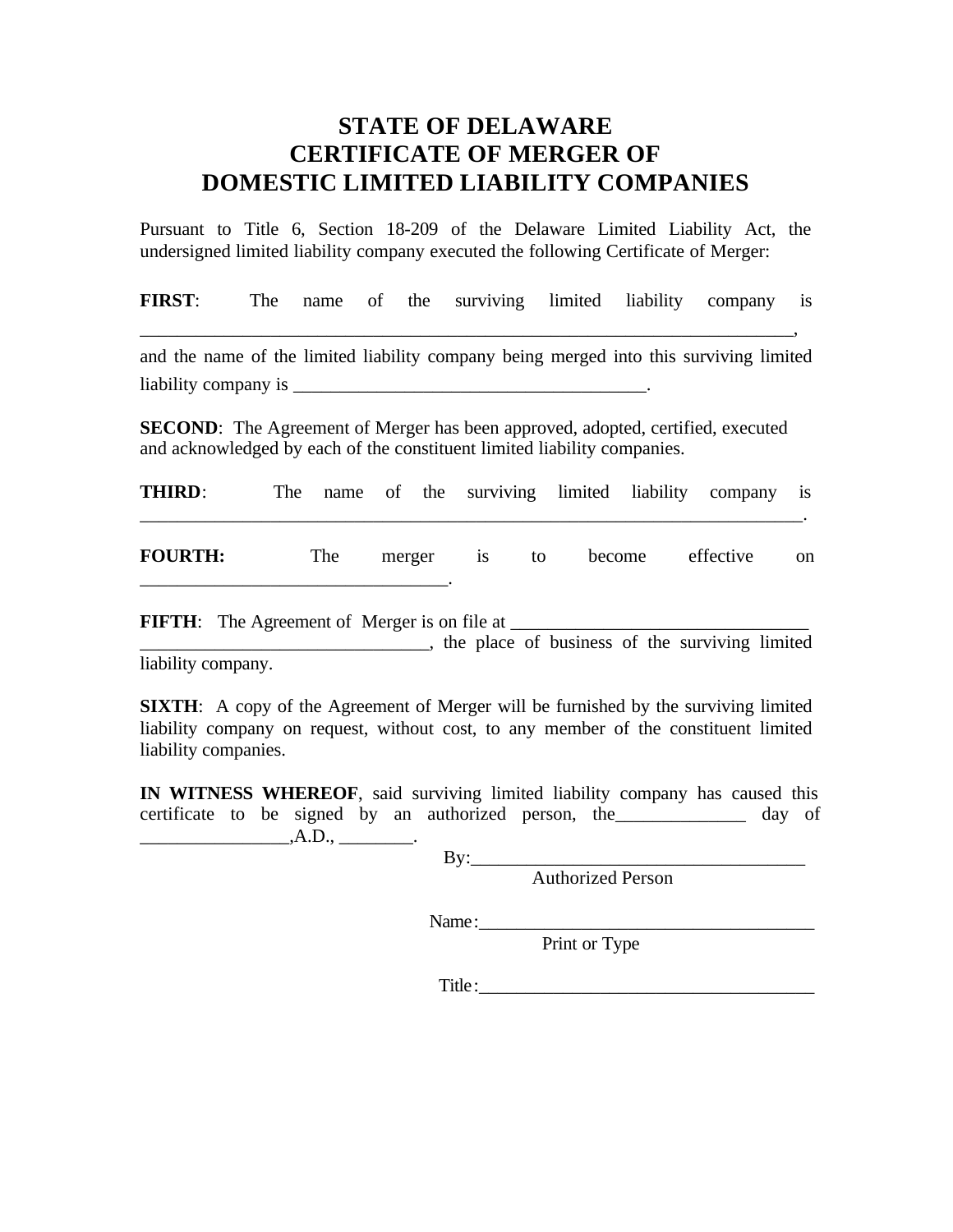## **STATE OF DELAWARE CERTIFICATE OF CANCELLATION OF**

\_\_\_\_\_\_\_\_\_\_\_\_\_\_\_\_\_\_\_\_\_\_\_\_\_\_\_\_\_\_\_\_\_\_\_\_\_\_\_\_\_\_\_\_\_\_\_\_\_\_\_\_\_\_\_\_\_\_\_\_\_\_\_\_\_\_\_\_\_\_\_\_\_\_\_\_\_

| 1. |      |                                                                                                                                                                                                                                                             |
|----|------|-------------------------------------------------------------------------------------------------------------------------------------------------------------------------------------------------------------------------------------------------------------|
|    |      |                                                                                                                                                                                                                                                             |
| 2. |      | The Certificate of Formation of the limited liability company was filed on                                                                                                                                                                                  |
| 3. |      | The reason for filing of the Certificate of Cancellation is                                                                                                                                                                                                 |
|    |      |                                                                                                                                                                                                                                                             |
| 4. |      | (Insert any other information the person filing this Certificate determines to<br>include herein. For instance, this Certificate may be made effective on a date or<br>time later than that of filing. If a later effective date is desirable, set forth an |
|    |      | additional item: "This Certificate of Cancellation shall be effective __________<br>$\dddot{\hspace{0.1cm}}$                                                                                                                                                |
|    |      | IN WITNESS WHEREOF, the undersigned has executed this Certificate of                                                                                                                                                                                        |
|    |      |                                                                                                                                                                                                                                                             |
|    | A.D. |                                                                                                                                                                                                                                                             |

 $\mathbf{By:}\qquad \qquad$ 

Authorized Person(s)

Name:

Print or Type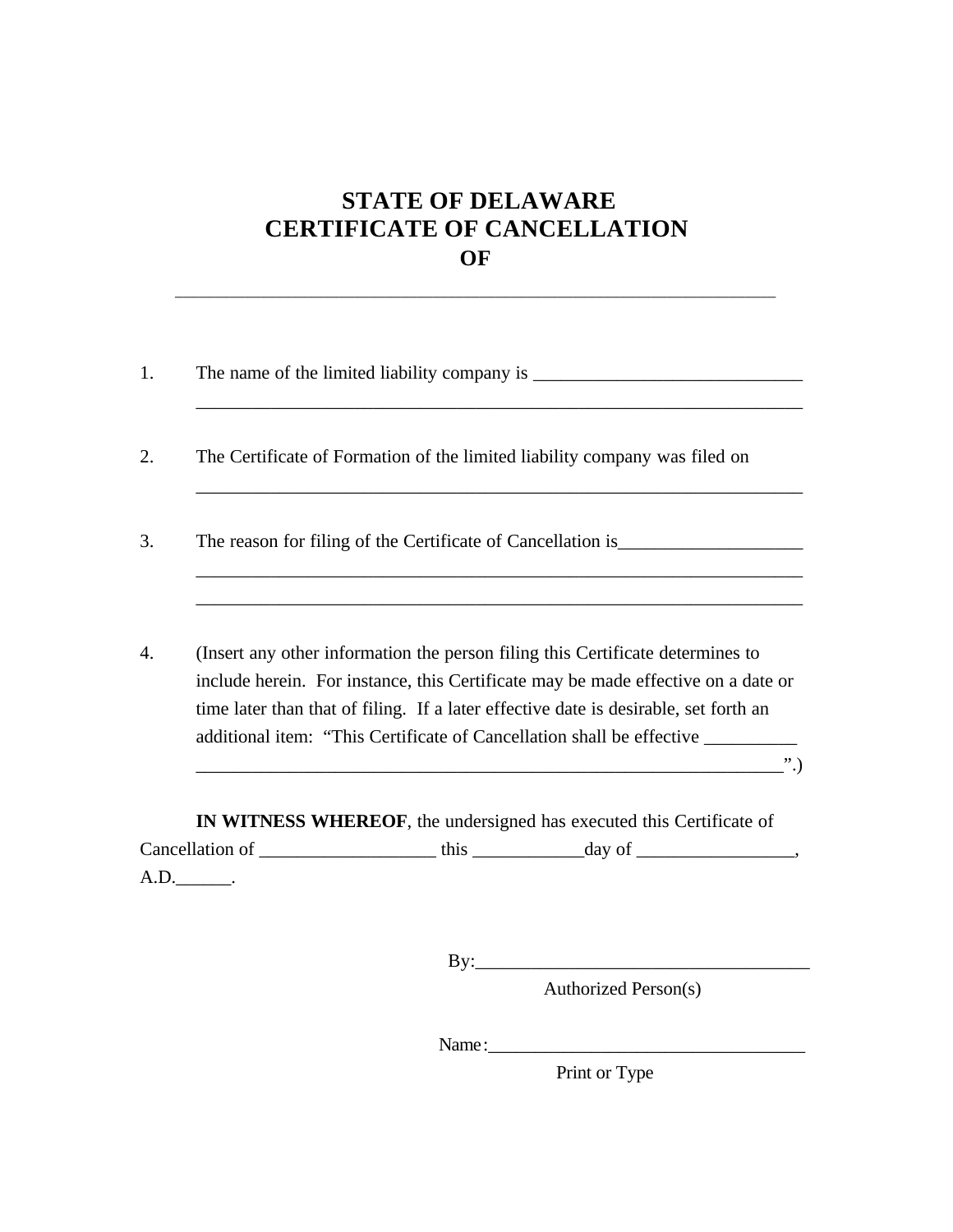## Senate Bill 128

SYNOPSIS: AN ACT TO AMEND CHAPTER 18, TITLE 6 OF THE DELAWARE CODE RELATING TO THE CREATION, REGULATION, OPERATION AND DISSOLUTION OF DOMESTIC LIMITED LIABILITY COMPANIES AND THE REGISTRATION AND REGULATION OF FOREIGN LIMITED LIABILITY COMPANIES.

This bill continues the practice of amending periodically the Delaware Limited Liability Company Act (the "Act") to keep it current and to maintain its national preeminence. The following is a section-by-section review of the proposed amendments of the Act.

Section 1, 2, 5, 9, 10, 14 and 16. These amendments permit conversion of a Delaware limited liability company to a non-Delaware entity.

Sections 3, 4, and 6-8. These amendments clarify the general rule that the date and time of filing of a certificate filed with the Secretary of State is the date and time of delivery of the certificate and the limited exceptions to this rule.

Section 11. This amendment clarifies the language of Section 18-213(a) of the Act to be consistent with language used in other analogous sections of the Act.

Sections 12 and 13. These sections amend Section 18-215 of the Act to confirm the ability to provide for the establishment of 1 or more series and the sufficiency of a general notice of the limitation on liabilities of a series without referring to any specific series.

Section 15. This section amends the Act to add a new Section 18-805 to provide, under certain circumstances, for the appointment of trustees and receivers for limited liability companies after the cancellation of the certificate of formation upon the application of a creditor, a person who was a member or manager at the time of the cancellation of the certificate of formation or any person who shows good cause.

Section 17. This section provides that the proposed amendments of the Act shall become effective on August 1, 2003.

Author: Delaware Bar Association

### TEXT: BE IT ENACTED BY THE GENERAL ASSEMBLY OF THE STATE OF DELAWARE:

Section 1. Amend Section 18-203, Chapter 18, Title 6 of the Delaware Code by adding the following words immediately prior to the "." at the end of the first sentence thereof: ", or upon the filing of a certificate of transfer, or upon the filing of a certificate of conversion to a non-Delaware entity".

Section 2. Amend Section 18-206(a), Chapter 18, Title 6 of the Delaware Code by inserting "any certificate of conversion to a non-Delaware entity," immediately following "any certificate of conversion to limited liability company," in the first sentence thereof.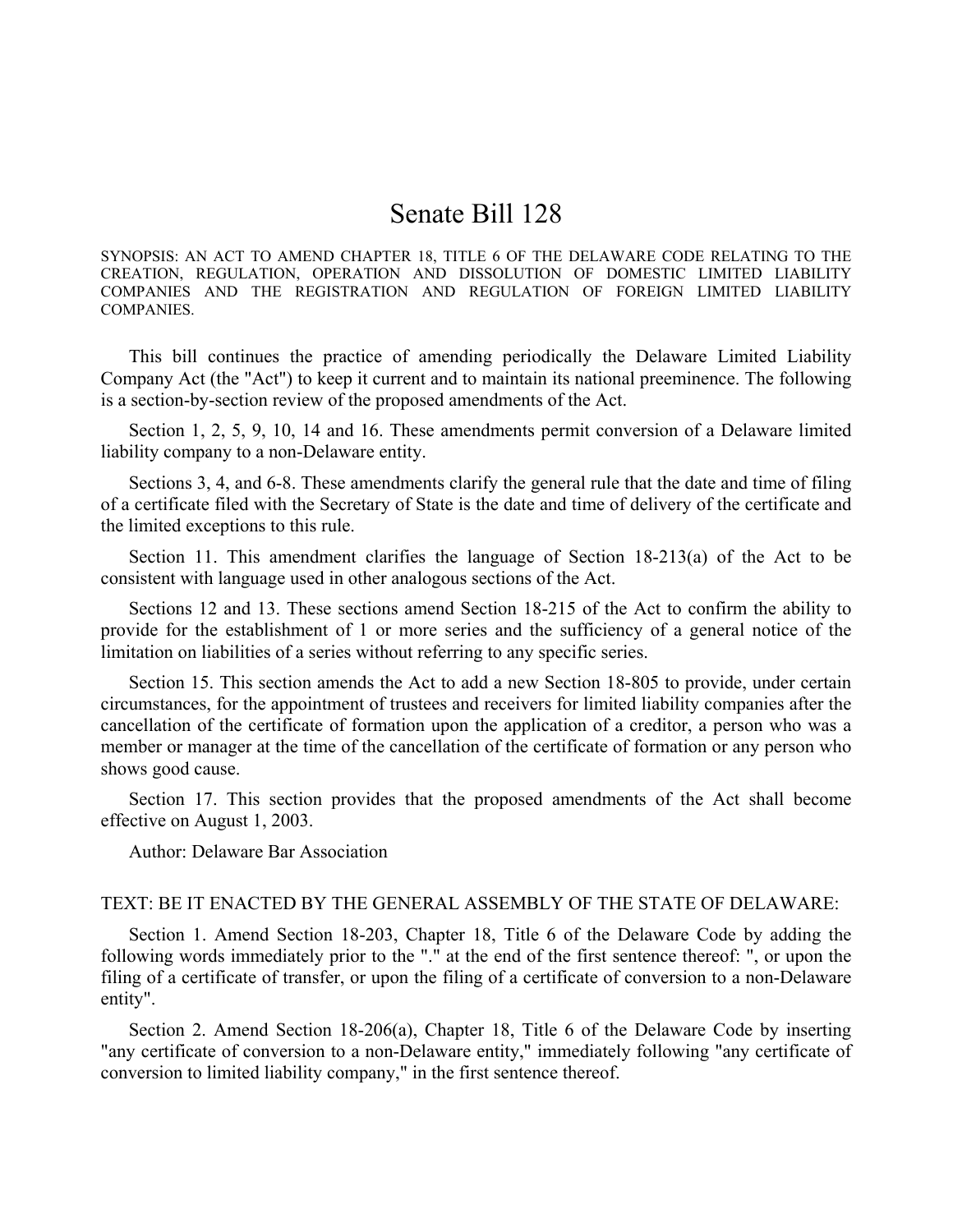Section 3. Amend Section 18-206(a), Chapter 18, Title 6 of the Delaware Code by deleting the word "original" in the first sentence thereof and by inserting the following sentence immediately after the third sentence thereof: "Upon delivery of any certificate, the Secretary of State shall record the date and time of its delivery.".

Section 4. Amend Section 18-206(a)(1), Chapter 18, Title 6 of the Delaware Code by deleting the word "original" in the first sentence thereof and substituting in lieu thereof the word "signed", by deleting the word "hour" in the first sentence thereof and substituting in lieu thereof the word "time", by deleting the ";" at the end thereof and substituting in lieu thereof ".", and by adding the following at the end of such subsection: "Except as provided in subsection (a)(5) or (a)(6) of this section, such date and time of filing of a certificate shall be the date and time of delivery of the certificate;".

Section 5. Amend Section 18-206(a)(1), Chapter 18, Title 6 of the Delaware Code by inserting "the certificate of conversion to a non-Delaware entity," immediately following "the certificate of conversion to limited liability company," in the first sentence thereof.

Section 6. Amend Section 18-206(a)(3), Chapter 18, Title 6 of the Delaware Code by deleting the word "original" in each place where it appears therein, and by deleting the word "instrument" in each place where it appears therein and substituting in lieu thereof the word "certificate".

Section 7. Amend Section 18-206(a)(4), Chapter 18, Title 6 of the Delaware Code by deleting the word "Enter" at the beginning of the first sentence thereof and substituting in lieu thereof "Cause to be entered", by inserting "and a copy of such certificate" immediately before the word "shall" in the first sentence thereof, by inserting "on a suitable medium" immediately before the "." at the end of the first sentence thereof, and by deleting the second sentence thereof and inserting in lieu thereof the following: "The Secretary of State is authorized to grant direct access to such system to registered agents subject to the execution of an operating agreement between the Secretary of State and such registered agent. Any registered agent granted such access shall demonstrate the existence of policies to ensure that information entered into the system accurately reflects the content of certificates in the possession of the registered agent at the time of entry.".

Section 8. Amend Section 18-206(a), Chapter 18, Title 6 of the Delaware Code by adding new paragraphs (5) and (6) thereto reading as follows:

"(5) Upon request made upon or prior to delivery, the Secretary of State may, to the extent deemed practicable, establish as the date and time of filing of a certificate a date and time after its delivery. If the Secretary of State refuses to file any certificate due to an error, omission or other imperfection, the Secretary of State may hold such certificate in suspension, and in such event, upon delivery of a replacement certificate in proper form for filing and tender of the required fees within five business days after notice of such suspension is given to the filer, the Secretary of State shall establish as the date and time of filing of such certificate the date and time that would have been the date and time of filing of the rejected certificate had it been accepted for filing. The Secretary of State shall not issue a certificate of good standing with respect to any limited liability company with a certificate held in suspension pursuant to this subsection. The Secretary of State may establish as the date and time of filing of a certificate the date and time at which information from such certificate is entered pursuant to subsection (a)(4) of this section if such certificate is delivered on the same date and within four hours after such information is entered.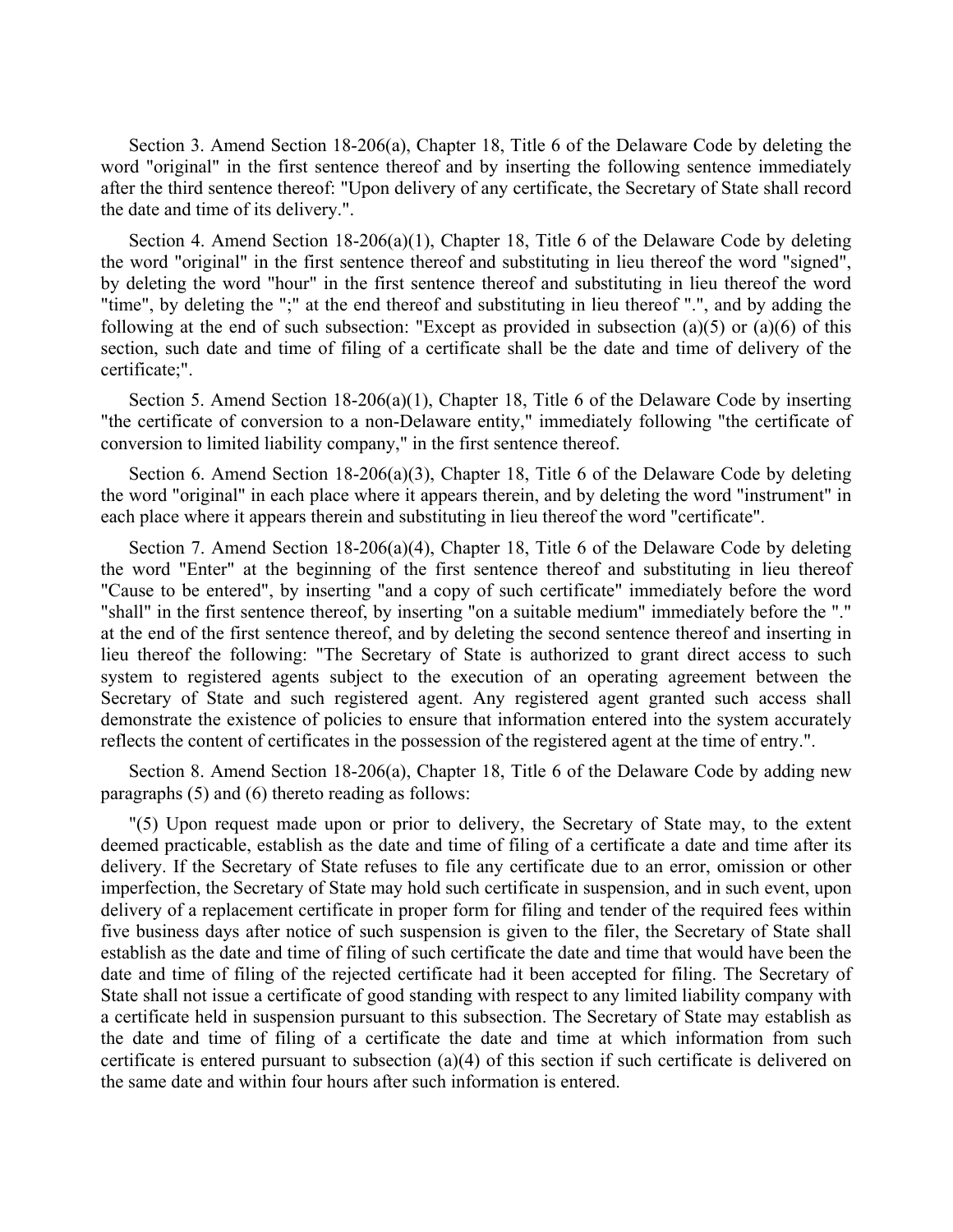### (6) If:

(A) together with the actual delivery of a certificate and tender of the required fees, there is delivered to the Secretary of State a separate affidavit (which in its heading shall be designated as an affidavit of extraordinary condition) attesting, on the basis of personal knowledge of the affiant or a reliable source of knowledge identified in the affidavit, that an earlier effort to deliver such certificate and tender such fees was made in good faith, specifying the nature, date and time of such good faith effort and requesting that the Secretary of State establish such date and time as the date and time of filing of such certificate; or

(B) upon the actual delivery of a certificate and tender of the required fees, the Secretary of State in his or her discretion provides a written waiver of the requirement for such an affidavit stating that it appears to the Secretary of State that an earlier effort to deliver such certificate and tender such fees was made in good faith and specifying the date and time of such effort; and

(C) the Secretary of State determines that an extraordinary condition existed at such date and time, that such earlier effort was unsuccessful as a result of the existence of such extraordinary condition, and that such actual delivery and tender were made within a reasonable period (not to exceed two business days) after the cessation of such extraordinary condition, then the Secretary of State may establish such date and time as the date and time of filing of such certificate. No fee shall be paid to the Secretary of State for receiving an affidavit of extraordinary condition. For purposes of this subsection, an extraordinary condition means: any emergency resulting from an attack on, invasion or occupation by foreign military forces of, or disaster, catastrophe, war or other armed conflict, revolution or insurrection, or rioting or civil commotion in, the United States or a locality in which the Secretary of State conducts its business or in which the good faith effort to deliver the certificate and tender the required fees is made, or the immediate threat of any of the foregoing; or any malfunction or outage of the electrical or telephone service to the Secretary of State's office, or weather or other condition in or about a locality in which the Secretary of State conducts its business, as a result of which the Secretary of State's office is not open for the purpose of the filing of certificates under this chapter or such filing cannot be effected without extraordinary effort. The Secretary of State may require such proof as it deems necessary to make the determination required under clause (C) of this subsection, and any such determination shall be conclusive in the absence of actual fraud. If the Secretary of State establishes the date and time of filing of a certificate pursuant to this subsection, the date and time of delivery of the affidavit of extraordinary condition or the date and time of the Secretary of State's written waiver of such affidavit shall be endorsed on such affidavit or waiver and such affidavit or waiver, so endorsed, shall be attached to the filed certificate to which it relates. Such filed certificate shall be effective as of the date and time established as the date and time of filing by the Secretary of State pursuant to this subsection, except as to those persons who are substantially and adversely affected by such establishment and, as to those persons, the certificate shall be effective from the date and time endorsed on the affidavit of extraordinary condition or written waiver attached thereto.".

Section 9. Amend Section 18-206(b), Chapter 18, Title 6 of the Delaware Code by inserting "or a certificate of conversion to a non-Delaware entity," after both appearances of "or a certificate of transfer," in the second sentence thereof.

Section 10. Amend Section 18-206(d), Chapter 18, Title 6 of the Delaware Code by inserting the words "a certificate of conversion to a non-Delaware entity," immediately following "a certificate of conversion to limited liability company,".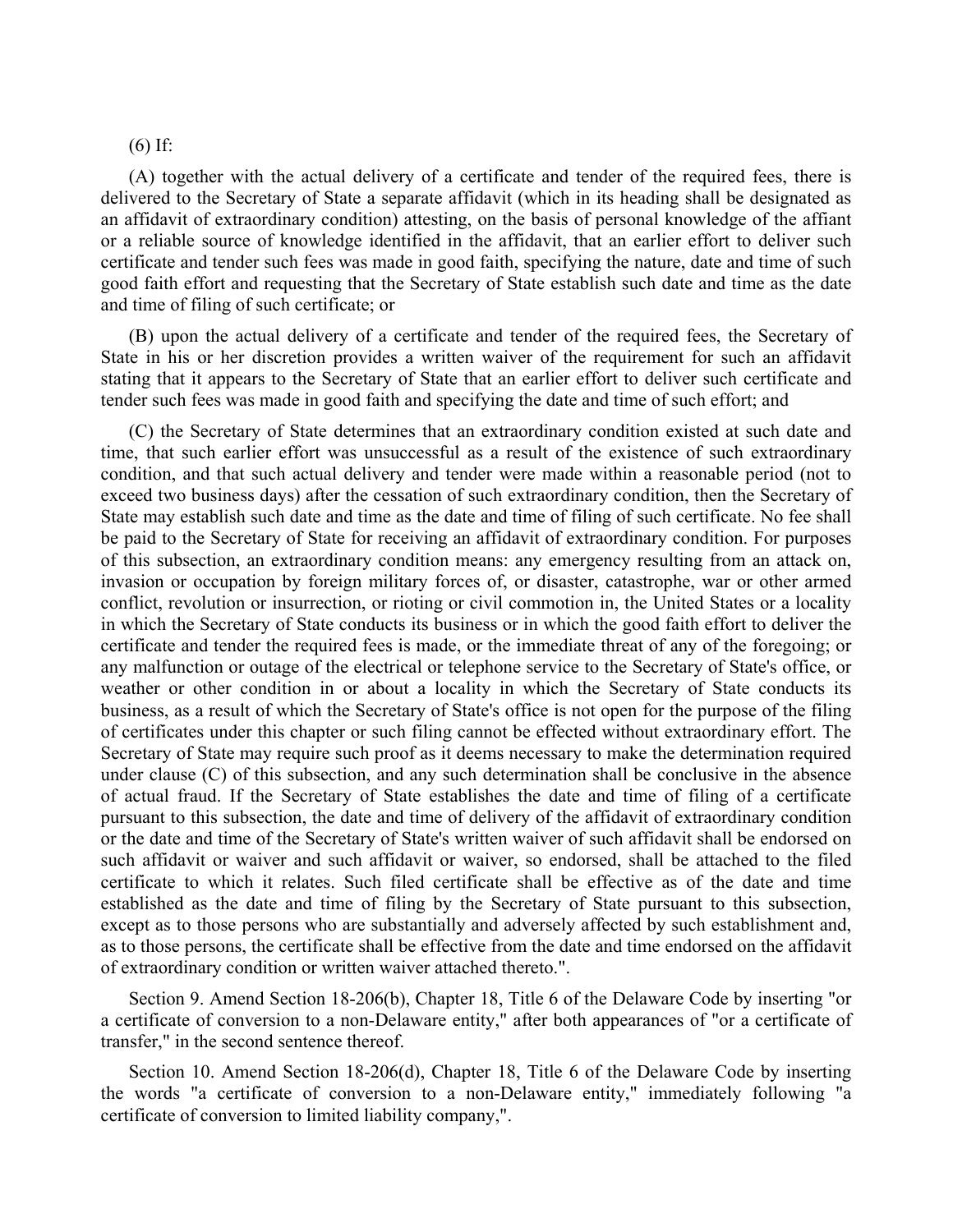Section 11. Amend Section 18-213(a), Chapter 18, Title 6 of the Delaware Code by deleting "that permits the transfer to or domestication in such jurisdiction of a limited liability company".

Section 12. Amend Section 18-215(a), Chapter 18, Title 6 of the Delaware Code by inserting "1 or more" immediately following "for the establishment of" and by deleting ", to the extent provided in the limited liability company agreement,".

Section 13. Amend Section 18-215(b), Chapter 18, Title 6 of the Delaware Code by deleting from the first sentence thereof the word "creates" and by substituting in lieu thereof "establishes or provides for the establishment of", by inserting the word "if" immediately following "if the limited liability company agreement so provides, and" in the first sentence thereof, by deleting from the first sentence thereof "debts, liabilities and obligations incurred" and by substituting in lieu thereof "debts, liabilities, obligations and expenses incurred", and by inserting immediately prior to the last sentence thereof a new sentence thereto reading as follows:

"Notice in a certificate of formation of the limitation on liabilities of a series as referenced in this subsection shall be sufficient for all purposes of this subsection whether or not the limited liability company has established any series when such notice is included in the certificate of formation, and there shall be no requirement that any specific series of the limited liability company be referenced in such notice.".

Section 14. Amend Section 18-216, Chapter 18, Title 6 of the Delaware Code by striking said section in its entirety and substituting in lieu thereof the following:

"Section 18-216. Approval of conversion of a limited liability company.

(a) Upon compliance with this section, a domestic limited liability company may convert to a corporation, statutory trust, business trust or association, a real estate investment trust, a commonlaw trust or any other unincorporated business, including a partnership (whether general (including a limited liability partnership) or limited (including a limited liability limited partnership)) or a foreign limited liability company.

(b) If the limited liability company agreement specifies the manner of authorizing a conversion of the limited liability company, the conversion shall be authorized as specified in the limited liability company agreement. If the limited liability company agreement does not specify the manner of authorizing a conversion of the limited liability company and does not prohibit a conversion of the limited liability company, the conversion shall be authorized in the same manner as is specified in the limited liability company agreement for authorizing a merger or consolidation that involves the limited liability company as a constituent party to the merger or consolidation. If the limited liability company agreement does not specify the manner of authorizing a conversion of the limited liability company or a merger or consolidation that involves the limited liability company as a constituent party and does not prohibit a conversion of the limited liability company, the conversion shall be authorized by the approval by the members or, if there is more than 1 class or group of members, then by each class or group of members, in either case, by members who own more than 50 percent of the then current percentage or other interest in the profits of the domestic limited liability company owned by all of the members or by the members in each class or group, as appropriate.

(c) Unless otherwise agreed, the conversion of a domestic limited liability company to another business form pursuant to this section shall not require such limited liability company to wind up its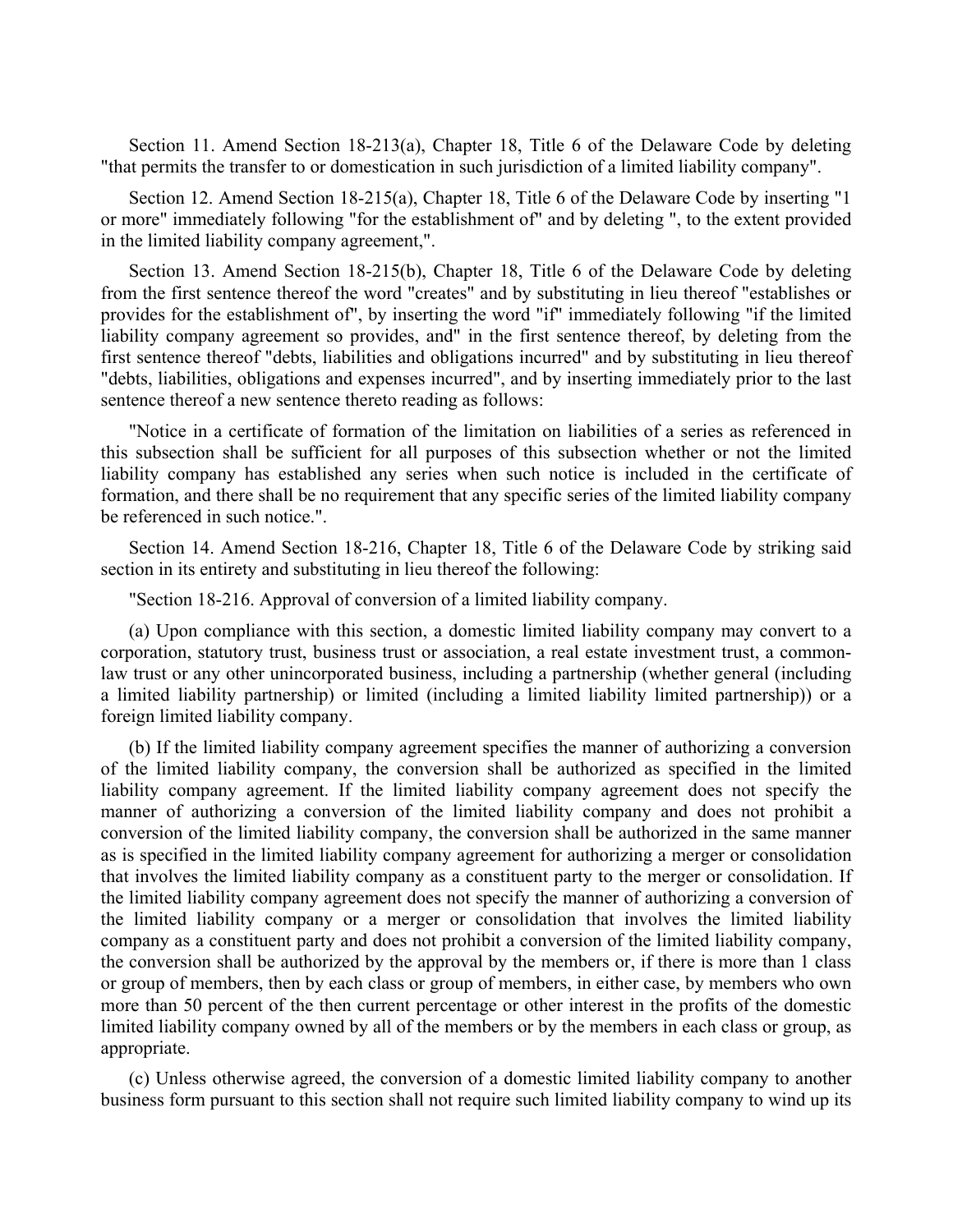affairs under Section 18-803 of this title or pay its liabilities and distribute its assets under Section 18-804 of this title.

(d) In connection with a conversion of a domestic limited liability company to another business form pursuant to this section, rights or securities of or interests in the domestic limited liability company which is to be converted may be exchanged for or converted into cash, property, rights or securities of or interests in the business form into which the domestic limited liability company is being converted or, in addition to or in lieu thereof, may be exchanged for or converted into cash, property, rights or securities of or interests in another business form.

(e) If a limited liability company shall convert in accordance with this section to another business form organized, formed or created under the laws of a jurisdiction other than the State of Delaware, a certificate of conversion to non-Delaware entity executed in accordance with Section 18-204 of this title, shall be filed in the office of the Secretary of State in accordance with Section 18-206 of this title. The certificate of conversion to non-Delaware entity shall state:

(1) The name of the limited liability company and, if it has been changed, the name under which its certificate of formation was originally filed;

(2) The date of filing of its original certificate of formation with the Secretary of State;

(3) The jurisdiction in which the business form, to which the limited liability company shall be converted, is organized, formed or created;

(4) The future effective date or time (which shall be a date or time certain) of the conversion if it is not to be effective upon the filing of the certificate of conversion to non-Delaware entity;

(5) That the conversion has been approved in accordance with this section;

(6) The agreement of the limited liability company that it may be served with process in the State of Delaware in any action, suit or proceeding for enforcement of any obligation of the limited liability company arising while it was a limited liability company of the State of Delaware, and that it irrevocably appoints the Secretary of State as its agent to accept service of process in any such action, suit or proceeding;

(7) The address to which a copy of the process referred to in subsection (e)(6) of this section shall be mailed to it by the Secretary of State. In the event of service hereunder upon the Secretary of State, the procedures set forth in Section 18-911(c) of this title shall be applicable, except that the plaintiff in any such action, suit or proceeding shall furnish the Secretary of State with the address specified in this subsection  $(e)(7)$  and any other address that the plaintiff may elect to furnish, together with copies of such process as required by the Secretary of State, and the Secretary of State shall notify the limited liability company that has converted out of the State of Delaware at all such addresses furnished by the plaintiff in accordance with the procedures set forth in Section 18-911(c) of this title.

(f) Upon the filing in the office of the Secretary of State of the certificate of conversion to non-Delaware entity or upon the future effective date or time of the certificate of conversion to non-Delaware entity and payment to the Secretary of State of all fees prescribed in this chapter, the Secretary of State shall certify that the limited liability company has filed all documents and paid all fees required by this chapter, and thereupon the limited liability company shall cease to exist as a limited liability company of the State of Delaware. Such certificate of the Secretary of State shall be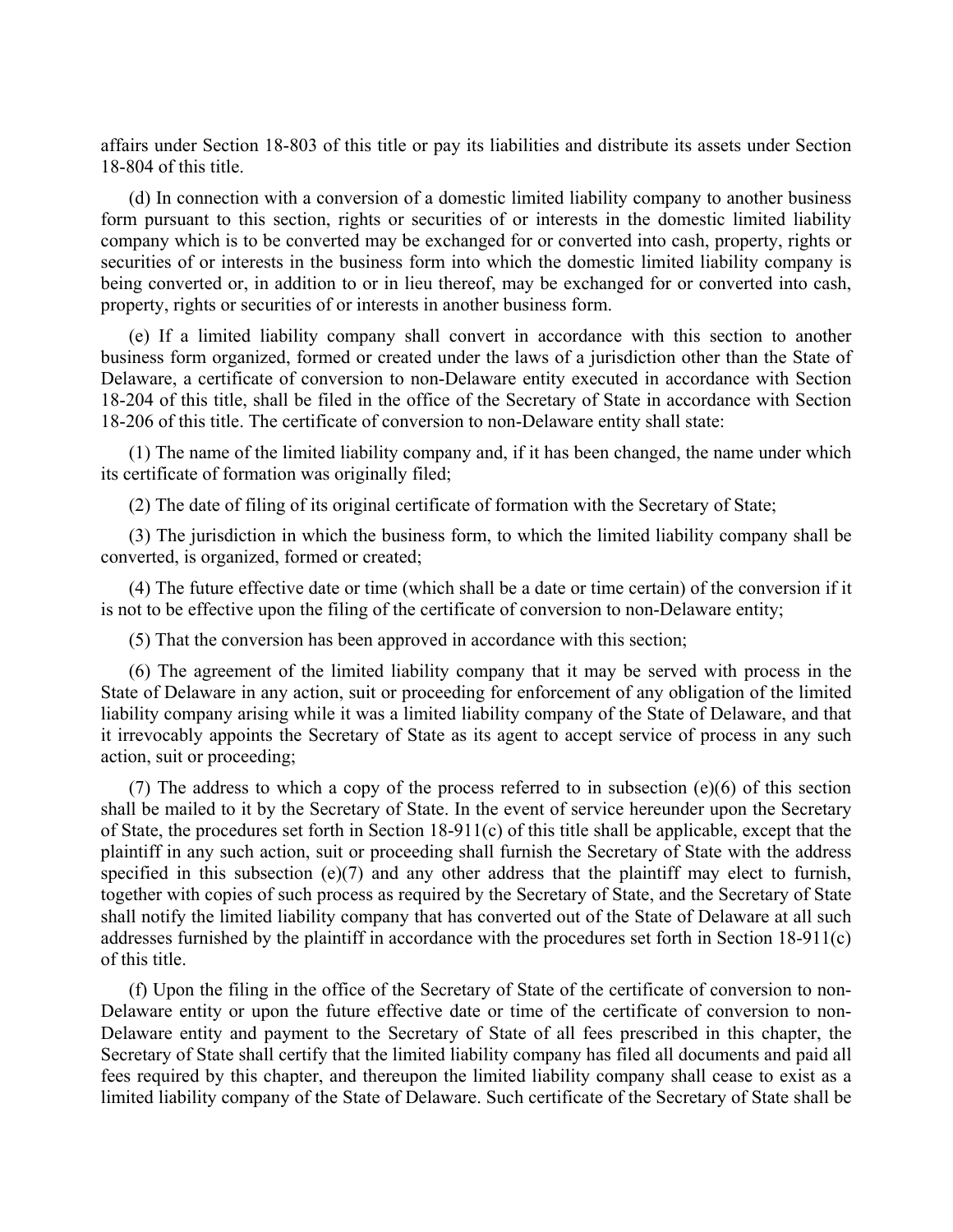prima facie evidence of the conversion by such limited liability company out of the State of Delaware.

(g) The conversion of a limited liability company out of the State of Delaware in accordance with this section and the resulting cessation of its existence as a limited liability company of the State of Delaware pursuant to a certificate of conversion to non-Delaware entity shall not be deemed to affect any obligations or liabilities of the limited liability company incurred prior to such conversion or the personal liability of any person incurred prior to such conversion, nor shall it be deemed to affect the choice of law applicable to the limited liability company with respect to matters arising prior to such conversion.".

Section 15. Amend Subchapter VIII of Chapter 18, Title 6 of the Delaware Code by adding thereto, immediately following Section 18-804, a new Section 18-805 reading as follows:

"Section 18-805 Trustees or receivers for limited liability companies; appointment; powers; duties.

When the certificate of formation of any limited liability company formed under this chapter shall be canceled by the filing of a certificate of cancellation pursuant to Section 18-203 of this chapter, the Court of Chancery, on application of any creditor, member or manager of the limited liability company, or any other person who shows good cause therefor, at any time, may either appoint one or more of the managers of the limited liability company to be trustees, or appoint one or more persons to be receivers, of and for the limited liability company, to take charge of the limited liability company's property, and to collect the debts and property due and belonging to the limited liability company, with the power to prosecute and defend, in the name of the limited liability company, or otherwise, all such suits as may be necessary or proper for the purposes aforesaid, and to appoint an agent or agents under them, and to do all other acts which might be done by the limited liability company, if in being, that may be necessary for the final settlement of the unfinished business of the limited liability company. The powers of the trustees or receivers may be continued as long as the Court of Chancery shall think necessary for the purposes aforesaid.".

Section 16. Amend Section 18-1105(a)(3), Chapter 18, Title 6 of the Delaware Code by inserting "a certificate of conversion to a non-Delaware entity under Section 18-216 of this title," immediately following "a certificate of conversion to limited liability company under Section 18- 214 of this title,".

Section 17. This Act shall become effective August 1, 2003.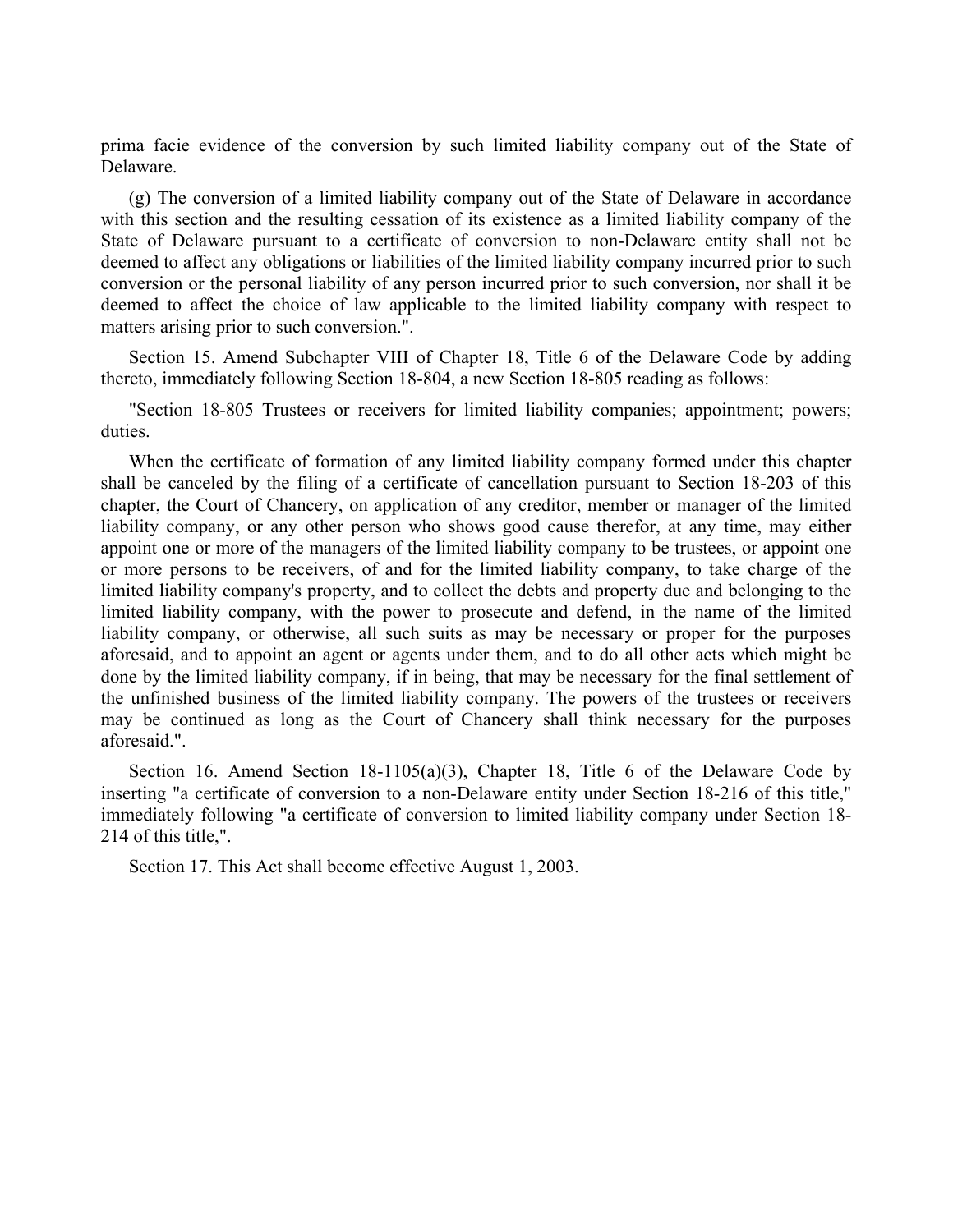**FROM: DIVISION OF REVENUE STATE OF DELAWARE P.O. BOX 8750 WILMINGTON, DE 19899-8750**



## **State of Delaware**

## **Form CRA**

## **COMBINED REGISTRATION APPLICATION FOR STATE OF DELAWARE BUSINESS LICENSE AND/OR WITHHOLDING AGENT**

**LOCATION OF OFFICES TOLL-FREE TELEPHONE NUMBER (DELAWARE ONLY) 1 - 800 - 292 - 7826**

#### **DOVER**

**Division of Revenue Thomas Collins Building Route 13, Dover, Delaware 19901**

**Telephone: (302) 744-1085**

#### **WILMINGTON**

**Division of Revenue State Office Building 820 N. French Street Wilmington, Delaware 19801**

**Taxpayers Assistance Section Telephone: (302) 577-8205**

#### **GEORGETOWN**

**Division of Revenue 422 N. DuPont Highway, Suite 2 Georgetown, Delaware 19947**

**Telephone: (302) 856-5358**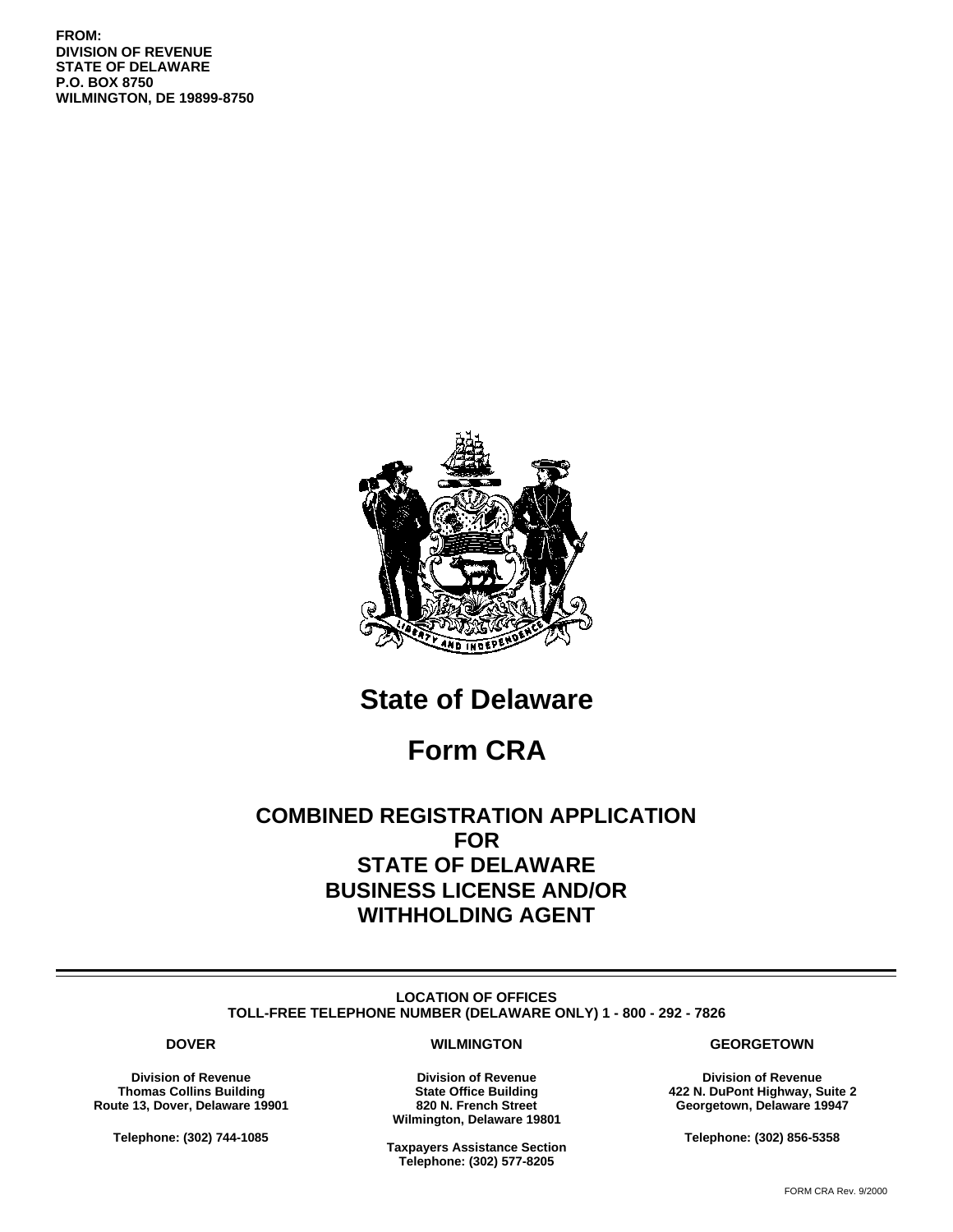### **COMBINED REGISTRATION APPLICATION FORM**

- 1. This Combined Registration Application form must be completed by **all** persons or companies conducting any business activity in Delaware or having one or more employees who work in the State of Delaware or who are residents of Delaware for whom you are deducting Delaware income tax. **Part A** is to be completed by all taxpayers. **Part B** must be completed by any person or company paying Delaware withholding tax. **Part C** must be completed by taxpayers applying for a Delaware Business License(s). The attachment for **Contractors Only** is to be attached to the application along with the other appropriate forms listed. The Initial Employer's Report of Delaware Tax Withheld and the Initial Gross Receipts Tax Return are only to be used for your **FIRST** time filing of these returns. Separate checks must accompany each type of tax return(s) you file. A separate Initial Gross Receipts Tax Return must be filed for each type of license acquired.
- 2. You should receive your personalized Withholding and Gross Receipts forms by the time your next return is due. If you have not received your forms, contact the Business Master File Section at (302) 577-8778. If you have questions concerning the completion of the forms, contact the Withholding Tax Section at (302) 577-8779; or the Gross Receipts Section at (302) 577-8780.
- 3. All questions in Part A **MUST** be answered; if not applicable, write "NA" in the answer block.
- 4. This application may not be accepted if all necessary information is not provided.
- 5. This application must be signed at the end of Part C by the owner or officer and dated.
- 6. Mail completed application with the **required license fee**, if applicable, to DIVISION OF REVENUE, P.O. BOX 8750, WILMINGTON, DELAWARE 19899-8750.

### **SPECIFIC INSTRUCTIONS - PLEASE READ CAREFULLY - PLEASE PRINT CLEARLY OR TYPE.**

- Line 1. Enter your Federal Employer Identification Number or Social Security number, whichever is used for federal purposes. If you are an employer or your business ownership is not that of a Sole Proprietorship, you must have a Federal Employer Identification number. You can apply for a number using Federal Form SS-4. (Call your nearest IRS office.) If you have applied for a Federal Employer Identification number, please enter "APPLIED FOR" on Line 1 and the Division of Revenue will assign a temporary number until your Federal Identification number has been received. **Notify the Business Master File Unit at (302) 577-8778, when your Federal Employer Identification Number is obtained.** All of your tax returns should be filed under **ONE** identification number. **If you are a sole proprietor and you have a federal identification number, you must enter both numbers on Line 1 of Part A and Part C.**
- Line 2. Enter the name of the business (individual, partnership, corporate name, governmental agency, etc.).
- Line 3. Enter the trade name of your business if different from the primary business name on Line 2.
- Line 4. Enter the address of your primary business location. (A Post Office Box is **NOT** an acceptable location address.)
- Line 5. Enter the address to which correspondence should be mailed if different from your primary business location. If you have a PO Box, enter that information here.
- Line 6. If your business operates on a seasonal basis, enter the month your seasonal activity begins and ends.
- Line 7. Please check the appropriate box which indicates the period of your taxable year. If you are a fiscal year taxpayer, please enter the last month and day of the taxable year.
- Line 8. If incorporated, enter the State in which incorporated.
- Line 9. If incorporated, enter the date on which incorporated.
- Line 10. Enter the date your business operations began or will begin in Delaware.
- Line 11. Check the appropriate box which describes your legal form of business. If you are a sole proprietor and you have a federal identification number, **please ensure that you have entered both numbers on Line 1.** If you are registering to remit withholding taxes for a person performing domestic services in your home, indicate your type of ownership as **#18 Employer-Domestic Employees**. If you are only registering to be a withholding agent as a convenience to your employees and are not conducting business in Delaware, **Check Type ownership #35**, **Withholding Agent Only**.
- Line 12. On line 11 if you have checked 06 Sub Chapter S Corporation, please indicate if you have Shareholders that are NOT Delaware residents.
- Line 13. Enter the parent company's name.
- Line 14. Enter the parent company's identification number.
- Line 15. Enter the previous name of your business if it has been changed.
- Line 16. Enter the previous identification number of your business if it has been changed.
- Line 17. Enter the name, title, phone number, fax number and e-mail address of the individual who should be contacted regarding tax matters.
- Line 18. Enter the name, title and social security number of the proprietor, partners or principal officers of your business. If more than three, please attach a separate list. If you have a Registered Agent, provide that information also.
- Line 19. Fully describe the specific nature of your business.
- NOTE: Without a COMPLETE application, we cannot process the forms necessary for your filing requirements.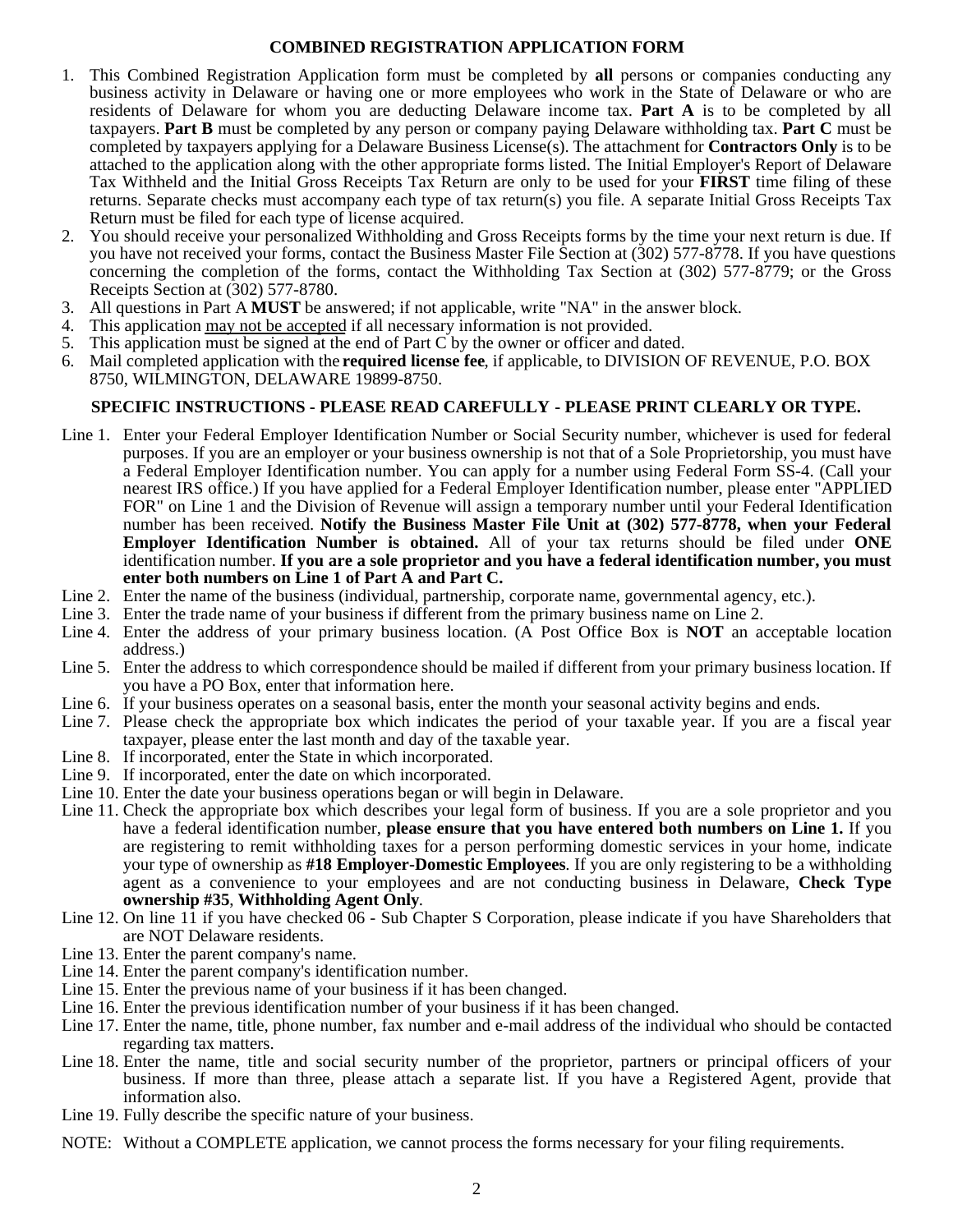|                | <b>STATE OF DELAWARE</b><br><b>DEPARTMENT OF FINANCE</b><br><b>DIVISION OF REVENUE</b><br>820 N. French Street<br>Wilmington, Delaware 19801<br>(302) 577-8778                                                                                                                                                                                                                                                                                                               |  |   |  |                                                                                                                                                    | <b>FOR</b>          |       | <b>COMBINED REGISTRATION APPLICATION</b><br><b>STATE OF DELAWARE</b><br><b>BUSINESS LICENSE AND/OR</b><br><b>WITHHOLDING AGENT</b> |             |    |                |                                                                  |                                                                                                                                                                 |                |       |                  |                              | DO NOT WRITE OR STAPLE IN THIS AREA                                                                                                             |                     |                   |           |             |
|----------------|------------------------------------------------------------------------------------------------------------------------------------------------------------------------------------------------------------------------------------------------------------------------------------------------------------------------------------------------------------------------------------------------------------------------------------------------------------------------------|--|---|--|----------------------------------------------------------------------------------------------------------------------------------------------------|---------------------|-------|------------------------------------------------------------------------------------------------------------------------------------|-------------|----|----------------|------------------------------------------------------------------|-----------------------------------------------------------------------------------------------------------------------------------------------------------------|----------------|-------|------------------|------------------------------|-------------------------------------------------------------------------------------------------------------------------------------------------|---------------------|-------------------|-----------|-------------|
|                | THIS FORM MUST BE COMPLETED BY ALL PERSONS OR COMPANIES CONDUCTING BUSINESS ACTIVITIES IN DELAWARE                                                                                                                                                                                                                                                                                                                                                                           |  |   |  |                                                                                                                                                    |                     |       |                                                                                                                                    |             |    |                |                                                                  |                                                                                                                                                                 |                |       |                  |                              | FOR OFFICE USE ONLY                                                                                                                             |                     |                   |           |             |
|                | FAILURE TO COMPLETE ALL QUESTIONS MAY RESULT IN DENIAL OF A BUSINESS LICENSE<br><b>PART A - TO BE COMPLETED BY ALL TAXPAYERS</b>                                                                                                                                                                                                                                                                                                                                             |  |   |  |                                                                                                                                                    |                     |       |                                                                                                                                    |             |    |                |                                                                  |                                                                                                                                                                 |                | 3-    | <b>TEMPORARY</b> |                              |                                                                                                                                                 |                     |                   |           |             |
| $\mathbf 1$    |                                                                                                                                                                                                                                                                                                                                                                                                                                                                              |  |   |  |                                                                                                                                                    |                     |       |                                                                                                                                    |             |    |                |                                                                  |                                                                                                                                                                 |                |       |                  |                              |                                                                                                                                                 |                     |                   |           |             |
|                | Enter Employer Identification Number 1                                                                                                                                                                                                                                                                                                                                                                                                                                       |  |   |  |                                                                                                                                                    |                     |       |                                                                                                                                    |             |    |                | or Social Security Number 2-                                     |                                                                                                                                                                 |                |       |                  |                              |                                                                                                                                                 |                     |                   |           |             |
| $\overline{2}$ | Name                                                                                                                                                                                                                                                                                                                                                                                                                                                                         |  |   |  |                                                                                                                                                    |                     |       |                                                                                                                                    |             |    |                |                                                                  | Mailing Address if Different                                                                                                                                    |                |       |                  |                              |                                                                                                                                                 |                     |                   |           |             |
| 3              | Trade Name (If different from above)                                                                                                                                                                                                                                                                                                                                                                                                                                         |  |   |  |                                                                                                                                                    |                     |       |                                                                                                                                    |             |    | 5              |                                                                  |                                                                                                                                                                 |                |       |                  |                              |                                                                                                                                                 |                     |                   |           |             |
| $\overline{4}$ | <b>Primary Location Address</b>                                                                                                                                                                                                                                                                                                                                                                                                                                              |  |   |  |                                                                                                                                                    |                     |       |                                                                                                                                    |             |    |                |                                                                  |                                                                                                                                                                 |                |       |                  |                              |                                                                                                                                                 |                     |                   |           |             |
|                |                                                                                                                                                                                                                                                                                                                                                                                                                                                                              |  |   |  |                                                                                                                                                    |                     |       |                                                                                                                                    |             |    |                | City<br>State                                                    |                                                                                                                                                                 |                |       |                  |                              |                                                                                                                                                 | Country<br>Zip Code |                   |           |             |
|                | City                                                                                                                                                                                                                                                                                                                                                                                                                                                                         |  |   |  |                                                                                                                                                    | Country             |       |                                                                                                                                    |             |    |                |                                                                  | If business is Seasonal,                                                                                                                                        |                |       |                  |                              |                                                                                                                                                 |                     |                   |           |             |
|                | State                                                                                                                                                                                                                                                                                                                                                                                                                                                                        |  |   |  |                                                                                                                                                    | Zip Code            |       |                                                                                                                                    |             |    | 6              | <b>State Active Months</b>                                       | Accounting Period (Check appropriate Box)                                                                                                                       |                | From: |                  | Month<br>Enter Month and Day | To:                                                                                                                                             | Month               |                   | <b>MO</b> | DAY         |
|                |                                                                                                                                                                                                                                                                                                                                                                                                                                                                              |  |   |  |                                                                                                                                                    |                     |       |                                                                                                                                    |             |    | $\overline{7}$ | Calendar Year                                                    |                                                                                                                                                                 |                |       |                  | of Fiscal Year Ending        | Fiscal Year - 12 Month Basis Ending                                                                                                             |                     |                   |           |             |
| 8              | If Incorporated Enter<br>State Incorporated                                                                                                                                                                                                                                                                                                                                                                                                                                  |  | 9 |  | Date Incorporated                                                                                                                                  | <b>MO</b>           |       | DAY                                                                                                                                | <b>YEAR</b> |    | 10             |                                                                  | When did or when will you<br>begin operating in Delaware                                                                                                        |                |       |                  |                              |                                                                                                                                                 | <b>MO</b>           | DAY               |           | <b>YEAR</b> |
| 11             | Type of Ownership (Check Appropriate box)<br>01 Sole Proprietorship<br>02 Partnership<br>03 Non-Profit Corporation<br>04 Corporation<br>06 Sub-Chapter S Corporation<br>07 Federal Government                                                                                                                                                                                                                                                                                |  |   |  | 08 Fiduciary (Estate or Trust)<br>09 Cooperative<br>10 Other: Explain<br>11 Holding/Investment Company<br>12 Professional Association<br>$20$ Bank |                     |       | 18 Employer - Domestic Employee(s)                                                                                                 |             |    |                | 23 Limited Liability Company<br>24 Limited Liability Partnership | 21 Insurance Company<br>25 Delaware State Government<br>26 Delaware County Government<br>27 Delaware Municipal Government<br>28 Other State's Government Agency |                |       |                  |                              | $30$ LLC - Partnership<br>31 LLC - Corporation<br>32 LLC - Non-Elect<br>33 LUC - Non-Elect Individual<br>$34$ QSSS<br>35 Withholding Agent Only |                     |                   |           |             |
| 12             | Sub Chapter S Corporations only - Do you have Shareholders that DO NOT reside in Delaware?<br>Parent Company Name                                                                                                                                                                                                                                                                                                                                                            |  |   |  |                                                                                                                                                    |                     |       |                                                                                                                                    |             |    |                | $\Box$ YES                                                       | $\Box$ NO                                                                                                                                                       |                |       |                  |                              |                                                                                                                                                 |                     |                   |           |             |
| 13             |                                                                                                                                                                                                                                                                                                                                                                                                                                                                              |  |   |  |                                                                                                                                                    |                     |       |                                                                                                                                    |             | 14 |                | Parent Employer<br><b>Identification Number</b>                  |                                                                                                                                                                 |                |       |                  |                              |                                                                                                                                                 |                     |                   |           |             |
| 15             | <b>Previous Business Name</b>                                                                                                                                                                                                                                                                                                                                                                                                                                                |  |   |  |                                                                                                                                                    |                     |       |                                                                                                                                    |             | 16 | <b>EIN</b>     | Previous Identification Number<br><b>SSN</b>                     | (Circle One)                                                                                                                                                    |                |       |                  |                              |                                                                                                                                                 |                     |                   |           |             |
| 17             | Name of individual who may be contacted regarding tax matters.                                                                                                                                                                                                                                                                                                                                                                                                               |  |   |  |                                                                                                                                                    | Phone<br><b>FAX</b> |       |                                                                                                                                    |             |    |                |                                                                  |                                                                                                                                                                 | E-mail Address |       |                  |                              |                                                                                                                                                 |                     |                   |           |             |
|                |                                                                                                                                                                                                                                                                                                                                                                                                                                                                              |  |   |  |                                                                                                                                                    |                     |       |                                                                                                                                    |             |    |                |                                                                  |                                                                                                                                                                 |                |       |                  |                              |                                                                                                                                                 |                     |                   |           |             |
| 18             | Identify Owners, Partners, Corporate Officers, Registered Agent or Trustees:<br>Name: Last                                                                                                                                                                                                                                                                                                                                                                                   |  |   |  |                                                                                                                                                    |                     | First |                                                                                                                                    |             |    |                |                                                                  | Title                                                                                                                                                           |                |       |                  |                              |                                                                                                                                                 |                     | Social Security # |           |             |
|                |                                                                                                                                                                                                                                                                                                                                                                                                                                                                              |  |   |  |                                                                                                                                                    |                     |       |                                                                                                                                    |             |    |                |                                                                  |                                                                                                                                                                 |                |       |                  |                              |                                                                                                                                                 |                     |                   |           |             |
|                |                                                                                                                                                                                                                                                                                                                                                                                                                                                                              |  |   |  |                                                                                                                                                    |                     |       |                                                                                                                                    |             |    |                |                                                                  |                                                                                                                                                                 |                |       |                  |                              |                                                                                                                                                 |                     |                   |           |             |
| 19             | Fully Describe Business Activity (MUST BE COMPLETED)                                                                                                                                                                                                                                                                                                                                                                                                                         |  |   |  |                                                                                                                                                    |                     |       |                                                                                                                                    |             |    |                |                                                                  |                                                                                                                                                                 |                |       |                  |                              |                                                                                                                                                 |                     |                   |           |             |
|                |                                                                                                                                                                                                                                                                                                                                                                                                                                                                              |  |   |  |                                                                                                                                                    |                     |       |                                                                                                                                    |             |    |                |                                                                  |                                                                                                                                                                 |                |       |                  |                              |                                                                                                                                                 |                     |                   |           |             |
|                | PART B - TO BE COMPLETED BY ALL EMPLOYERS<br>Every employer making the payment of wages taxable to a resident or non-resident employee working in Delaware is required to withhold state income<br>taxes. Employers may also withhold Delaware state income tax from residents of Delaware who do not work in Delaware.<br>The filing frequency for a withholding agent is determined by the amount of withholding paid during a "lookback" period. The lookback period is a |  |   |  |                                                                                                                                                    |                     |       |                                                                                                                                    |             |    |                |                                                                  |                                                                                                                                                                 |                |       |                  |                              |                                                                                                                                                 |                     |                   |           |             |
|                | twelve month period between July 1 and June 30 immediately preceding the calendar year for which the lookback period is determined. The Division of<br>Revenue will determine the amount of tax reported during the lookback period and advise all withholding agents of their withholding filing method. All<br>withholding agents having no prior record of withholding will file on a monthly basis until the next"lookback period".                                      |  |   |  |                                                                                                                                                    |                     |       |                                                                                                                                    |             |    |                |                                                                  |                                                                                                                                                                 |                |       |                  |                              |                                                                                                                                                 |                     |                   |           |             |

| <b>Amount of Withholding During "Lookback" Period</b>                                                               | <b>Filing Method</b>                                                                                                                                                     |
|---------------------------------------------------------------------------------------------------------------------|--------------------------------------------------------------------------------------------------------------------------------------------------------------------------|
| \$3,600 or Less                                                                                                     | <b>Ouarterly</b>                                                                                                                                                         |
| \$3,600.01 and Less Than \$20,000                                                                                   | Monthly                                                                                                                                                                  |
| \$20,000.01 and Greater                                                                                             | Eighth Monthly                                                                                                                                                           |
| 2. Do you need a copy of the Delaware State Withholding Tax Tables? $\Box$ YES                                      | 1. Will you have employees that work in Delaware, or withhold DE state income tax from DE residents that do not work in DE? $\Box$ YES<br>$\blacksquare$ NO<br>$\Box$ NO |
| quarterly basis. To obtain Personal Estimated Tax Packages; call the Individual Master File Unit at (302) 577-8588. | Sole proprietors and partners are responsible for filing and paying their own Delaware state taxes. This is done by remitting personal estimated taxes on a              |
|                                                                                                                     | PLEASE NOTE: All employers are also required to register with the Delaware Department of Labor, Unemployment Insurance and report new                                    |

**hires to the Division of Child Support Enforcement.**

**.**

Rev. 9/2000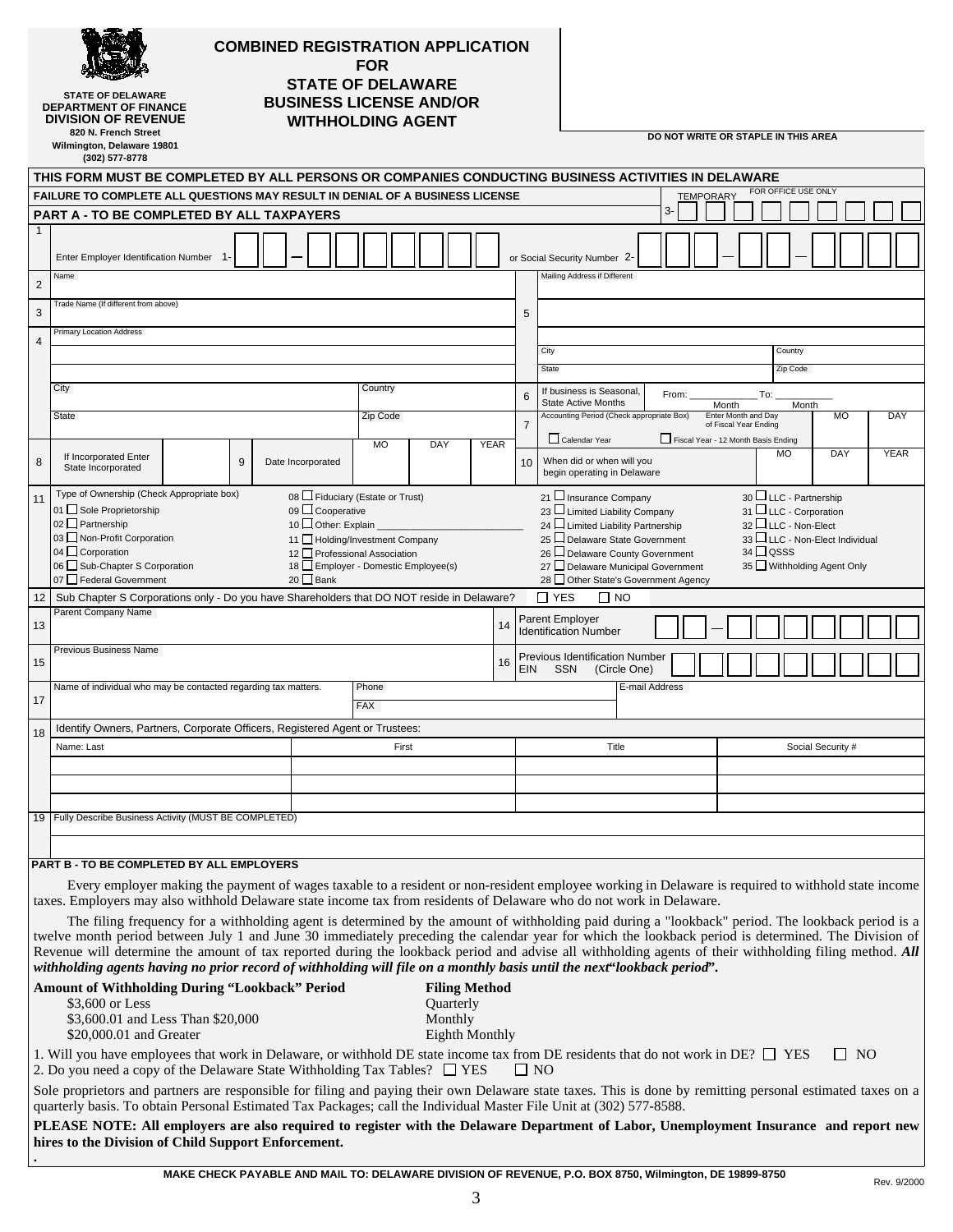#### **LICENSE APPLICATIONS WILL NOT BE PROCESSED WITHOUT LICENSE FEE**

| $2 -$<br>1-<br>2.<br>Name<br>Trade Name if Different from Above<br>3.<br><b>Business Location Address</b><br>Mailing Address if Different<br>4.<br>5.<br>City<br><b>State</b><br>Zip Code<br>City<br><b>State</b><br>Zip Code<br>FOR OFFICE USE ONLY<br><b>Bus Code</b><br>Suffix<br>6.<br>When did or when will you begin operating in Delaware?<br>7.<br>12/31/<br>For what calendar year are you applying? Calendar year ending<br>8.<br>[ ] Check if 65 years or older and<br>Proration Basis for Initial Licenses<br>Apr - 75%<br>Jul - 50%<br>Oct - 25%<br>Jan - 100%<br>whose total sales are less than \$5,000<br>Multiply Annual Fee by Respective Month<br>Feb - 92%<br>May - 67%<br>Aug - 42%<br>Nov - 17%<br>Sep - 33%<br>(25% of Annual Fee)<br>Percentage and Circle Month Started<br>Mar - 83%<br>Jun - 58%<br>Dec - 8%<br>PLEASE READ PART C INSTRUCTIONS BEFORE COMPLETING COMPUTATION OF THE FEE.<br><b>COMPUTATION OF FEE</b><br>$= $$<br>\$<br>$=$ \$<br>$\boldsymbol{\mathsf{x}}$<br># of units if Applicable<br>Prorated Percentage<br>Annual Fee<br><b>Total Fee</b><br>Total License (annual fee X # of units)<br><b>LICENSE #2 - NAME AND ADDRESS</b><br><b>OR</b><br>Enter Federal Employer Identification Number<br>Social Security Number<br>1.<br>$2 -$<br>1.<br>2.<br>Name<br>Trade Name if Different from Above<br>3.<br><b>Business Location Address</b><br>5.<br>Mailing Address if Different<br>4.<br>Zip Code<br>City<br><b>State</b><br>City<br><b>State</b><br>Zip Code<br>FOR OFFICE USE ONLY<br>Describe your business activity<br><b>Bus Code</b><br>Suffix<br>6.<br>When did or when will you begin operating in Delaware?<br>7.<br>12/31/<br>For what calendar year are you applying? Calendar year ending<br>8.<br>[] Check if 65 years or older and<br>Proration Basis for Initial Licenses<br>Jan - 100%<br>Apr - 75%<br>Jul - 50%<br>Oct - 25%<br>whose total sales are less than \$5,000<br>Multiply Annual Fee by Respective Month<br>Feb - 92%<br>May - 67%<br>Aug - 42%<br>Nov - 17%<br>(25% of Annual Fee)<br>Percentage and Circle Month Started<br>Jun - 58%<br>Sep - 33%<br>Dec - 8%<br>Mar - 83%<br>PLEASE READ PART C INSTRUCTIONS BEFORE COMPLETING COMPUTATION OF THE FEE.<br><b>COMPUTATION OF FEE</b><br>$=$ \$.<br>$S_{-}$<br>Prorated Percentage<br><b>Total Fee</b><br>9. AMOUNT DUE MUST BE REMITTED WITH THIS APPLICATION. (Total Fee from License # 1 and License # 2.)<br><b>SIGNATURE</b><br><b>TITLE</b><br><b>DATE</b> | 1. | <b>LICENSE #1 - NAME AND ADDRESS</b><br>Enter Federal Employer Identification Number |  |  |  |  |  | <b>OR</b> |  |  |  |  | Social Security Number | <b>REV CODE 0101-01</b> |  |  |
|----------------------------------------------------------------------------------------------------------------------------------------------------------------------------------------------------------------------------------------------------------------------------------------------------------------------------------------------------------------------------------------------------------------------------------------------------------------------------------------------------------------------------------------------------------------------------------------------------------------------------------------------------------------------------------------------------------------------------------------------------------------------------------------------------------------------------------------------------------------------------------------------------------------------------------------------------------------------------------------------------------------------------------------------------------------------------------------------------------------------------------------------------------------------------------------------------------------------------------------------------------------------------------------------------------------------------------------------------------------------------------------------------------------------------------------------------------------------------------------------------------------------------------------------------------------------------------------------------------------------------------------------------------------------------------------------------------------------------------------------------------------------------------------------------------------------------------------------------------------------------------------------------------------------------------------------------------------------------------------------------------------------------------------------------------------------------------------------------------------------------------------------------------------------------------------------------------------------------------------------------------------------------------------------------------------------------------------------------------------------------------------------------------------------------------------------------------------------------------------------|----|--------------------------------------------------------------------------------------|--|--|--|--|--|-----------|--|--|--|--|------------------------|-------------------------|--|--|
|                                                                                                                                                                                                                                                                                                                                                                                                                                                                                                                                                                                                                                                                                                                                                                                                                                                                                                                                                                                                                                                                                                                                                                                                                                                                                                                                                                                                                                                                                                                                                                                                                                                                                                                                                                                                                                                                                                                                                                                                                                                                                                                                                                                                                                                                                                                                                                                                                                                                                              |    |                                                                                      |  |  |  |  |  |           |  |  |  |  |                        |                         |  |  |
|                                                                                                                                                                                                                                                                                                                                                                                                                                                                                                                                                                                                                                                                                                                                                                                                                                                                                                                                                                                                                                                                                                                                                                                                                                                                                                                                                                                                                                                                                                                                                                                                                                                                                                                                                                                                                                                                                                                                                                                                                                                                                                                                                                                                                                                                                                                                                                                                                                                                                              |    |                                                                                      |  |  |  |  |  |           |  |  |  |  |                        |                         |  |  |
|                                                                                                                                                                                                                                                                                                                                                                                                                                                                                                                                                                                                                                                                                                                                                                                                                                                                                                                                                                                                                                                                                                                                                                                                                                                                                                                                                                                                                                                                                                                                                                                                                                                                                                                                                                                                                                                                                                                                                                                                                                                                                                                                                                                                                                                                                                                                                                                                                                                                                              |    |                                                                                      |  |  |  |  |  |           |  |  |  |  |                        |                         |  |  |
|                                                                                                                                                                                                                                                                                                                                                                                                                                                                                                                                                                                                                                                                                                                                                                                                                                                                                                                                                                                                                                                                                                                                                                                                                                                                                                                                                                                                                                                                                                                                                                                                                                                                                                                                                                                                                                                                                                                                                                                                                                                                                                                                                                                                                                                                                                                                                                                                                                                                                              |    |                                                                                      |  |  |  |  |  |           |  |  |  |  |                        |                         |  |  |
|                                                                                                                                                                                                                                                                                                                                                                                                                                                                                                                                                                                                                                                                                                                                                                                                                                                                                                                                                                                                                                                                                                                                                                                                                                                                                                                                                                                                                                                                                                                                                                                                                                                                                                                                                                                                                                                                                                                                                                                                                                                                                                                                                                                                                                                                                                                                                                                                                                                                                              |    |                                                                                      |  |  |  |  |  |           |  |  |  |  |                        |                         |  |  |
|                                                                                                                                                                                                                                                                                                                                                                                                                                                                                                                                                                                                                                                                                                                                                                                                                                                                                                                                                                                                                                                                                                                                                                                                                                                                                                                                                                                                                                                                                                                                                                                                                                                                                                                                                                                                                                                                                                                                                                                                                                                                                                                                                                                                                                                                                                                                                                                                                                                                                              |    |                                                                                      |  |  |  |  |  |           |  |  |  |  |                        |                         |  |  |
|                                                                                                                                                                                                                                                                                                                                                                                                                                                                                                                                                                                                                                                                                                                                                                                                                                                                                                                                                                                                                                                                                                                                                                                                                                                                                                                                                                                                                                                                                                                                                                                                                                                                                                                                                                                                                                                                                                                                                                                                                                                                                                                                                                                                                                                                                                                                                                                                                                                                                              |    |                                                                                      |  |  |  |  |  |           |  |  |  |  |                        |                         |  |  |
|                                                                                                                                                                                                                                                                                                                                                                                                                                                                                                                                                                                                                                                                                                                                                                                                                                                                                                                                                                                                                                                                                                                                                                                                                                                                                                                                                                                                                                                                                                                                                                                                                                                                                                                                                                                                                                                                                                                                                                                                                                                                                                                                                                                                                                                                                                                                                                                                                                                                                              |    |                                                                                      |  |  |  |  |  |           |  |  |  |  |                        |                         |  |  |
|                                                                                                                                                                                                                                                                                                                                                                                                                                                                                                                                                                                                                                                                                                                                                                                                                                                                                                                                                                                                                                                                                                                                                                                                                                                                                                                                                                                                                                                                                                                                                                                                                                                                                                                                                                                                                                                                                                                                                                                                                                                                                                                                                                                                                                                                                                                                                                                                                                                                                              |    |                                                                                      |  |  |  |  |  |           |  |  |  |  |                        |                         |  |  |
|                                                                                                                                                                                                                                                                                                                                                                                                                                                                                                                                                                                                                                                                                                                                                                                                                                                                                                                                                                                                                                                                                                                                                                                                                                                                                                                                                                                                                                                                                                                                                                                                                                                                                                                                                                                                                                                                                                                                                                                                                                                                                                                                                                                                                                                                                                                                                                                                                                                                                              |    |                                                                                      |  |  |  |  |  |           |  |  |  |  |                        |                         |  |  |
|                                                                                                                                                                                                                                                                                                                                                                                                                                                                                                                                                                                                                                                                                                                                                                                                                                                                                                                                                                                                                                                                                                                                                                                                                                                                                                                                                                                                                                                                                                                                                                                                                                                                                                                                                                                                                                                                                                                                                                                                                                                                                                                                                                                                                                                                                                                                                                                                                                                                                              |    |                                                                                      |  |  |  |  |  |           |  |  |  |  |                        |                         |  |  |
|                                                                                                                                                                                                                                                                                                                                                                                                                                                                                                                                                                                                                                                                                                                                                                                                                                                                                                                                                                                                                                                                                                                                                                                                                                                                                                                                                                                                                                                                                                                                                                                                                                                                                                                                                                                                                                                                                                                                                                                                                                                                                                                                                                                                                                                                                                                                                                                                                                                                                              |    |                                                                                      |  |  |  |  |  |           |  |  |  |  |                        |                         |  |  |
|                                                                                                                                                                                                                                                                                                                                                                                                                                                                                                                                                                                                                                                                                                                                                                                                                                                                                                                                                                                                                                                                                                                                                                                                                                                                                                                                                                                                                                                                                                                                                                                                                                                                                                                                                                                                                                                                                                                                                                                                                                                                                                                                                                                                                                                                                                                                                                                                                                                                                              |    |                                                                                      |  |  |  |  |  |           |  |  |  |  |                        |                         |  |  |
|                                                                                                                                                                                                                                                                                                                                                                                                                                                                                                                                                                                                                                                                                                                                                                                                                                                                                                                                                                                                                                                                                                                                                                                                                                                                                                                                                                                                                                                                                                                                                                                                                                                                                                                                                                                                                                                                                                                                                                                                                                                                                                                                                                                                                                                                                                                                                                                                                                                                                              |    |                                                                                      |  |  |  |  |  |           |  |  |  |  |                        |                         |  |  |
|                                                                                                                                                                                                                                                                                                                                                                                                                                                                                                                                                                                                                                                                                                                                                                                                                                                                                                                                                                                                                                                                                                                                                                                                                                                                                                                                                                                                                                                                                                                                                                                                                                                                                                                                                                                                                                                                                                                                                                                                                                                                                                                                                                                                                                                                                                                                                                                                                                                                                              |    |                                                                                      |  |  |  |  |  |           |  |  |  |  |                        |                         |  |  |
|                                                                                                                                                                                                                                                                                                                                                                                                                                                                                                                                                                                                                                                                                                                                                                                                                                                                                                                                                                                                                                                                                                                                                                                                                                                                                                                                                                                                                                                                                                                                                                                                                                                                                                                                                                                                                                                                                                                                                                                                                                                                                                                                                                                                                                                                                                                                                                                                                                                                                              |    |                                                                                      |  |  |  |  |  |           |  |  |  |  |                        |                         |  |  |
|                                                                                                                                                                                                                                                                                                                                                                                                                                                                                                                                                                                                                                                                                                                                                                                                                                                                                                                                                                                                                                                                                                                                                                                                                                                                                                                                                                                                                                                                                                                                                                                                                                                                                                                                                                                                                                                                                                                                                                                                                                                                                                                                                                                                                                                                                                                                                                                                                                                                                              |    |                                                                                      |  |  |  |  |  |           |  |  |  |  |                        |                         |  |  |
|                                                                                                                                                                                                                                                                                                                                                                                                                                                                                                                                                                                                                                                                                                                                                                                                                                                                                                                                                                                                                                                                                                                                                                                                                                                                                                                                                                                                                                                                                                                                                                                                                                                                                                                                                                                                                                                                                                                                                                                                                                                                                                                                                                                                                                                                                                                                                                                                                                                                                              |    |                                                                                      |  |  |  |  |  |           |  |  |  |  |                        |                         |  |  |
|                                                                                                                                                                                                                                                                                                                                                                                                                                                                                                                                                                                                                                                                                                                                                                                                                                                                                                                                                                                                                                                                                                                                                                                                                                                                                                                                                                                                                                                                                                                                                                                                                                                                                                                                                                                                                                                                                                                                                                                                                                                                                                                                                                                                                                                                                                                                                                                                                                                                                              |    |                                                                                      |  |  |  |  |  |           |  |  |  |  |                        |                         |  |  |
|                                                                                                                                                                                                                                                                                                                                                                                                                                                                                                                                                                                                                                                                                                                                                                                                                                                                                                                                                                                                                                                                                                                                                                                                                                                                                                                                                                                                                                                                                                                                                                                                                                                                                                                                                                                                                                                                                                                                                                                                                                                                                                                                                                                                                                                                                                                                                                                                                                                                                              |    |                                                                                      |  |  |  |  |  |           |  |  |  |  |                        |                         |  |  |
|                                                                                                                                                                                                                                                                                                                                                                                                                                                                                                                                                                                                                                                                                                                                                                                                                                                                                                                                                                                                                                                                                                                                                                                                                                                                                                                                                                                                                                                                                                                                                                                                                                                                                                                                                                                                                                                                                                                                                                                                                                                                                                                                                                                                                                                                                                                                                                                                                                                                                              |    |                                                                                      |  |  |  |  |  |           |  |  |  |  |                        |                         |  |  |
|                                                                                                                                                                                                                                                                                                                                                                                                                                                                                                                                                                                                                                                                                                                                                                                                                                                                                                                                                                                                                                                                                                                                                                                                                                                                                                                                                                                                                                                                                                                                                                                                                                                                                                                                                                                                                                                                                                                                                                                                                                                                                                                                                                                                                                                                                                                                                                                                                                                                                              |    |                                                                                      |  |  |  |  |  |           |  |  |  |  |                        |                         |  |  |
|                                                                                                                                                                                                                                                                                                                                                                                                                                                                                                                                                                                                                                                                                                                                                                                                                                                                                                                                                                                                                                                                                                                                                                                                                                                                                                                                                                                                                                                                                                                                                                                                                                                                                                                                                                                                                                                                                                                                                                                                                                                                                                                                                                                                                                                                                                                                                                                                                                                                                              |    |                                                                                      |  |  |  |  |  |           |  |  |  |  |                        |                         |  |  |
|                                                                                                                                                                                                                                                                                                                                                                                                                                                                                                                                                                                                                                                                                                                                                                                                                                                                                                                                                                                                                                                                                                                                                                                                                                                                                                                                                                                                                                                                                                                                                                                                                                                                                                                                                                                                                                                                                                                                                                                                                                                                                                                                                                                                                                                                                                                                                                                                                                                                                              |    |                                                                                      |  |  |  |  |  |           |  |  |  |  |                        |                         |  |  |
|                                                                                                                                                                                                                                                                                                                                                                                                                                                                                                                                                                                                                                                                                                                                                                                                                                                                                                                                                                                                                                                                                                                                                                                                                                                                                                                                                                                                                                                                                                                                                                                                                                                                                                                                                                                                                                                                                                                                                                                                                                                                                                                                                                                                                                                                                                                                                                                                                                                                                              |    |                                                                                      |  |  |  |  |  |           |  |  |  |  |                        |                         |  |  |
|                                                                                                                                                                                                                                                                                                                                                                                                                                                                                                                                                                                                                                                                                                                                                                                                                                                                                                                                                                                                                                                                                                                                                                                                                                                                                                                                                                                                                                                                                                                                                                                                                                                                                                                                                                                                                                                                                                                                                                                                                                                                                                                                                                                                                                                                                                                                                                                                                                                                                              |    |                                                                                      |  |  |  |  |  |           |  |  |  |  |                        |                         |  |  |
|                                                                                                                                                                                                                                                                                                                                                                                                                                                                                                                                                                                                                                                                                                                                                                                                                                                                                                                                                                                                                                                                                                                                                                                                                                                                                                                                                                                                                                                                                                                                                                                                                                                                                                                                                                                                                                                                                                                                                                                                                                                                                                                                                                                                                                                                                                                                                                                                                                                                                              |    |                                                                                      |  |  |  |  |  |           |  |  |  |  |                        |                         |  |  |
|                                                                                                                                                                                                                                                                                                                                                                                                                                                                                                                                                                                                                                                                                                                                                                                                                                                                                                                                                                                                                                                                                                                                                                                                                                                                                                                                                                                                                                                                                                                                                                                                                                                                                                                                                                                                                                                                                                                                                                                                                                                                                                                                                                                                                                                                                                                                                                                                                                                                                              |    |                                                                                      |  |  |  |  |  |           |  |  |  |  |                        |                         |  |  |
|                                                                                                                                                                                                                                                                                                                                                                                                                                                                                                                                                                                                                                                                                                                                                                                                                                                                                                                                                                                                                                                                                                                                                                                                                                                                                                                                                                                                                                                                                                                                                                                                                                                                                                                                                                                                                                                                                                                                                                                                                                                                                                                                                                                                                                                                                                                                                                                                                                                                                              |    |                                                                                      |  |  |  |  |  |           |  |  |  |  |                        |                         |  |  |
|                                                                                                                                                                                                                                                                                                                                                                                                                                                                                                                                                                                                                                                                                                                                                                                                                                                                                                                                                                                                                                                                                                                                                                                                                                                                                                                                                                                                                                                                                                                                                                                                                                                                                                                                                                                                                                                                                                                                                                                                                                                                                                                                                                                                                                                                                                                                                                                                                                                                                              |    |                                                                                      |  |  |  |  |  |           |  |  |  |  |                        |                         |  |  |
|                                                                                                                                                                                                                                                                                                                                                                                                                                                                                                                                                                                                                                                                                                                                                                                                                                                                                                                                                                                                                                                                                                                                                                                                                                                                                                                                                                                                                                                                                                                                                                                                                                                                                                                                                                                                                                                                                                                                                                                                                                                                                                                                                                                                                                                                                                                                                                                                                                                                                              |    |                                                                                      |  |  |  |  |  |           |  |  |  |  |                        |                         |  |  |
|                                                                                                                                                                                                                                                                                                                                                                                                                                                                                                                                                                                                                                                                                                                                                                                                                                                                                                                                                                                                                                                                                                                                                                                                                                                                                                                                                                                                                                                                                                                                                                                                                                                                                                                                                                                                                                                                                                                                                                                                                                                                                                                                                                                                                                                                                                                                                                                                                                                                                              |    |                                                                                      |  |  |  |  |  |           |  |  |  |  |                        |                         |  |  |
|                                                                                                                                                                                                                                                                                                                                                                                                                                                                                                                                                                                                                                                                                                                                                                                                                                                                                                                                                                                                                                                                                                                                                                                                                                                                                                                                                                                                                                                                                                                                                                                                                                                                                                                                                                                                                                                                                                                                                                                                                                                                                                                                                                                                                                                                                                                                                                                                                                                                                              |    |                                                                                      |  |  |  |  |  |           |  |  |  |  |                        |                         |  |  |
| I declare under penalties as provided by law that the information on this application is true, correct and complete.                                                                                                                                                                                                                                                                                                                                                                                                                                                                                                                                                                                                                                                                                                                                                                                                                                                                                                                                                                                                                                                                                                                                                                                                                                                                                                                                                                                                                                                                                                                                                                                                                                                                                                                                                                                                                                                                                                                                                                                                                                                                                                                                                                                                                                                                                                                                                                         |    |                                                                                      |  |  |  |  |  |           |  |  |  |  |                        |                         |  |  |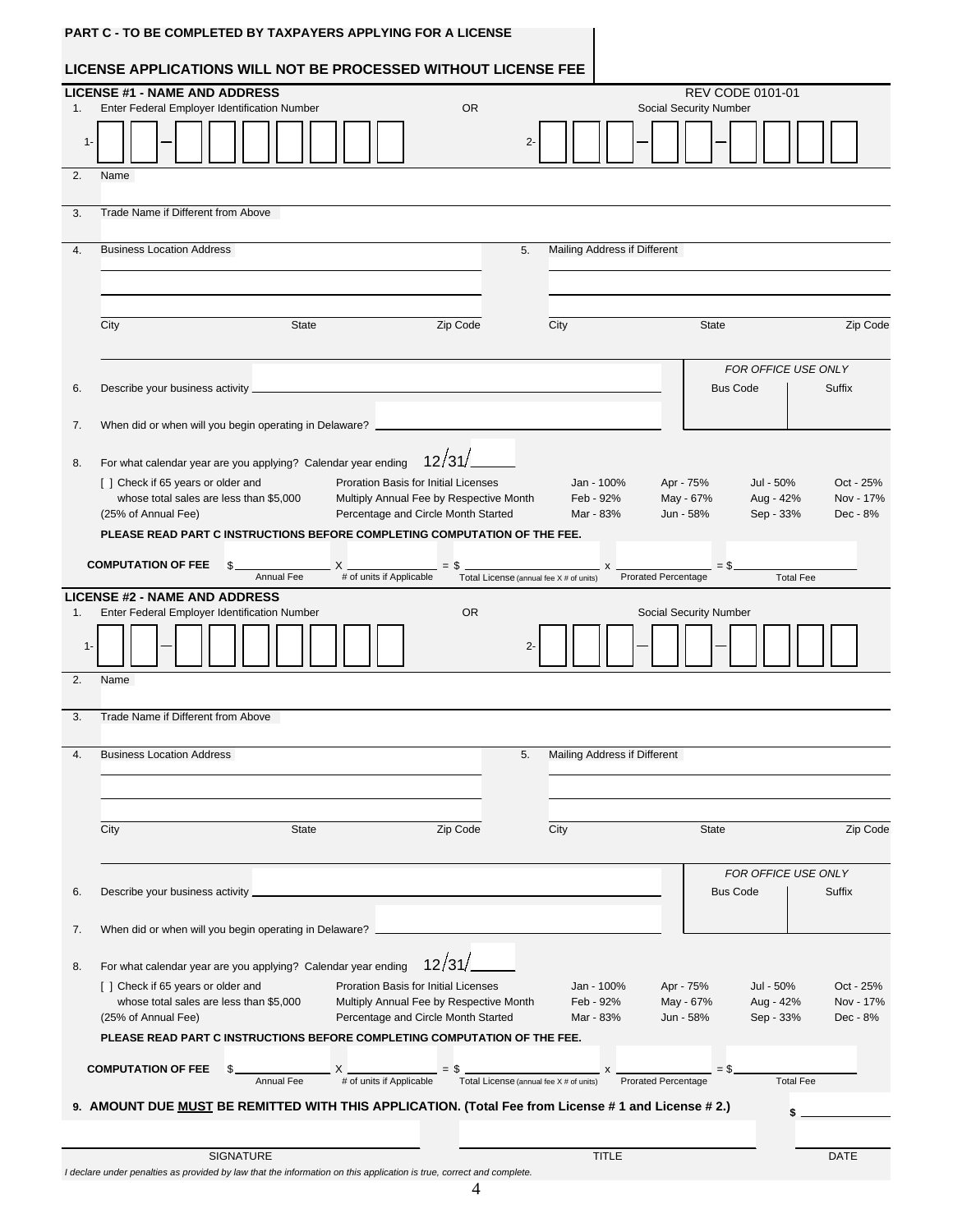#### **PART B - REGISTERING TO WITHHOLD DELAWARE INCOME TAXES**

Delaware requires that every employer register with the Delaware Division of Revenue. Registration is accomplished by completing this form. Delaware Withholding Agents must use the same identification number as their Federal Employer Identification Number. Every employer required to deduct and withhold tax must file a withholding tax return as prescribed by the statute and pay over to the Division of Revenue or its designated depository the tax required to be deducted and withheld. An initial return is included in this application to use in filing your first return. If you do not receive your preprinted forms in time to file your second return, call the Business Master File Unit at (302) 577-8778. If you do not have Delaware Withholding Tax Tables or need information, call the Withholding Tax Unit at (302) 577-8779 or visit our website (see page 8). The Division of Revenue does not accept common paymasters.

**Please Note:** All employers are also required to register with the Department of Labor Unemployment Insurance. For information call (302) 761-8484.

**Mandatory Electronic Funds Transfer** Any employer required under the provisions of §6302 of the Internal Revenue Code to deposit federal employment taxes by electronic funds transfer will be required to deposit Delaware withholding taxes by electronic funds transfer. The effective date for this new requirement is one year after the employer is required to deposit the federal funds electronically. House Bill 605 imposes a penalty on employers who are required by Delaware law but fail to deposit their withholding tax electronically. The penalty is the lesser of 5.0% of the amount that should have been electronically transferred or \$500. Employers who want to participate either as mandated under the Internal Revenue Code requirements or voluntarily for Delaware should contact the Division of Revenue at (302) 577-8231 for additional information and the proper form.

#### **PART C - APPLYING FOR DELAWARE BUSINESS OR OCCUPATIONAL LICENSE(S)**

Enter your Federal Identification Number or Social Security Number as entered on Part A. If you are a sole proprietor and you have a federal identification number, you must enter both numbers on Line 1.

Delaware law requires every person, firm or corporation conducting a business within this State to obtain a license and to pay an additional monthly or quarterly fee based on the aggregate gross receipts derived from the operation of such business. Failure to obtain a business license will result in a \$200 penalty if such failure is not self disclosed. **A separate license is required for each separate business activity.** You may apply for two (2) different licenses on this application. Enter the type of license applied for and the business name and address for each separate location and/or activity. Complete the schedule for the COMPUTATION OF FEE for each license. If you start doing business in Delaware after February 1st, you may prorate the fees for your initial year according to the schedule, i.e., if you started doing business in Delaware in the month of April and you are a Retailer, you are required to pay .75 x \$75.00 which is \$56.25. License Fees for all new applications are proratable except Cigarette, Motor Vehicle Dealers, Circus Exhibitors and Outdoor Musical Festival Promoters.

Decals for Cigarette, Merchandise Vending Machines and Amusement Machines are proratable upon first application or as additional machines are purchased and placed in service.

Unless otherwise listed, the annual license fee is \$75 for the first location. Occupational, Professional, General Service, Lessors of Tangible Personal Property and Retailer's licenses require a \$25 license fee for each additional location. Farm Machinery Retailers, Food Processors, Commercial Feed Dealers, Manufacturers and Wholesalers licenses require a \$75 license for each additional location. Contractors, Motor Vehicle Dealers and Steam, Gas and Electric licenses are not required to obtain a license for additional locations. Public utilities (gas, electric, telephone and telegraph) are required to complete this application but are not required to obtain a business license. A complete list of Revenue licenses is contained in this booklet titled "Detailed List of Revenue Licenses and Tax Rates". Any person 65 years of age or older whose gross receipts are less than \$5,000 per year shall pay one quarter (¼) of the annual occupational license fee specified. There is a \$15.00 fee for the replacement of any lost or stolen license.

**The license fee must accompany this application. Applications without the license fee will not be processed.**

**Most businesses are liable for a monthly or quarterly gross receipts tax at rates ranging from 0.096% to 0.72% (.00096 - .0072) in excess of allowable exclusions.** Unless expressly provided in the statutes, the term "gross receipts" is the total receipts of a business for goods sold or services rendered and no deduction is made for the cost of goods or property sold, labor costs, interest expense, delivery costs, State or Federal taxes or any other expenses. For additional information visit our website: www.state.de.us/revenue. Select business tax questions, then scroll down to "Tax Tips". After you have filed your application, the Division of Revenue will mail the appropriate forms required to report and pay the Gross Receipts Tax. An initial quarterly return is included in this application to use in filing your first return. Please refer to the table on the next page to determine the tax rate and exclusion amount for your business activity. If you do not receive your pre-printed forms in time to file your second return, call the Business Master File Unit at (302) 577-8778.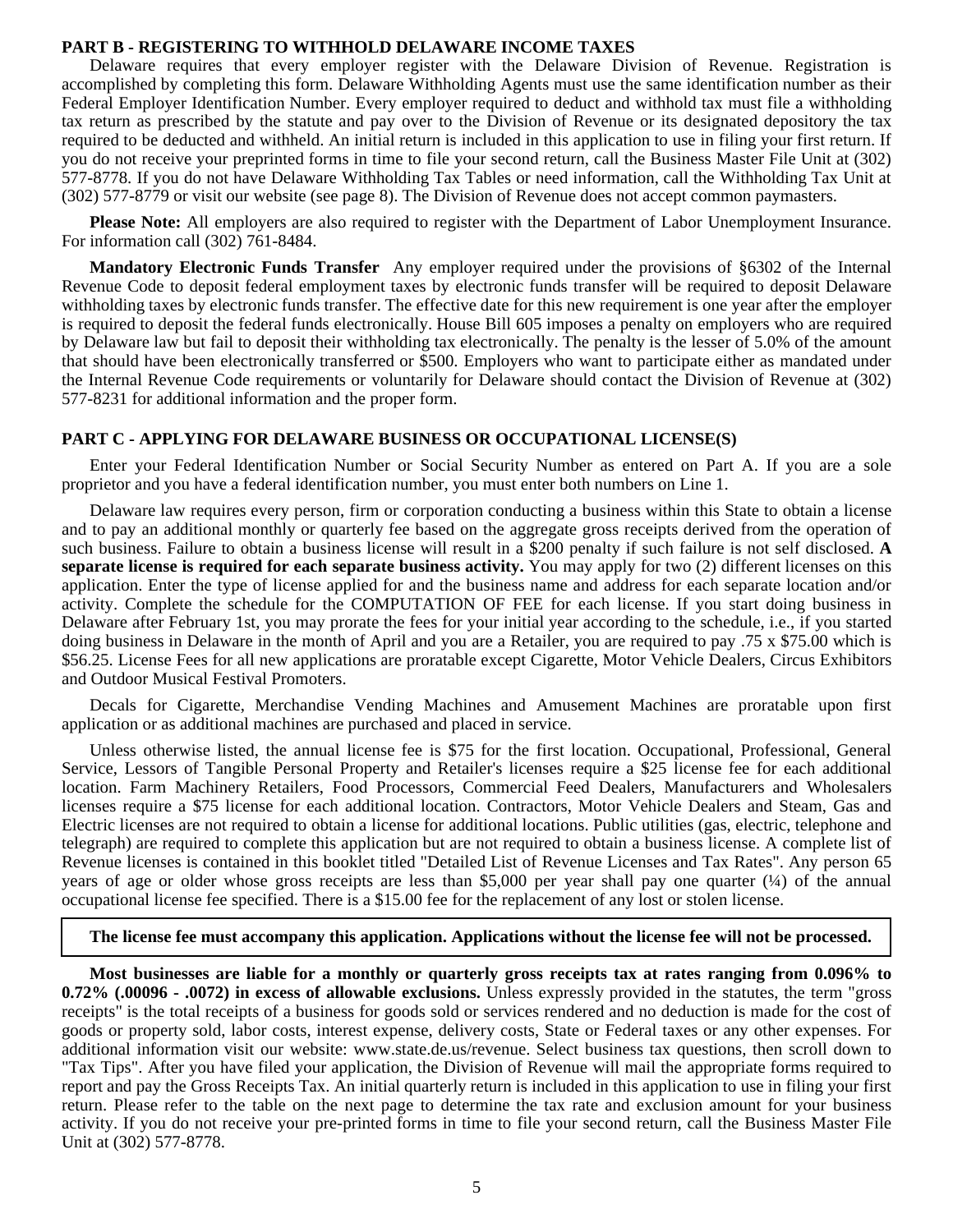### **DETAILED LIST OF DIVISION OF REVENUE LICENSES AND TAX RATES**

| Category                                           | Annual<br>Fee | <b>Additional</b><br><b>Locations</b> | <b>Tax Rate</b> | <b>Returns</b><br>Due                     | <b>Exclusion</b><br><b>Effective</b><br>1/1/99 |
|----------------------------------------------------|---------------|---------------------------------------|-----------------|-------------------------------------------|------------------------------------------------|
| <b>Advertising Agency</b>                          | \$<br>75      | \$<br>25                              | 0.00384         | Monthly                                   | 50,000<br>\$                                   |
| Amusement Machine Owner                            |               |                                       |                 |                                           |                                                |
| <b>Business License Fee</b>                        | 75            | 25                                    | 0.00384         | Monthly                                   | 50,000                                         |
| Each Machine (Decal)                               | 75            |                                       |                 |                                           |                                                |
| Auctioneer Non-Resident Each County                | 225           | 225                                   | 0.00384         | Monthly                                   | 50,000                                         |
| <b>Auctioneer Resident</b>                         | 75            | 25                                    | 0.00384         | Monthly                                   | 50,000                                         |
| <b>Broker</b>                                      | 75            | 25                                    | 0.00384         | Monthly                                   | 50,000                                         |
| *Cigarette                                         |               |                                       |                 |                                           |                                                |
| * Wholesaler and/or Affixing Agent                 | 200           | 200                                   |                 |                                           |                                                |
| Wholesale Bus. License also needed                 | 75            | 75                                    | 0.00384         | Monthly                                   | 50,000                                         |
| * Retail Permit (3 years)                          | 15            |                                       |                 |                                           |                                                |
| Vend. Mach. Decals Ea. Machine                     | 3             | --                                    |                 |                                           |                                                |
| *Circus Exhibitor                                  | 750           |                                       |                 |                                           |                                                |
| Non-profit Organizations                           | 300           |                                       |                 |                                           |                                                |
| <b>Commercial Feed Dealers</b>                     | 75            | 75                                    | 0.00096         | Monthly                                   | 50,000                                         |
| <b>Commercial Lessors</b>                          | 75            | 25                                    | 0.00384         | Monthly                                   | 50,000                                         |
| Contractors                                        | 75            | --                                    | 0.00624         | Monthly                                   | 50,000                                         |
| Developers                                         | 75            | --                                    | 0.00624         | Monthly                                   | 50,000                                         |
| Non-Residents (Bonding Requirements)               | 75            | $-$                                   | 0.00624         | Monthly                                   | 50,000                                         |
| <b>Construction Transportaion</b>                  | 75            |                                       | 0.00624         | Monthly                                   | 50,000                                         |
| Drayperson or Mover                                | 75            | 25                                    | 0.00384         | Monthly                                   | 50,000                                         |
| <b>Electric Use Tax</b>                            | $-$           | $\overline{\phantom{a}}$              |                 | .0425/.0200 Tech Info Memo 97-8 and 97-9  |                                                |
| Farm Machinery Retailer                            | 75            | 75                                    | 0.00096         | Monthly                                   | 50,000                                         |
| Finance or Small Loan Agency                       | 450           | 450                                   |                 |                                           |                                                |
| <b>Food Processors</b>                             | 75            | 75                                    | 0.00192         | Monthly                                   | 50,000                                         |
| Foreign Sales Corporation                          | 150           | 25                                    |                 |                                           |                                                |
| Foreign Sales Service Corporation                  | 150           | 25                                    | 0.00384         | Monthly                                   | 50,000                                         |
| <b>Gas Use Tax</b>                                 | $-$           | $- -$                                 |                 | .0425 /.0200 Tech Info Memo 97-8 and 97-9 |                                                |
| <b>General Services</b>                            | 75            | 25                                    | 0.00384         | Monthly                                   | 50,000                                         |
| [1] Grocery Supermarkets                           | 75            | 25                                    | 0.00384         | Monthly                                   | 50,000                                         |
| [2] Hotel -- Per Suite / Per Room                  | 30/25         | $-$                                   | 0.08            | Monthly                                   |                                                |
| Lease/Use of Tangible Personal Property            |               |                                       |                 |                                           |                                                |
| <b>Motor Vehicles</b>                              |               |                                       | 0.0192          | Quarterly                                 |                                                |
| Other                                              |               |                                       | 0.0192          | Quarterly                                 |                                                |
| Lessor of Tangible Personal Property               |               |                                       |                 |                                           |                                                |
| <b>Motor Vehicles</b>                              | 75            | 25                                    | 0.00288         | Quarterly                                 | 150,000                                        |
| Other                                              | 75            | 25                                    | 0.00288         | Quarterly                                 | 150,000                                        |
| Manufacturers                                      | 75            | 75                                    | 0.0018          | Monthly                                   | 1,000,000                                      |
| Manufacturers Representative                       | 75            | 25                                    | 0.00384         | Monthly                                   | 50,000                                         |
| [2] Motel --Per Room                               | 25            | --                                    | 0.08            | Monthly                                   |                                                |
| [7] *Motor Vehicle Dealer                          | 100           | --                                    | $2.00$ ea veh   | Quarterly                                 |                                                |
| Occupational / Professional                        | 75            | 25                                    | 0.00384         | Monthly                                   | 50,000                                         |
| *Outdoor Music Festival Promoter                   | 750           | ۰.                                    |                 |                                           |                                                |
| Parking Lot or Garage Operator                     | 75            | 35                                    | 0.00384         | Monthly                                   | 50,000                                         |
| <b>Petroleum Dealers</b>                           |               |                                       |                 |                                           |                                                |
| [3] Retailer                                       | 75            | 25                                    | 0.0162          | Monthly                                   | 50,000                                         |
| [4] Wholesaler                                     | 75            | 75                                    | 0.01524         | Monthly                                   | 50,000                                         |
| Photographer - Resident                            | 75            | 25                                    | 0.00384         | Monthly                                   | 50,000                                         |
| *Transient - Plus \$25 per day                     | $-$           | $\overline{\phantom{a}}$              | 0.00384         | Monthly                                   | 50,000                                         |
| Private Detective (State Police Approval Required) | 75            | 25                                    | 0.00384         | Monthly                                   | 50,000                                         |
| <b>Public Utilities</b>                            |               |                                       |                 |                                           |                                                |
| <b>Cable Television</b>                            | --            | --                                    | 0.02125         | Monthly                                   | --                                             |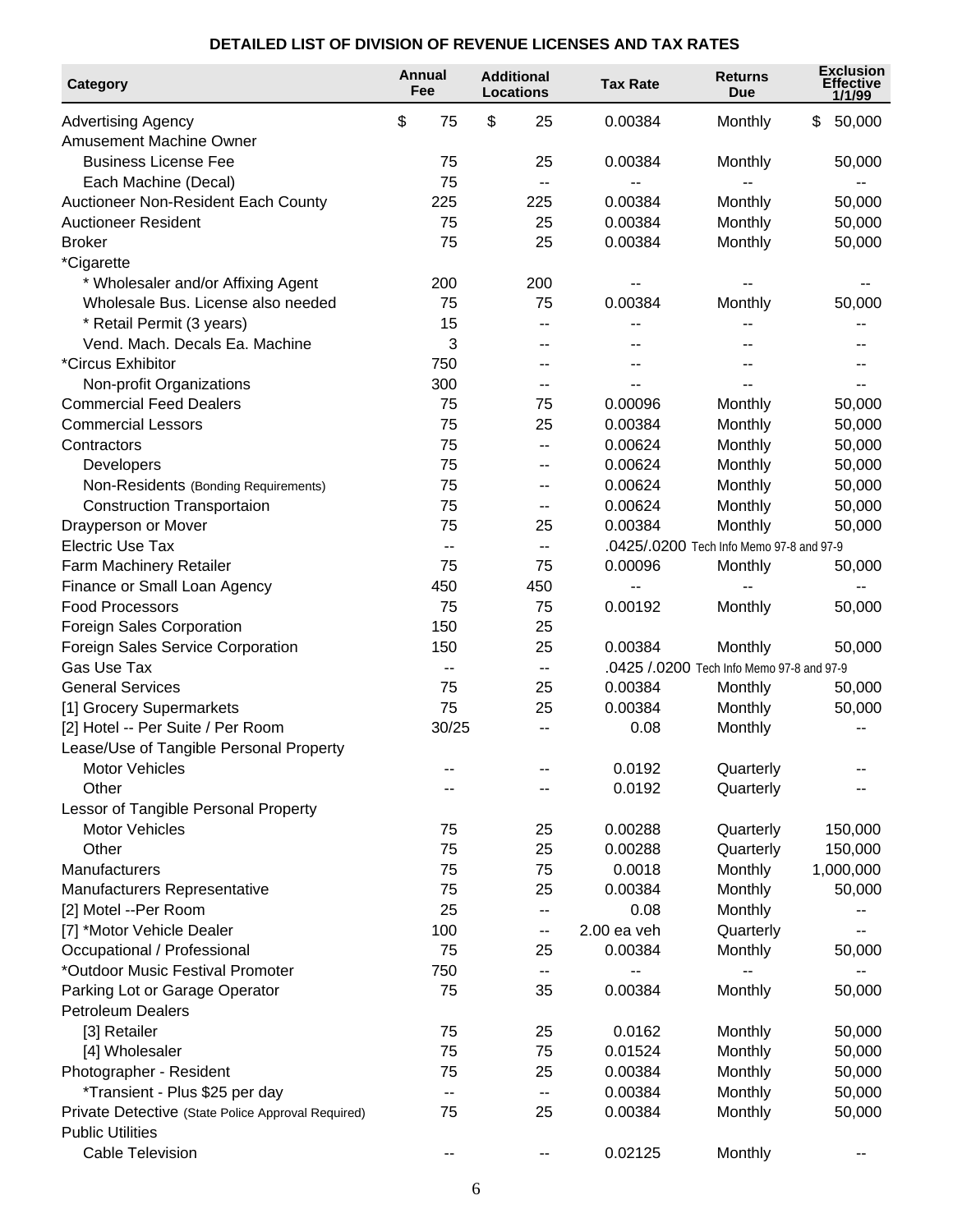| Category                                            | Annual<br>Fee | <b>Additional</b><br><b>Locations</b> | <b>Tax Rate</b> | <b>Returns</b><br>Due | <b>Exclusion</b><br><b>Effective</b><br>1/1/99 |
|-----------------------------------------------------|---------------|---------------------------------------|-----------------|-----------------------|------------------------------------------------|
| [5] Electric Utility                                |               |                                       | 0.0425          | Monthly               |                                                |
| <b>Gas Utility</b>                                  |               |                                       | 0.0425          | Monthly               |                                                |
| [6] Telephone                                       |               |                                       | 0.0425          | Monthly               |                                                |
| Telegraph                                           |               |                                       | 0.0425          | Monthly               |                                                |
| <b>Real Estate Broker</b>                           | 75            | 25                                    | 0.00384         | Monthly               | 50,000                                         |
| <b>Restaurant Retailer</b>                          | 75            | 25                                    | 0.00624         | Monthly               | 50,000                                         |
| Retailer - General                                  | 75            | 25                                    | 0.0072          | Monthly               | 50,000                                         |
| Transient (Registration & Bonding Required)         | 75            | 25                                    | 0.0072          | Monthly               | 50,000                                         |
| Transient 10 days or less                           | 25            |                                       |                 | 0.0072 After 10th day | 3,000                                          |
| Sales Representative                                | 75            |                                       |                 |                       |                                                |
| Security Guard Co. (State Police Approval Required) | 75            | 25                                    | 0.00384         | Monthly               | 50,000                                         |
| Security Systems (State Police Approval Required)   | 115           | 25                                    | 0.00384         | Monthly               | 50,000                                         |
| Showperson                                          | 375           |                                       |                 |                       |                                                |
| Steam, Gas & Electric                               | 50            | 1st year                              | 0.001           | Annually              |                                                |
| Taxicab or Bus Operator -- 1st Veh / Each           | 45            | 30                                    |                 |                       |                                                |
| [2] Tourist Home--Per Room (Min. 5 Rooms)           | 15            |                                       | 0.08            | Monthly               |                                                |
| Trailer Park -- Each Space                          | 10            |                                       |                 |                       |                                                |
| <b>Transportation Agent</b>                         | 75            | 25                                    |                 |                       |                                                |
| <b>Travel Agency</b>                                | 225           | 25                                    |                 |                       |                                                |
| <b>Machine Decals</b>                               |               |                                       |                 |                       |                                                |
| <b>Amusement Machine</b>                            | 75            |                                       |                 |                       |                                                |
| Vending Machine -- Each Machine                     | 5             |                                       |                 |                       |                                                |
| Cigarette -- Each Machine                           | 3             |                                       |                 |                       |                                                |
| (Business License Also Needed)                      |               |                                       |                 |                       |                                                |
| Wholesalers                                         | 75            | 75                                    | 0.00384         | Monthly               | 50,000                                         |

\* Those categories marked with an asterisk (\*) are not proratable and the full amount must be paid.

- [1] Grocery Supermarkets -- The tax rate for the first \$2 million is .00384 and .0072 on the remaining taxable gross receipts.
- [2] Hotels, Motels and Tourist Homes -- The eight percent (8%) tax is collected from the guest and remitted to the Division of Revenue.
- [3] Petroleum Retailers -- The composite rate includes the General Fund tax of .0072 and a Hazardous Substance tax of .009
- [4] Petroleum Wholesalers -- The composite rate includes the General Fund tax of .00384, a Hazardous Substance tax of .009 and surtax of .0024.
- [5] Electric Utility -- The tax rate is .02 for electric consumed by manufacturers, food processors and agribusinesses.

[6] Interstate calls are exempt.

[7] Motor Vehicle Dealer -- **House Bill 163, effective August, 1999, requires Motor Vehicle Dealers who self-finance any sale of a motor vehicle to a retail buyer without charging interest** to file an original surety bond in the principal sum of \$25,000 with the Division of Revenue.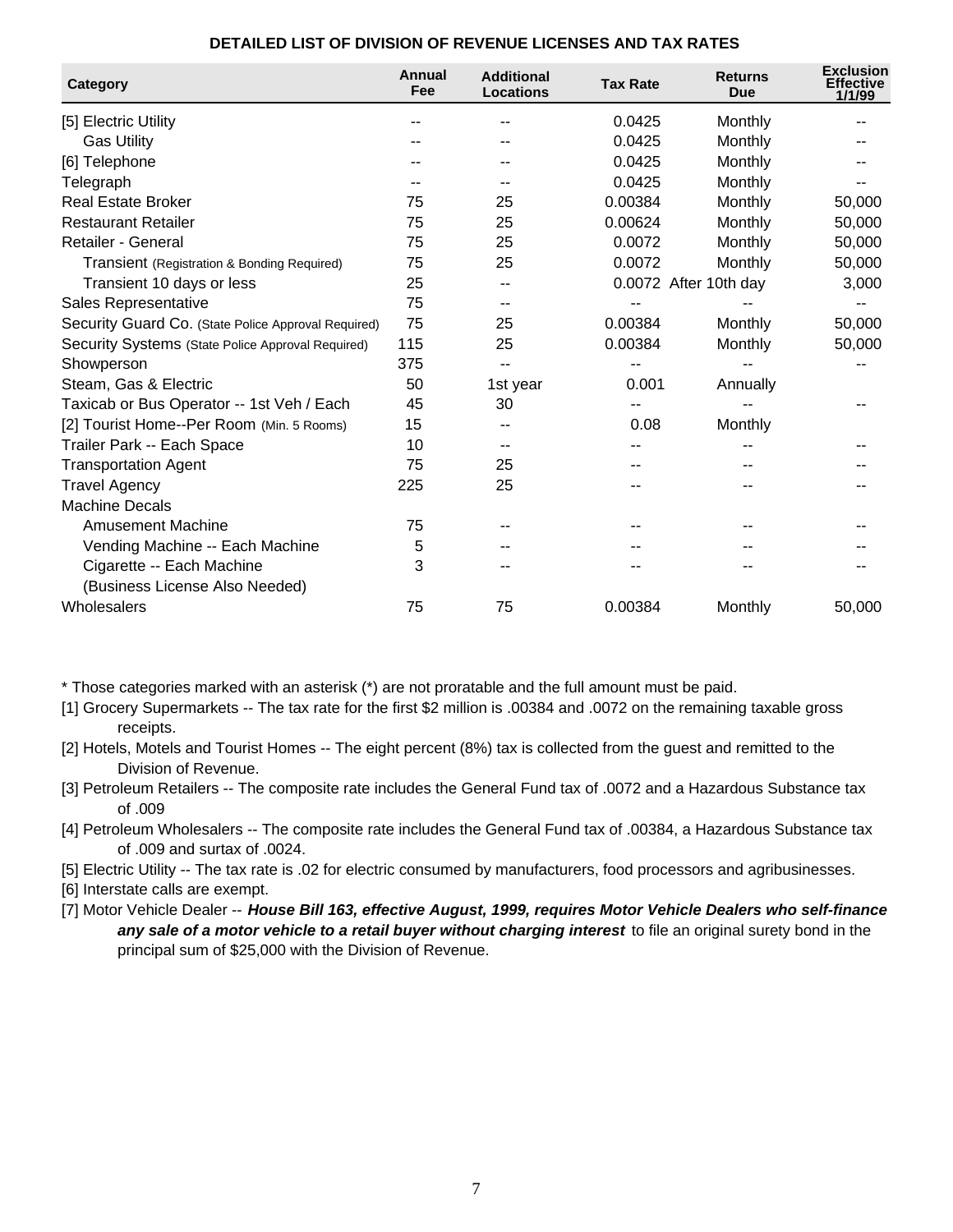### **REPORTING OF NEW HIRES**

Delaware Law requires that every employer who is required to withhold Delaware income tax from its employees is also required to report the hiring of new employees to the Division of Child Support Enforcement. The report must be made within 20 days of hiring the new employee(s) and must contain the name, address and social security of the employee and the name, address and federal employer identification number of the employer. The report may be made using federal form W-4 or an equivalent form of your choice. The report may be in paper and mailed to Division of Child Support Enforcement, New Hire Reporting, P.O. Box 913, New Castle, DE 19720, faxed to (302) 577-4873 or E-mail to: newhires@state.de.us. Reports may be made by electronic or magnetic media and a multistate employer may elect to report to one state. For more information concerning multistate or magnetic filing, call the Division of Child Support Enforcement at (302) 577-7171. Contact the Customer Service Unit at (302) 369-2160 for specific questions.

### **UNEMPLOYMENT INSURANCE**

In addition to registering as an employer with the Division of Revenue, all employers must file Form UC-1 with the State of Delaware, Department of Labor. Employers are required to pay unemployment insurance taxes with respect to any calendar year if they (a) pay wages of \$1,500 or more during any calendar quarter in that year or (b) employ at least one person for 20 days during such calendar year, each day being in a different week. If you have any questions concerning your filing requirements with the Department of Labor you may write to Department of Labor, Division of Unemployment Insurance, P.O. Box 9950, Wilmington, DE 19809 or by calling (302) 761-8484.

### **PLACES TO FIND ADDITIONAL INFORMATION**

### **BUSINESS INTERNET FILING PROGRAM**

The Division of Revenue has partnered with NationTax Online to provide taxpayers with an easy to use web based filing system. The Business Internet Filing System will allow registered taxpayers to file and pay their taxes over the internet. Currently you can file the following taxes: withholding, corporate tentative, "S" corporation estimated, gross receipt and excise taxes. To register for the Business Tax Internet Filing Program, go to NationTax Online www.nationtax.com and complete the easy online registration.

#### **DIVISION OF REVENUE**

The Office of Business Taxes of the Division of Revenue has a Home Page especially designed for business customers to answer questions and assist business taxpayers in obtaining a business license and meeting their filing requirements. The site also permits a business to file many business taxes using the Internet. The address is http://www.state.de.us/revenue. At the Division of Revenue's Home Page, select "Business Tax" from the side bar menu.

| <b>TOPIC</b>                              | <b>CONTACT</b>        | <b>PHONE#</b>           | <b>E-MAIL ADDRESS</b>     |
|-------------------------------------------|-----------------------|-------------------------|---------------------------|
| License Registration / Business Tax Forms | Patty Locklear        | $(302)$ 577-8250        | plocklear@state.de.us     |
| New Business Compliance                   | Selena Gardner        | $(302)$ 577-8447        | sgardner@state.de.us      |
| <b>Business Tax Forms System Support</b>  | <b>Elsie Rogers</b>   | $(302)$ 577-8222        | erogers@state.de.us       |
| Business Tax Systems                      | David Sullivan        | $(302)$ 577-8230        | $d$ asullivan@state.de.us |
| Corporate Refunds / Return Processing     | Shirley Gladney       | $(302)$ 577-8235        | sgladney@state.de.us      |
| Gross Receipts & Withholding Tax          | Greg MacCord          | $(302)$ 577-8240        | gmaccord@state.de.us      |
| <b>Business Electronic Funds Transfer</b> | <b>EFT</b> Department | $(302)$ 577-8231        | gmaccord@state.de.us      |
| <b>Business Audit Bureau</b>              | Ron Kaminski          | $(302)$ 577-8445        | rkaminski@state.de.us     |
| <b>Affiliated Finance Companies</b>       | Ron Kaminski          | $(302)$ 577-8445        | rkaminski@state.de.us     |
| <b>Business Tax Claims for Refunds</b>    | Theresa Mau           | $\sqrt{(302)}$ 577-8264 | tmau@state.de.us          |
| Cigarette Tax                             | Jeanne M. Davis       | $(302)$ 577-8448        | jedavis@state.de.us       |
| Commercial Lessor                         | Thomas Eopollo        | $(302)$ 577-8261        | teoppolo@state.de.us      |
| Contractors & Developers                  | Gary Stulir           | $(302)$ 577-8266        | gstulir@state.de.us       |
| Corporate Income Tax Amended Returns      | Shirley B. Deans      | $(302)$ 577-8258        | sdeans@state.de.us        |
| Petroleum Superfund Tax                   | Rick Jezyk            | $(302)$ 577-8265        | rjezyk@state.de.us        |
| <b>Occupational Licenses</b>              | <b>Elliott Johns</b>  | $(302)$ 577-8262        | ejohns@state.de.us        |
| Other Tobacco Products                    | Jeanne M. Davis       | $(302)$ 577-8448        | jedavis@state.de.us       |
| <b>Public Accommodations Tax</b>          | Gary Stulir           | $(302)$ 577-8266        | gstulir@state.de.us       |
| Public Utility Tax                        | Marilyn Brisco        | $(302)$ 577-8269        | mbrisco@state.de.us       |
| Realty Transfer Tax                       | <b>Steve Seidel</b>   | $(302)$ 577-8455        | sseidel@state.de.us       |
| Telecommunications                        | Marilyn Brisco        | $(302) 577 - 8269$      | mbrisco@state.de.us       |
| <b>Transient Retailers</b>                | <b>Elliott Johns</b>  | $(302)$ 577-8262        | ejohns@state.de.us        |
| <b>Abandoned Property</b>                 | Diane Breighner       | $(302)$ 577-8220        | dbreighner@state.de.us    |
| Manufacturer                              | <b>Steve Seidel</b>   | $(302)$ 577-8455        | sseidel@state.de.us       |
| Retail, General                           | William Kirby         | $(302)$ 577-8259        | wkirby@state.de.us        |
| Wholesale, General                        | William Kirby         | $(302)$ 577-8259        | wkirby@state.de.us        |

### **SPECIFIC CONTACTS AT DIVISION OF REVENUE:**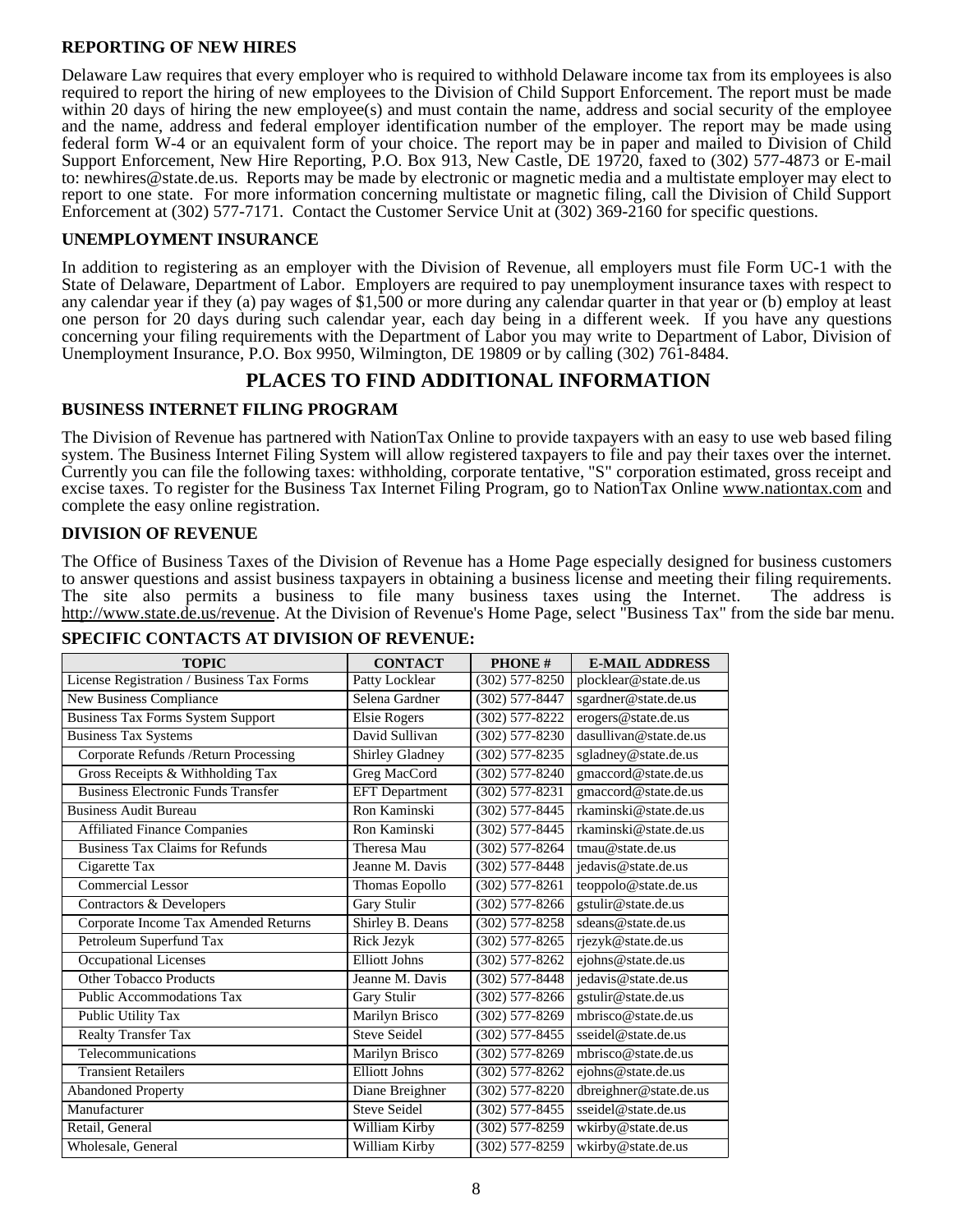### **STATE OF DELAWARE**

**Mail This Copy With Remittance Payable To Delaware Division of Revenue**

| .O. Box 8995<br>/ilmington, DE 19899-8995                                                                                         | <b>EMPLOYER'S REPORT OF</b><br><b>DELAWARE TAX WITHHELD</b>                                                                                           | DO NOT WRITE OR STAPLE IN THIS AREA                                                                                                                                   | 089 OR 090                                                                  |
|-----------------------------------------------------------------------------------------------------------------------------------|-------------------------------------------------------------------------------------------------------------------------------------------------------|-----------------------------------------------------------------------------------------------------------------------------------------------------------------------|-----------------------------------------------------------------------------|
| mployer Identification Number<br>ocial Security Number<br><b>BUSINESS NAME AND ADDRESS</b><br><b>MAILING ADDRESS IF DIFFERENT</b> | FOR OFFICE USE ONLY<br>Suffix<br>Month                                                                                                                | PAYMENT DUE DATE 15 days after end of month<br><b>PAYMENT FOR PERIOD</b><br><b>FROM</b><br>Day<br>Year<br>1. AMOUNT WITHHELD AND DUE FOR PERIOD<br>2. AMOUNT REMITTED | <b>TO</b><br>Day<br>Month<br>Year<br>\$<br>\$                               |
| <b>STATE OF DELAWARE</b><br>lail This Copy With Remittance<br>ayable To                                                           | X AUTHORIZED SIGNATURE (I DECLARE UNDER PENALTIES OF PERJURY THAT THIS IS A TRUE, CORRECT AND COMPLETE RETURN.)<br><b>INITIAL</b><br><b>QUARTERLY</b> | DATE                                                                                                                                                                  | <b>TELEPHONE NUMBER</b>                                                     |
| elaware Division of Revenue<br>.O. Box 2340<br>/ilmington, DE 19899-2340<br>mployer Identification Number                         | <b>GROSS RECEIPTS</b><br><b>TAX RETURN</b><br>FOR OFFICE USE ONLY<br> s□□□□ B□□□□                                                                     | DO NOT WRITE OR STAPLE IN THIS AREA<br><b>BUSINESS DESCRIPTION</b>                                                                                                    | 028                                                                         |
| ocial Security Number<br>$\overline{2}$<br>┙╙<br><b>BUSINESS NAME AND ADDRESS</b>                                                 | s□□□s□□□□<br><b>FILING PERIOD</b>                                                                                                                     | PAYMENT FOR QUARTER ENDING                                                                                                                                            | PAYMENT DUE DATE<br>Last day of first month<br>following the end of quarter |
|                                                                                                                                   |                                                                                                                                                       | <b>GROSS RECEIPTS</b><br>1. TOTAL GROSS RECEIPTS                                                                                                                      |                                                                             |
| MAILING ADDRESS IF DIFFERENT                                                                                                      |                                                                                                                                                       | 2. LESS EXCLUSION<br>3. TAXABLE AMOUNT<br>4. GROSS RECEIPTS TAX, LINE 3 X<br>5. APPROVED TAX CREDITS<br>6. BALANCE DUE. SUBTRACT LINE 5 FROM LINE 4                   | TAX RATE<br>\$.                                                             |
|                                                                                                                                   | V AUTHORIZED SIGNATURE (I DECLARE UNDER PENALTIES OF PERJURY THAT THIS IS A TRUE, CORRECT AND COMPLETE RETURN.)                                       | DATE                                                                                                                                                                  | <b>TELEPHONE NUMBER</b>                                                     |

**INITIAL MONTHLY**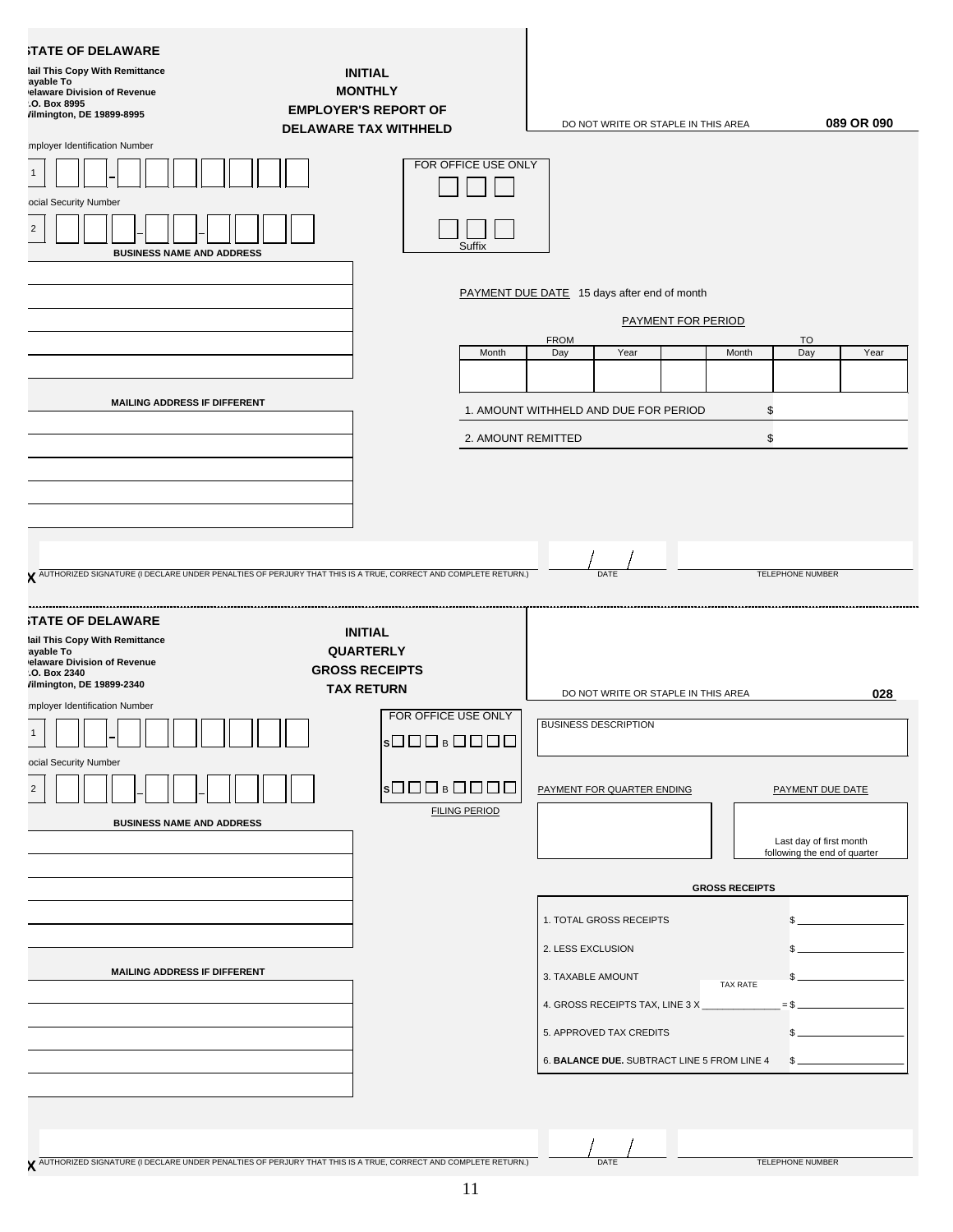#### **INSTRUCTIONS FOR INITIAL EMPLOYER'S REPORT OF DELAWARE TAX WITHHELD**

This form is only to be used for the **FIRST** time filing of your Delaware withholding tax. Withholding returns for new employers are due on the 15th day after the end of the month. If you do not receive your pre-printed forms in time to file your second return, call the Business Master File Unit at (302) 577-8778. If you need **INFORMATION,** contact the Withholding Tax Section at (302) 577-8779.

Enter your Federal Employer Identification Number. If you have applied for a Federal Employer Identification Number and have not yet received it, either use the temporary number assigned by the Division of Revenue or write "Applied For". **Notify the Business Master File Unit at (302) 577-8778 when your number is obtained.** Enter the Business Name, Trade Name if applicable, and the mailing address for your withholding forms. Enter the beginning and ending dates of your filing period.

All filers must enter the total amount withheld for the period on Line 1. The tax is due with the filing of the return. Enter on Line 2 the amount remitted with this return. If Line 2 does not equal Line 1, please provide an explanation for the difference.

Be sure to sign and date the return and include a telephone number.

#### **INSTRUCTIONS FOR INITIAL LICENSE TAX RETURN**

This form is only to be used for **FIRST** time filing of your Delaware gross receipts or excise tax return. If you do not receive your pre-printed forms in time to file your second return, call the Business Master File Section at (302) 577- 8778. If you need **INFORMATION,** call the Gross Receipts Tax Section at (302) 577-8780. **DO NOT DUPLICATE** this form. Your filing period is determined by the type of license for which you are paying the gross receipts tax. A separate Initial Gross Receipts Tax Return must be filed for each type of license acquired. Contact the Division of Revenue to receive additional Initial Gross Receipts Tax Returns.

Enter your Federal Employer Identification Number or Social Security Number, whichever is used. You should be using the **SAME** number on **ALL** of your Delaware tax returns. If you are using your Social Security Number until you receive your Federal Employer Identification Number, use that same number on both the Gross Receipts and Withholding Initial returns. **Notify the Business Master File Section at (302) 577-8778 when your Federal Employer Identification Number is obtained.** Enter the Business Name (trade name if applicable) and the address for the location for which you are paying the gross receipts tax. Please provide a mail-to address in the space provided if it is different from the location address. Provide a brief description of your business activity. Use the Detailed List of Revenue Licenses and Tax Rates chart on Pages 6 & 7 to find the tax rate and exclusion and provide the Quarter Ending Date  $(03/31/YY, 06/30/YY,$  etc). The return is due on the last day of the first month following the tax period ending e.g. the return for the tax period ending March 31, 2000 is due on April 30, 2000.

- Line 1. Enter the total gross receipts for the period.
- Line 2. Enter the amount of the allowable quarterly exclusion using the Rate Chart on Page 6.
- Line 3. Subtract Line 2 from Line 1. This is the Taxable Amount of Gross Receipts.
- Line 4. Using the Rate Chart on Page 6, determine the proper Tax Rate for your category, enter this tax rate and multiply Line 3 by this rate and enter result on Line 4.
- Line 5. Enter the amount of **approved** license gross receipt credits such as New Business Facility or Travelink.
- Line 6. **Balance Due. Subtract Line 5 from Line 4 and enter result on Line 6.**

Please be sure to sign, date and provide a telephone number.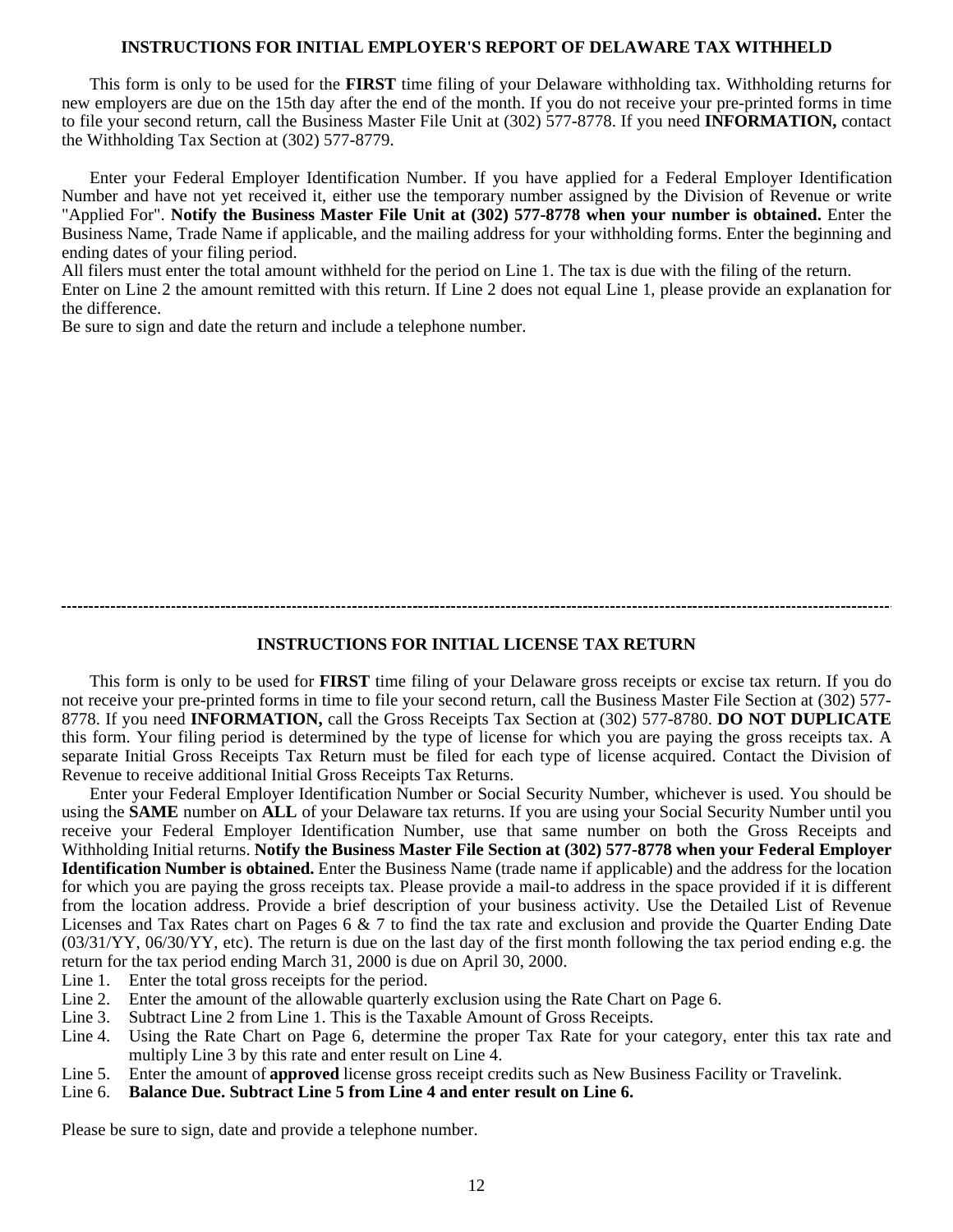#### **SPECIAL REQUIREMENTS FOR CONTRACTORS**

ALL RESIDENT AND NON-RESIDENT CONTRACTORS must complete the following check list and attach all required documentation and this form to their Combined Registration Application. Please see the instructions on the back of this form. You should also get a copy Technical Information Memorandum TIM 93-5 for contractors. If you did not receive the required forms or if you have questions, contact the Division of Revenue at (302) 577-8205.

| <b>RESIDENT CONTRACTORS</b> |
|-----------------------------|
|-----------------------------|

- 1. DEPARTMENT OF LABOR FORM UC-1 (Must be completed and attached even if you do not have employees).
- 2. INDUSTRIAL ACCIDENT BOARD FORM (Must be completed and attached even if you do not have employees).
- Will you subcontract?  $YES \Box NO \Box$ 3. Will you subcontract? YES  $\Box$  NO  $\Box$  If yes, complete and attach Division of Revenue Form 5060, Statement of Contractors Awarded by General Contractors and Subcontractors. *The civil penalty for failure or refusal to comply with this section is a fine of up to \$10,000 for each occurrence.*
- 4. Are you applying for a business license for bidding purposes only?  $YES \Box$  NO
- 5. Complete Part C of the Combined Registration Application and attach your check for the license fee. The license fee is not required if the application is being submitted for bidding purposes only.

### **NON-RESIDENT CONTRACTORS**

1. DEPARTMENT OF LABOR FORM UC-1 (Must be completed and attached even if you do not have employees).

2. INDUSTRIAL ACCIDENT BOARD FORM (Must be completed and attached even if you do not have employees).

- Will you subcontract? YES  $\Box$  NO  $\Box$ 3. Will you subcontract? YES  $\Box$  NO  $\Box$  If yes, complete and attach Division of Revenue Form 5060, Statement of Contractors Awarded by General Contractors and Subcontractors. *The civil penalty for failure or refusal to comply with this section is a fine of up to \$10,000 for each occurrence.*
- 4. Are you applying for a business license for bidding purposes only?  $YES \Box$  NO
- 5. Non-resident contractors must supply a bond equal to 6% of the contract(s) totaling \$20,000 or more with this application. If you don't have a bonding requirement at this time, check the box on this line and skip item number 6. A bond is required at the time when the total of all contracts exceeds \$20,000.

|                        | Name & Address of person(s) with whom you have this contract(s)                                                                                                                                         | <b>Contract Period</b> | Contract Amount \$ |
|------------------------|---------------------------------------------------------------------------------------------------------------------------------------------------------------------------------------------------------|------------------------|--------------------|
|                        |                                                                                                                                                                                                         |                        |                    |
|                        |                                                                                                                                                                                                         |                        |                    |
| <b>Total Contracts</b> | $\frac{\text{S}}{\text{S}}$ (Amount of Bond)                                                                                                                                                            |                        |                    |
| Type of Bond:          | $\Box$ Cash (Attach Form 1125-C)<br>$\Box$ Surety (Attach Form 1125)                                                                                                                                    |                        |                    |
|                        |                                                                                                                                                                                                         |                        |                    |
| Letter of Credit       |                                                                                                                                                                                                         |                        |                    |
| 7.                     | Complete Part C of the Combined Registration Application and attach your check for the license fee.<br>The license fee is not required if the application is being submitted for bidding purposes only. |                        |                    |

I declare under penalties as provided by law that this application has been examined by me and to the best of my knowledge and belief is a true, correct and complete statement.

Signature Title Date

**Check Off**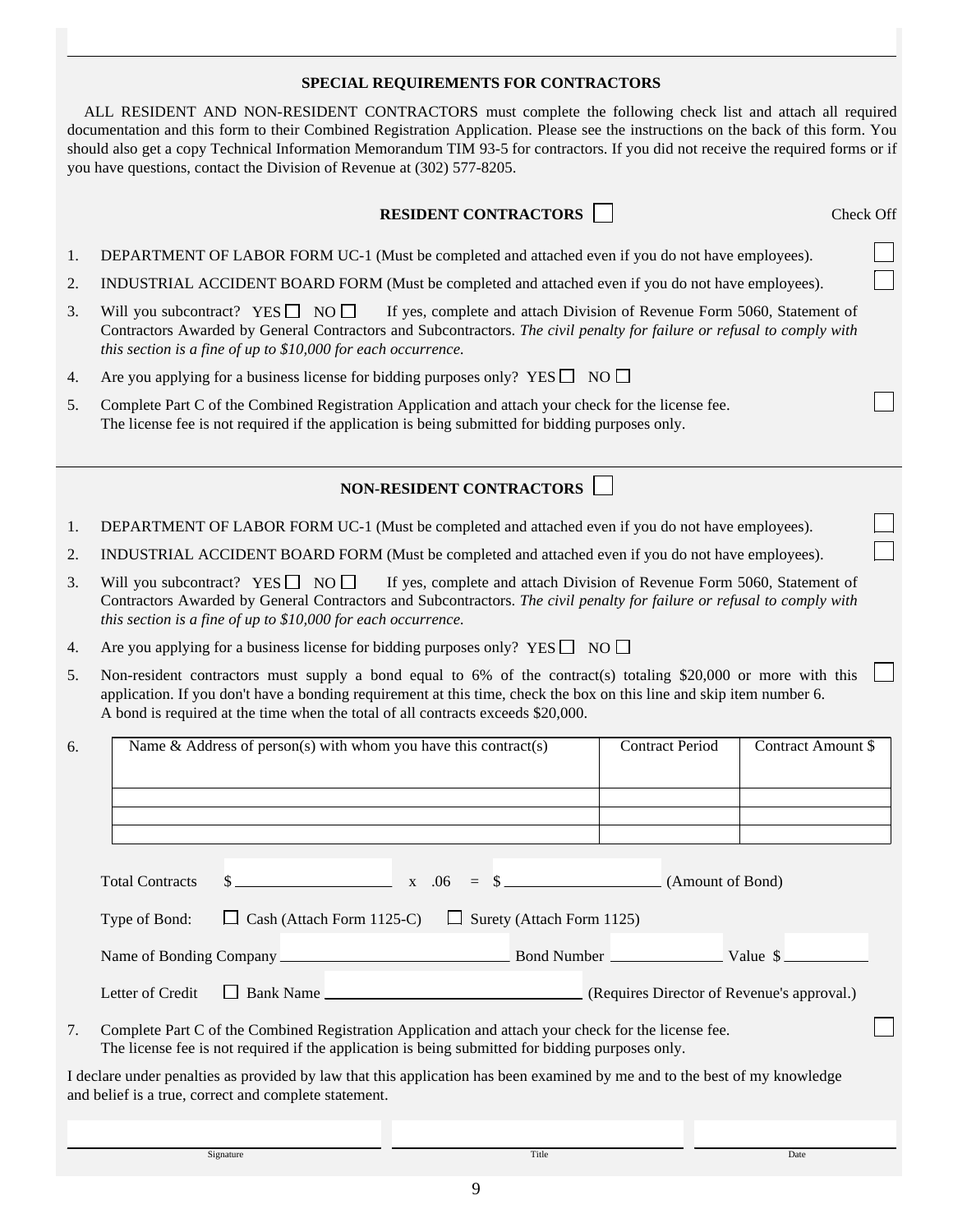### **INSTRUCTIONS FOR SPECIAL REQUIREMENTS FOR CONTRACTORS**

Please start by completing the State of Delaware Combined Registration Application for State of Delaware Business License and/or Withholding Agent (Form CRA) in its entirety.

Refer to the Technical Information Memorandum 93-5 for specific requirements of Resident and Non-Resident Contractors and Real Estate Developers.

- 1. The statute requires that all contractors register with the Department of Labor. Form UC-1 must be completed or you must supply a Certificate of Notice issued by the Division of Unemployment Insurance to document such registration.
- 2. The statute also requires that you show evidence of insurance to pay Workmen's Compensation. You must supply either a copy of Page 1 of your insurance policy **OR** the name, address, and policy number of your carrier **OR** a copy of Form 22 issued by the Industrial Accident Board which certifies your ability to make direct payments of workmen's compensation. Even if you do not have employees, the Division of Industrial Affairs form is required.
- 3. Every architect, professional engineer, contractor, or construction manager must file with the Division of Revenue a statement of the total value of any contract or subcontract entered into with a non-resident of the State of Delaware within ten (10) days of entering into such contracts. This statement, Form 5060, must include the names and addresses of the contracting parties. The civil penalty for failure or refusal to comply with this section is a fine of up to \$10,000 for each such occurrence.
- 4. Non-Resident Contractors are required to obtain a bond equal to six percent (6%) of the contract amount for all single contracts/subcontracts exceeding \$20,000 or when the aggregate of two or more contracts/subcontracts in a calendar year total \$20,000 or more. Form 1125, Non-Resident Contractor Bond, may be used to fulfill this bonding requirement. The Division of Revenue will accept an alternative bond form supplied by your bonding company or cash bonds on any contract amount. The contractor's bond must be filed **before** construction commences on any contract for which a bond is required.

Bonds will be released at the completion of the contract and after a verification that all State tax liabilities have been met. The following information must be supplied at the time of making the request for the release of the bond or a request for a refund of a cash bond.

- 1. A copy of the contract award.
- 2. Date construction commenced.
- 3. Date construction ended.
- 4. A schedule by month of payments received.
- 5. A list of persons (resident and non-resident), with social security numbers, employed at the construction site.
- 6. A Schedule by month of the wages paid to the persons referenced in item #5.
- 5. If this application is for bidding purposes only, please check the box on line four.
- 6. Be sure to include your license fee. Your fee is proratable for your initial year, based on what month of the year your business will begin. Only one license fee is required regardless of the number of locations a contractor may have. If you are engaged in any activity other than contracting as described in the Technical Memorandum, you may be required to obtain a separate business license for that activity. The license fee is not required if the application is being submitted for bidding purposes only.
- 7. Real Estate Development involves the acquisition of land (raw or improved), the building of structures thereon and the sale of the land with structures to a customer. Persons engaged in the business of a Real Estate Developer are subject to the licensing requirements as a contractor and must complete this form. Contractors are permitted to reduce their gross receipts by amounts paid to subcontractors and Real Estate Developers are permitted to further reduce such receipts by expenses incurred in the development of realty (see Technical Information Memorandum 93-5 for details)

BE SURE TO SIGN THE STATEMENT AT THE BOTTOM ON THE COMBINED REGISTRATION APPLICATION AND THE CONTRACTORS FORM.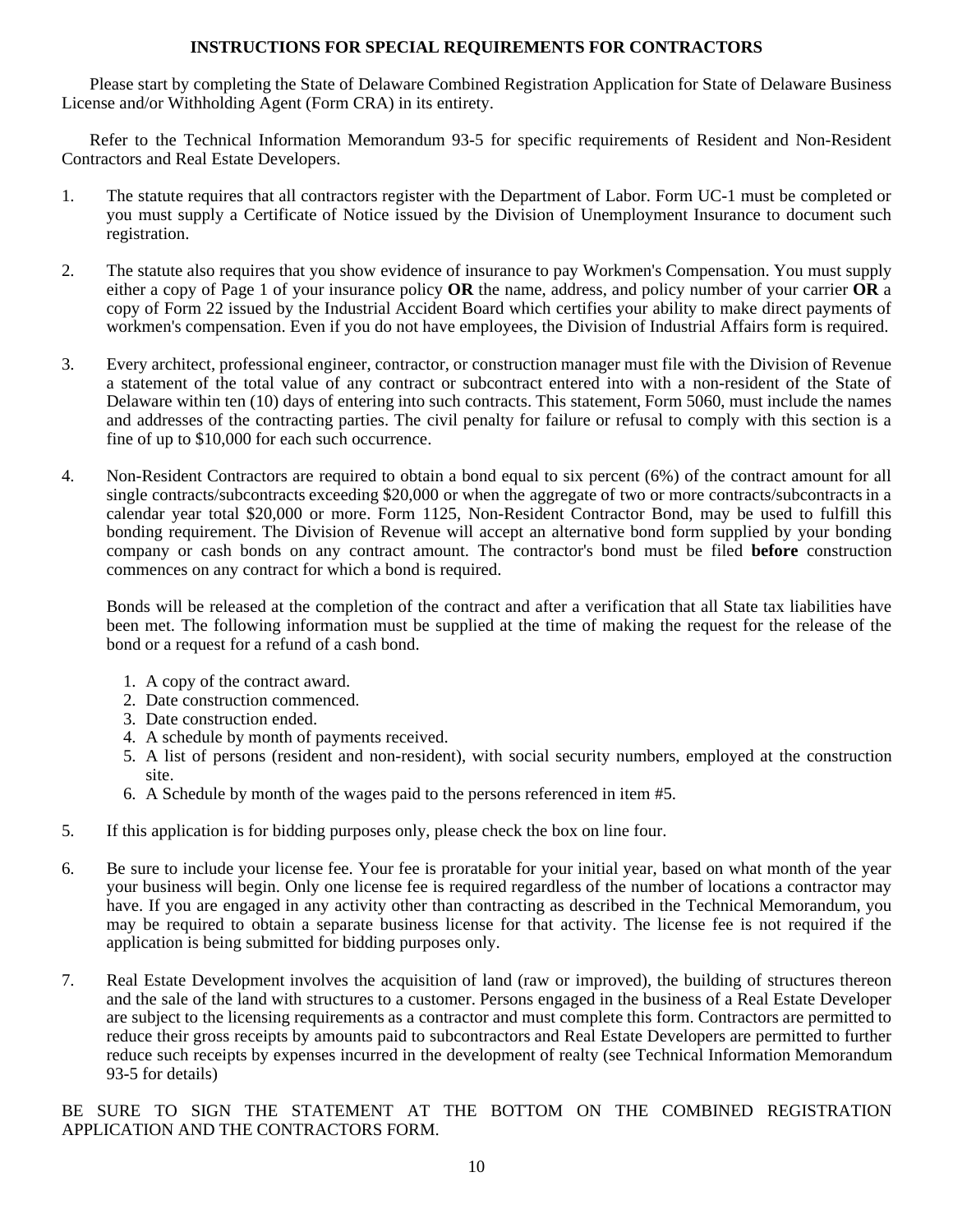#### **COUNTY AND LOCAL GOVERNMENT**

#### **ALTHOUGH A DELAWARE DIVISION OF REVENUE BUSINESS LICENSE IS AN IMPORTANT STEP IN TAX COMPLIANCE, EACH BUSINESS MUST ALSO CONFORM TO ZONING REQUIREMENTS WITH THE COUNTY AND/OR CITY OR TOWN IN WHICH IT IS LOCATED. A DELAWARE DIVISION OF REVENUE BUSINESS LICENSE DOES NOT EXEMPT YOU FROM COMPLIANCE WITH THE RESPECTIVE COUNTY ZONING ORDINANCES.**

#### **NEW CASTLE COUNTY**

New Castle County permits business activities to principally occur in office, commercial and industrial zoning districts. Before commencing a new business activity, the proprietor should contact the Department of Land Use at (302) 395-5400, to ascertain whether the activity is permitted. A New Castle County contractor registration or license is required of proprietors of construction and construction-related businesses. The Department of Land Use will provide a zoning certification for a \$50 fee. The Licensing Division issues contractor registrations, contractor licenses and occupancy or use certifications, depending on the proposed activity. The address is 87 Reads Way, Corporate Commons, New Castle, Delaware 19720. New Castle County jurisdiction is limited to the unincorporated areas of the County.

#### **KENT AND SUSSEX COUNTIES**

Visit or contact the Kent County Department of Inspections & Enforcement or the Sussex County Department of Planning to verify that your business is zoned properly. First, this will ensure that your business is in compliance with the regulation for the Zoning District in which your business is located. Secondly, it will allow you to determine whether you would be able to expand your business (in size or level of activity) in the future, or apply for a conditional use or rezoning. When you have verified that your business is zoned properly, you will need to obtain a Zoning Certificate of Use or Certificate of Zoning. Except for the town of Ellendale, Kent and Sussex Counties jurisdiction is limited to unincorporated areas of the respective County.

Room 303, Robert W. O'Brien Bldg. P.O. Box 417<br>414 Federal Street Georgetown, Dover, DE 19901 Telephone (302) 855-7878 Telephone (302) 744-2453 FAX (302) 854-5079 FAX (302) 736-2200

#### **Kent County: Sussex County:**

Kent County Service Center **Department of Planning and Zoning** Department of Inspections & Enforcement 1st Floor-Sussex County Administrative Office Bldg. Georgetown, DE 19947

#### **REGULATORY AGENCIES, CITIES AND TOWNS**

The Division of Revenue business license that will be issued by the completion of this application is not a regulatory license nor does it attest to the workmanship of the licensee to perform the listed activity or the quality of the goods sold. The Division of Professional Regulation issues regulatory licenses which require certification of the applicant. Additionally, other Delaware agencies require licensing and certification of selected business activities. The **Delaware Guide for Small Business [\(http://www.state.de.us/dedo/new\\_web\\_site/Publications/startup%20guide/Delaware%20Guide%20for%20Small%20Business-3.htm\)](http://www.state.de.us/dedo/new_web_site/Publications/startup%20guide/Delaware%20Guide%20for%20Small%20Business-3.htm)** is available at the Delaware Economic Development Office and the Division of Revenue which explains these requirements.

Many cities and towns also require a business license to operate in the respective jurisdiction and the City of Wilmington imposes a net profits tax on businesses located within the City. It is suggested that you contact the local government office in which you intend to conduct business.